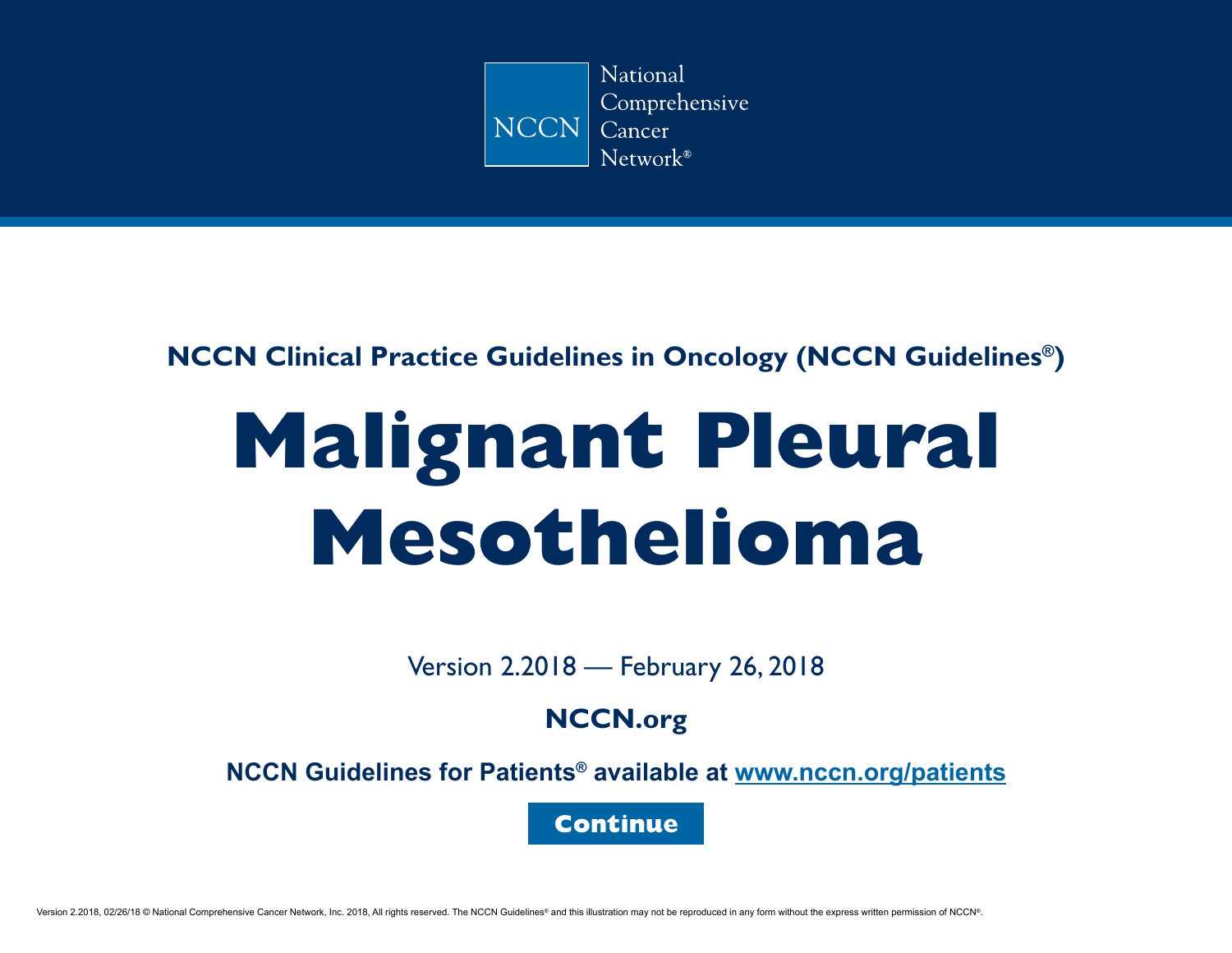<span id="page-1-0"></span>

# **NCCN Guidelines Version 2.2018 Malignant Pleural Mesothelioma**

[NCCN Guidelines Index](http://www.nccn.org/professionals/physician_gls/f_guidelines.asp) [Table of Contents](#page-2-0) **[Discussion](#page-16-0)** 

**\*David S. Ettinger, MD/Chair † The Sidney Kimmel Comprehensive Cancer Center at Johns Hopkins**

**\*Douglas E. Wood, MD/Vice Chair ¶ Fred Hutchinson Cancer Research Center/Seattle Cancer Care Alliance**

**Dara L. Aisner, MD, PhD ≠ University of Colorado Cancer Center**

**Wallace Akerley, MD † Huntsman Cancer Institute at the University of Utah**

**Jessica Bauman, MD ‡ † Fox Chase Cancer Center**

**Joe Y. Chang, MD, PhD § The University of Texas MD Anderson Cancer Center**

**Lucian R. Chirieac, MD ≠ Dana-Farber/Brigham and Women's Cancer Center**

**Thomas A. D'Amico, MD ¶ Duke Cancer Institute**

**Malcolm M. DeCamp, MD ¶ Robert H. Lurie Comprehensive Cancer Center of Northwestern University**

**Thomas J. Dilling, MD, MS § Moffitt Cancer Center**

**Michael Dobelbower, MD, PhD § University of Alabama at Birmingham Comprehensive Cancer Center**

**Ramaswamy Govindan, MD † Siteman Cancer Center at Barnes-Jewish Hospital and Washington University School of Medicine**

**Matthew A. Gubens, MD, MS † UCSF Helen Diller Family Comprehensive Cancer Center**

**Mark Hennon, MD ¶ Roswell Park Cancer Institute**

**Leora Horn, MD, MSc † Vanderbilt-Ingram Cancer Center**

**Rudy P. Lackner, MD ¶ Fred & Pamela Buffett Cancer Center**

**Michael Lanuti, MD ¶ Massachusetts General Hospital Cancer Center**

**Ticiana A. Leal, MD † University of Wisconsin Carbone Cancer Center**

**Leah J. Leisch, MD Þ University of Alabama at Birmingham Comprehensive Cancer Center**

**Rogerio Lilenbaum, MD † Yale Cancer Center/Smilow Cancer Hospital**

**Jules Lin, MD ¶ University of Michigan Comprehensive Cancer Center**

**Billy W. Loo, Jr., MD, PhD § Stanford Cancer Institute** 

**Renato Martins, MD, MPH † Fred Hutchinson Cancer Research Center/ Seattle Cancer Care Alliance**



**Gregory A. Otterson, MD † The Ohio State University Comprehensive Cancer Center - James Cancer Hospital and Solove Research Institute**

**Karen Reckamp, MD, MS † ‡ City of Hope Comprehensive Cancer Center**

**Gregory J. Riely, MD, PhD † Þ Memorial Sloan Kettering Cancer Center**

**Steven E. Schild, MD § Mayo Clinic Cancer Center**

**Theresa A. Shapiro, MD, PhD ¥ The Sidney Kimmel Comprehensive Cancer Center at Johns Hopkins** 

**James Stevenson, MD † Case Comprehensive Cancer Center/ University Hospitals Seidman Cancer Center and Cleveland Clinic Taussig Cancer Institute**

**Scott J. Swanson, MD ¶ Dana-Farber/Brigham and Women's Cancer Center** 

**Kurt Tauer, MD † St. Jude Children's Research Hospital/ University of Tennessee Health Science Center**

**Stephen C. Yang, MD ¶ The Sidney Kimmel Comprehensive Cancer Center at Johns Hopkins**

**NCCN Kristina Gregory, RN, MSN, OCN Miranda Hughes, PhD**

| ↑ Medical oncology                | ф Diagnostic/Interventional |
|-----------------------------------|-----------------------------|
| │ ¶ Surgery/Surgical oncology     | radiology                   |
| § Radiation oncology/Radiotherapy | ¥ Patient advocate          |
| $\neq$ Pathology                  | <b>P</b> Internal medicine  |
| ‡ Hematology/Hematology           | *Discussion Section Writing |
| oncology                          | Committee                   |

**[NCCN Guidelines Panel Disclosures](http://www.nccn.org/disclosures/panel_list.asp?ID=40)**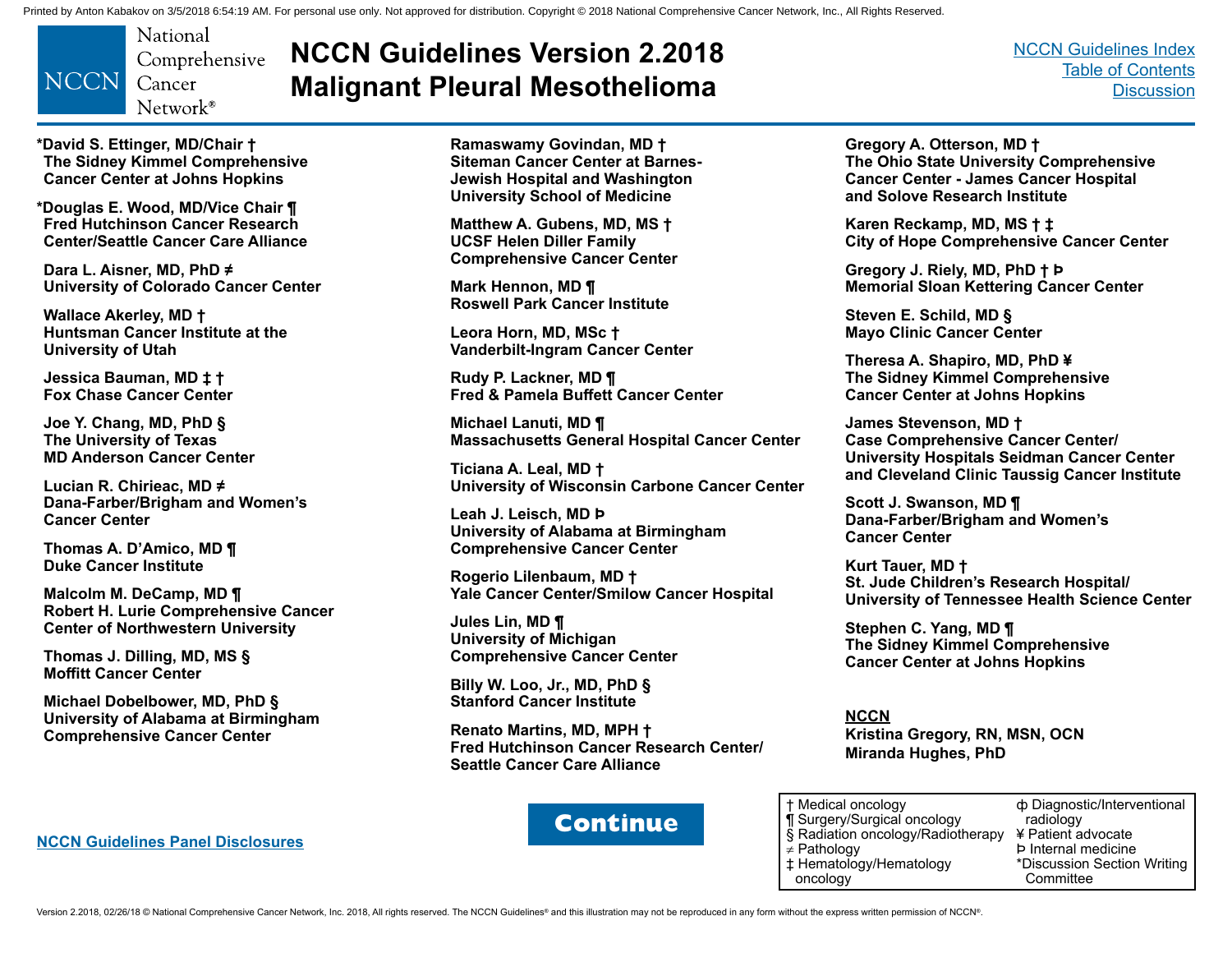<span id="page-2-0"></span>

**NCCN Guidelines Version 2.2018 Malignant Pleural Mesothelioma**

[NCCN Guidelines Index](http://www.nccn.org/professionals/physician_gls/f_guidelines.asp) Table of Contents **[Discussion](#page-16-0)** 

[NCCN Malignant Pleural Mesothelioma Panel Members](#page-1-0) [Summary of Guidelines Updates](#page-3-0)

[Initial Evaluation \(MPM-1\)](#page-5-0) [Pretreatment Evaluation \(MPM-2\)](#page-6-0) [Clinical Stage I-III and Epithelial Histology; Evaluation \(MPM-2\)](#page-6-0) [Clinical Stage IV or Sarcomatoid Histology or](#page-6-0)  [Mixed Histology or Medically Inoperable; Treatment \(MPM-2\)](#page-6-0) [Clinical Stage I-III, Treatment for Medically Operable or Epithelial Histology \(MPM-3\)](#page-7-0)

[Principles of Systemic Therapy \(MPM-A\)](#page-8-0) [Principles of Supportive Care \(MPM-B\)](#page-10-0) [Principles of Surgery \(MPM-C\)](#page-11-0) [Principles of Radiation Therapy \(MPM-D\)](#page-12-0)

[Staging \(ST-1\)](#page-15-0)

**Clinical Trials:** NCCN believes that the best management for any patient with cancer is in a clinical trial. Participation in clinical trials is especially encouraged.

To find clinical trials online at NCCN Member Institutions, [click here:](http://www.nccn.org/clinical_trials/clinicians.aspx) [nccn.org/clinical\\_trials/clinicians.html](http://www.nccn.org/clinical_trials/clinicians.aspx).

**NCCN Categories of Evidence and Consensus:** All recommendations are category 2A unless otherwise indicated.

See [NCCN Categories of Evidence](#page-16-0)  [and Consensus](#page-16-0).

The NCCN Guidelines<sup>®</sup> are a statement of evidence and consensus of the authors regarding their views of currently accepted approaches to treatment. Any clinician seeking to apply or consult the NCCN Guidelines is expected to use independent medical judgment in the context of individual clinical circumstances to determine any patient's care or treatment. The National Comprehensive Cancer Network® (NCCN®) makes no representations or warranties of any kind regarding their content, use or application and disclaims any responsibility for their application or use in any way. The NCCN Guidelines are copyrighted by National Comprehensive Cancer Network®. All rights reserved. The NCCN Guidelines and the illustrations herein may not be reproduced in any form without the express written permission of NCCN. ©2018.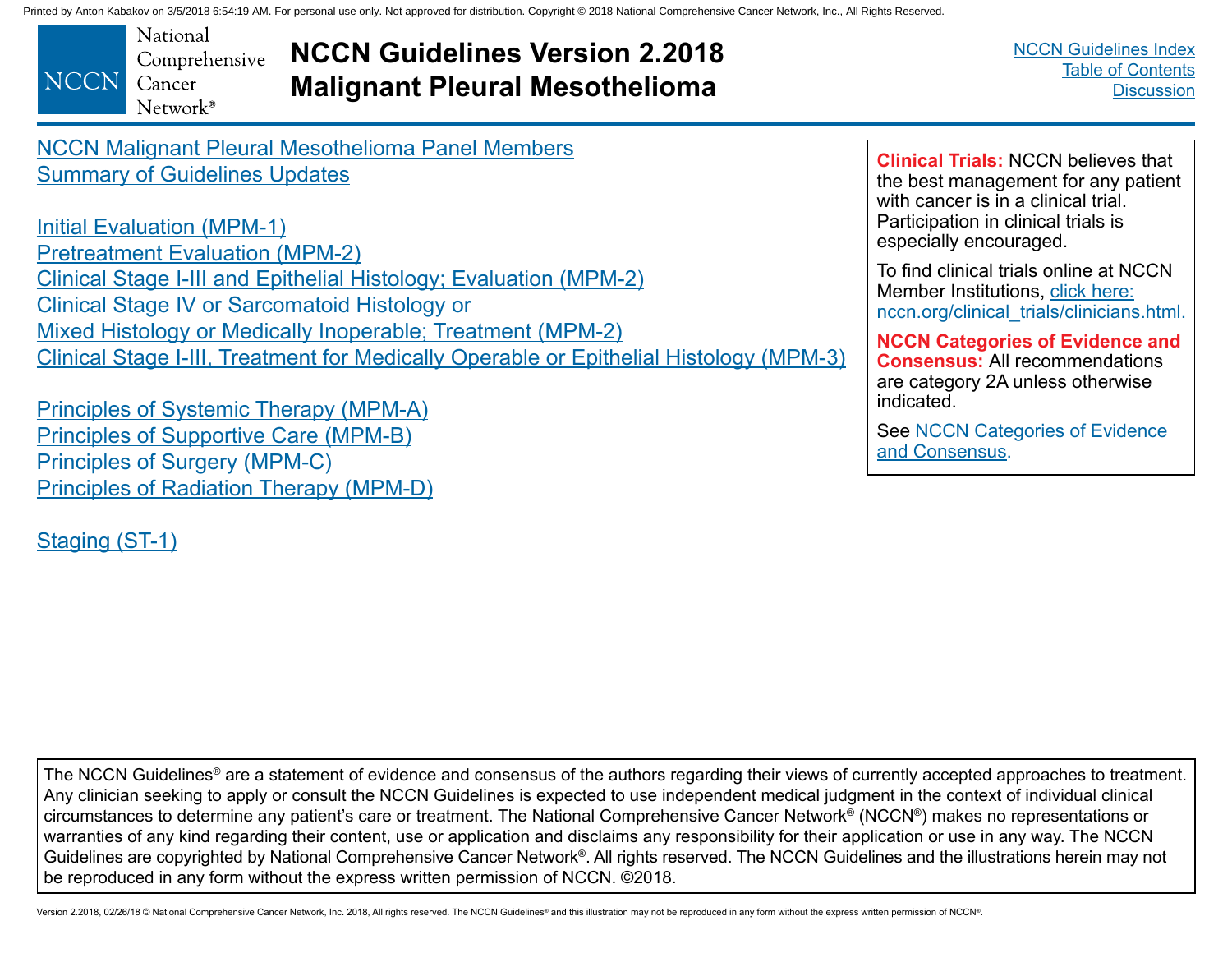<span id="page-3-0"></span>

**NCCN Guidelines Version 2.2018 Malignant Pleural Mesothelioma**

[NCCN Guidelines Index](http://www.nccn.org/professionals/physician_gls/f_guidelines.asp) [Table of Contents](#page-2-0) **[Discussion](#page-16-0)** 

**Updates in Version 2.2018 of the NCCN Guidelines for Malignant Pleural Mesothelioma from Version 1.2018 include:**

#### **[MPM-D 1 of 3](#page-12-0)**

**• General Principles**

**Bullet 5 has been modified:** *Prophylactic* **RT may prevent instrument-tract recurrence after pleural intervention.**

**[MS-1](#page-16-0)**

**• The Discussion section has been updated to reflect the changes in the algorithm.**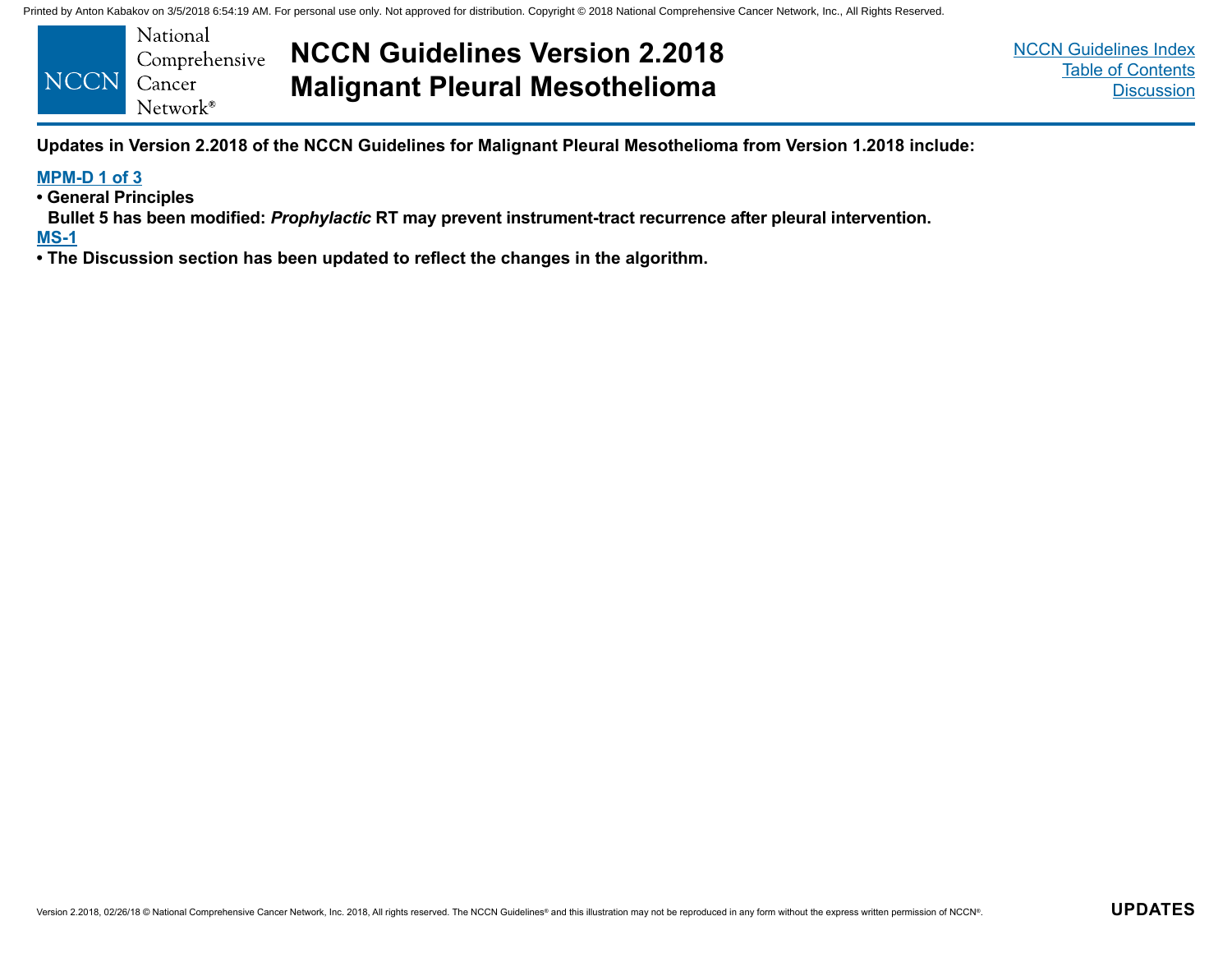

# **NCCN Guidelines Version 2.2018 Malignant Pleural Mesothelioma**

[NCCN Guidelines Index](http://www.nccn.org/professionals/physician_gls/f_guidelines.asp) [Table of Contents](#page-2-0) **[Discussion](#page-16-0)** 

**Updates in Version 1.2018 of the NCCN Guidelines for Malignant Pleural Mesothelioma from Version 2.2017 include:**

#### **[MPM-1](#page-5-0)**

- **Initial Evaluation, bullet 3: "thoracoscopic biopsy [preferred]" moved to be first option within parentheses following "Pleural biopsy" [MPM-2](#page-6-0)**
- **Footnote e modified: PET/CT should be performed before any pleurodesis***, if practical***.**

#### **[MPM-3](#page-7-0)**

- **Clinical Stage: "and Epithelial histology" added after "Clinical stage I-III Medically operable"**
- **Primary Treatment, top branch: "or carboplatin" added after "Induction chemotherapy with pemetrexed and cisplatin" [MPM-A 1 of 2](#page-8-0)**
- **First-line Combination Chemotherapy Regimens**
- **Pemetrexed/carboplatin regimen modified with this addition**
	- ◊ **± bevacizumab 15 mg/kg day 1**
	- ◊ **± maintenance bevacizumab 15 mg/kg (if bevacizumab given in combination with pemetrexed and carboplatin) every 3 weeks until disease progression.**
	- ◊ **Footnote \*\* modified: The combination regimen of pemetrexed/cisplatin/bevacizumab or** *pemetrexed/carboplatin/bevacizumab* **is only for unresectable disease.**
	- ◊ **Footnote removed: The carboplatin/pemetrexed regimen is recommended for patients with poor PS and/or comorbidities.**
- **Subsequent Systemic Therapy**
- **Nivolumab ± ipilimumab: category changed from a category 2A to a category 2B.**

#### **[MPM-A 2 of 2](#page-9-0)**

**• References 6, 18 added.** 

#### **[MPM-C](#page-11-0)**

- **Bullet 8; the following has been added as the last sentence: P/D can provide excellent symptomatic control of recurrent pleural effusions. [MPM-D 1 of 3](#page-12-0)**
- **General Principles**

**Bullet 1 has been modified: Recommendations regarding RT should be made by a** *board-certified* **radiation oncologist.**

**Bullet 5 has been modified: RT can be used to** *may* **prevent instrument-tract recurrence after pleural intervention.**

**Bullet 9 has been added: Advanced technologies may be used, such as image-guided RT (IGRT) for treatment involving IMRT/SRS/SBRT.**

**• Radiation Dose and Volume, bullet 5; last sentence has been removed: For prophylactic radiation to surgical sites, a total dose of 21 Gy (3 x 7 Gy) is recommended.**

#### **[MPM-D 3 of 3](#page-14-0)**

**• A new reference 7 has been added: Clive AO, Taylor H, Dobson L, et al. Prophylactic radiotherapy for the prevention of procedure-tract metastases after surgical and large-bore pleural procedures in malignant pleural mesothelioma (SMART): a multicentre, open-label, phase 3, randomised controlled trial. Lancet Oncol 2016;17:1094-1104.**

#### **[ST-1](#page-15-0)**

**• Staging has been updated to reflect the changes in the AJCC Staging Manual, Eighth Edition (2017).**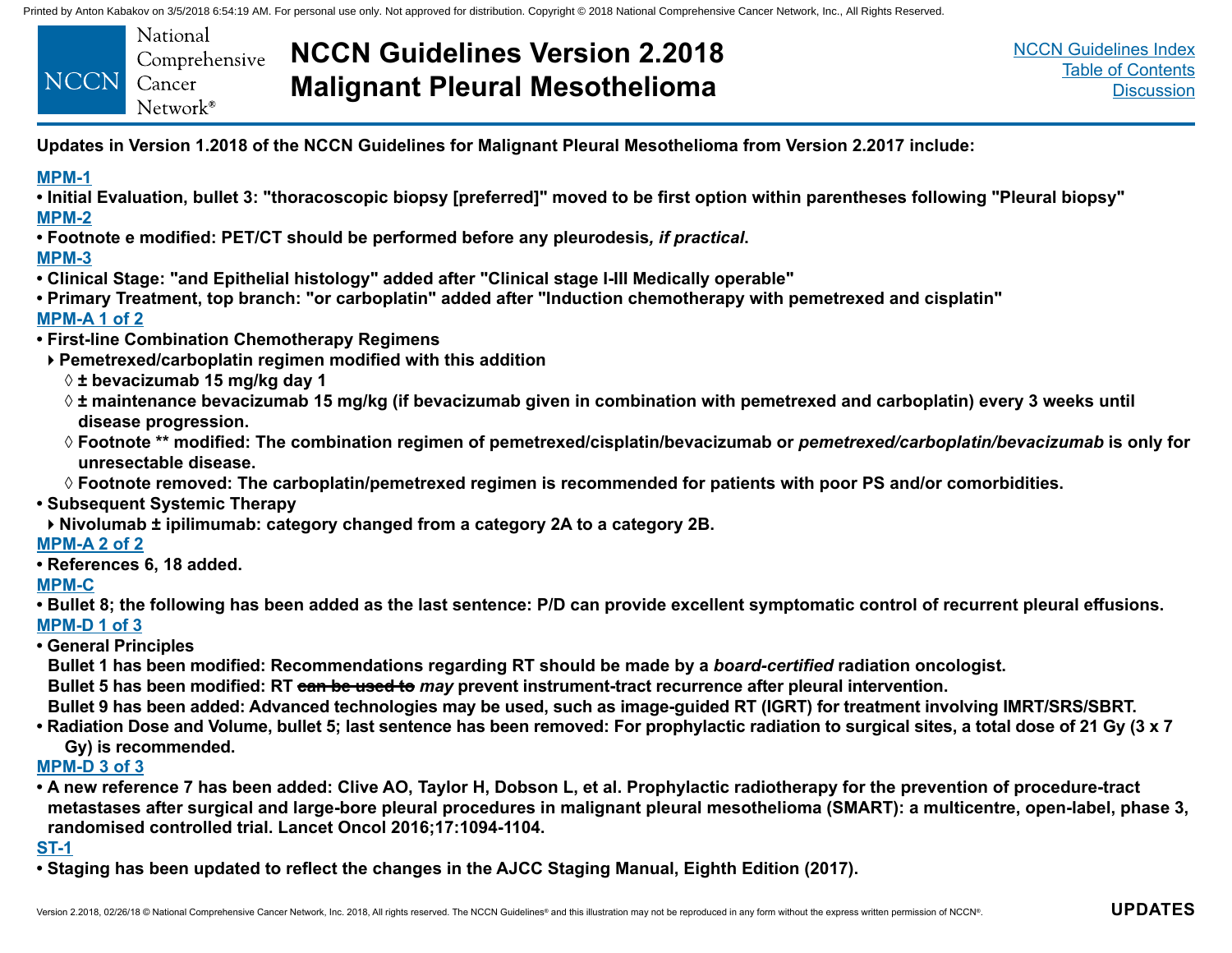<span id="page-5-0"></span>

[NCCN Guidelines Index](http://www.nccn.org/professionals/physician_gls/f_guidelines.asp) [Table of Contents](#page-2-0) **[Discussion](#page-16-0)** 

#### **INITIAL EVALUATION<sup>a</sup>**



aThere are no data to suggest that screening improves survival.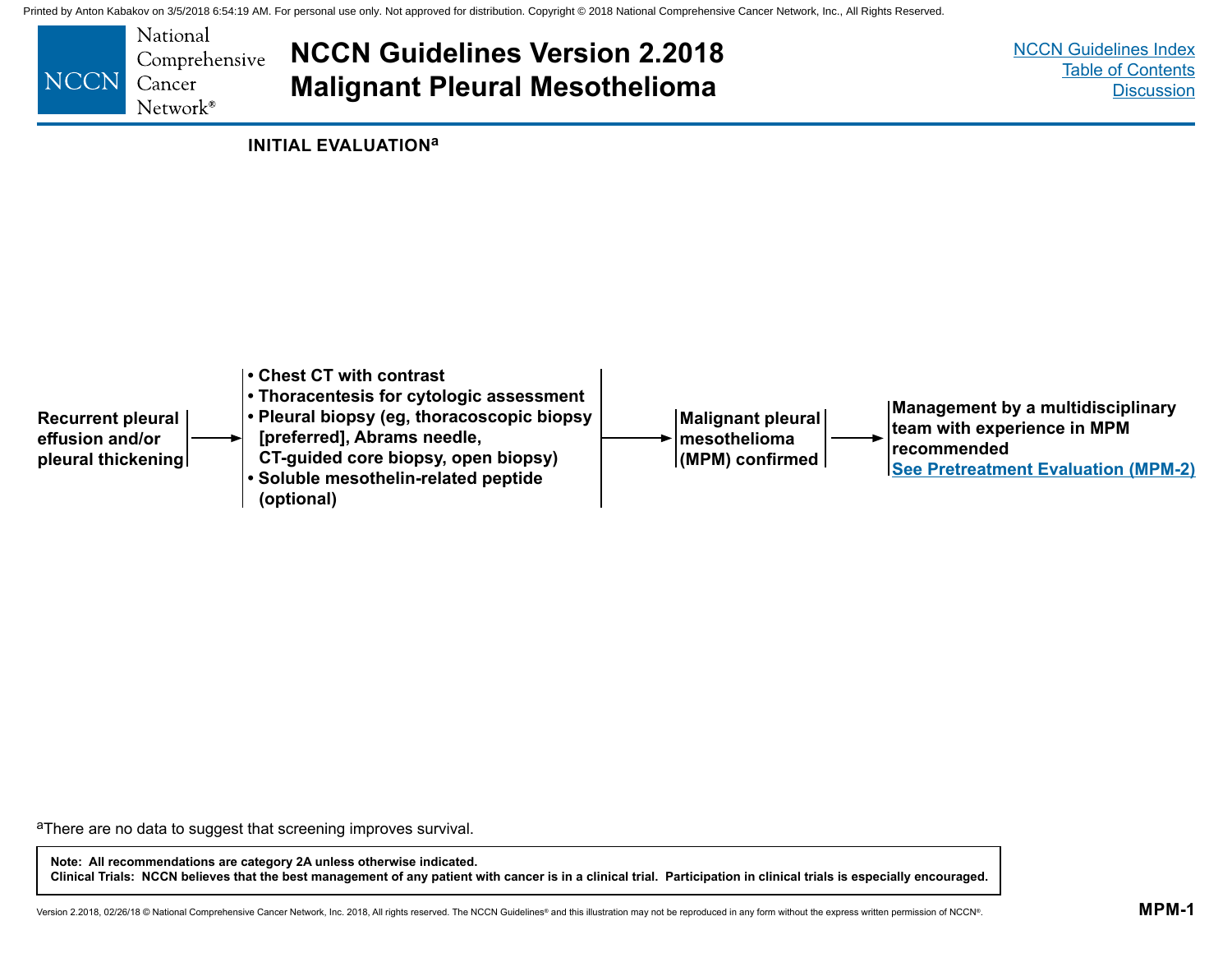<span id="page-6-0"></span>

bFor further evaluation of possible chest, spinal, diaphragmatic, or vascular involvement based on CT imaging.

<sup>c</sup>If N2 disease is identified, prognosis with surgery (and other therapy) is substantially diminished. Surgical resection should only be considered in the setting of a clinical trial or at a center with expertise in MPM.

dAssessment by multidisciplinary team with experience in malignant pleural mesothelioma.

ePET/CT should be performed before any pleurodesis, if practical.

f Observation may be considered for patients who are asymptomatic with minimal burden of disease if chemotherapy is planned at the time of symptomatic or radiographic progression.

9[See Principles of Systemic Therapy \(MPM-A\)](#page-8-0). h[See Principles of Supportive Care \(MPM-B\).](#page-10-0)

**Note: All recommendations are category 2A unless otherwise indicated.**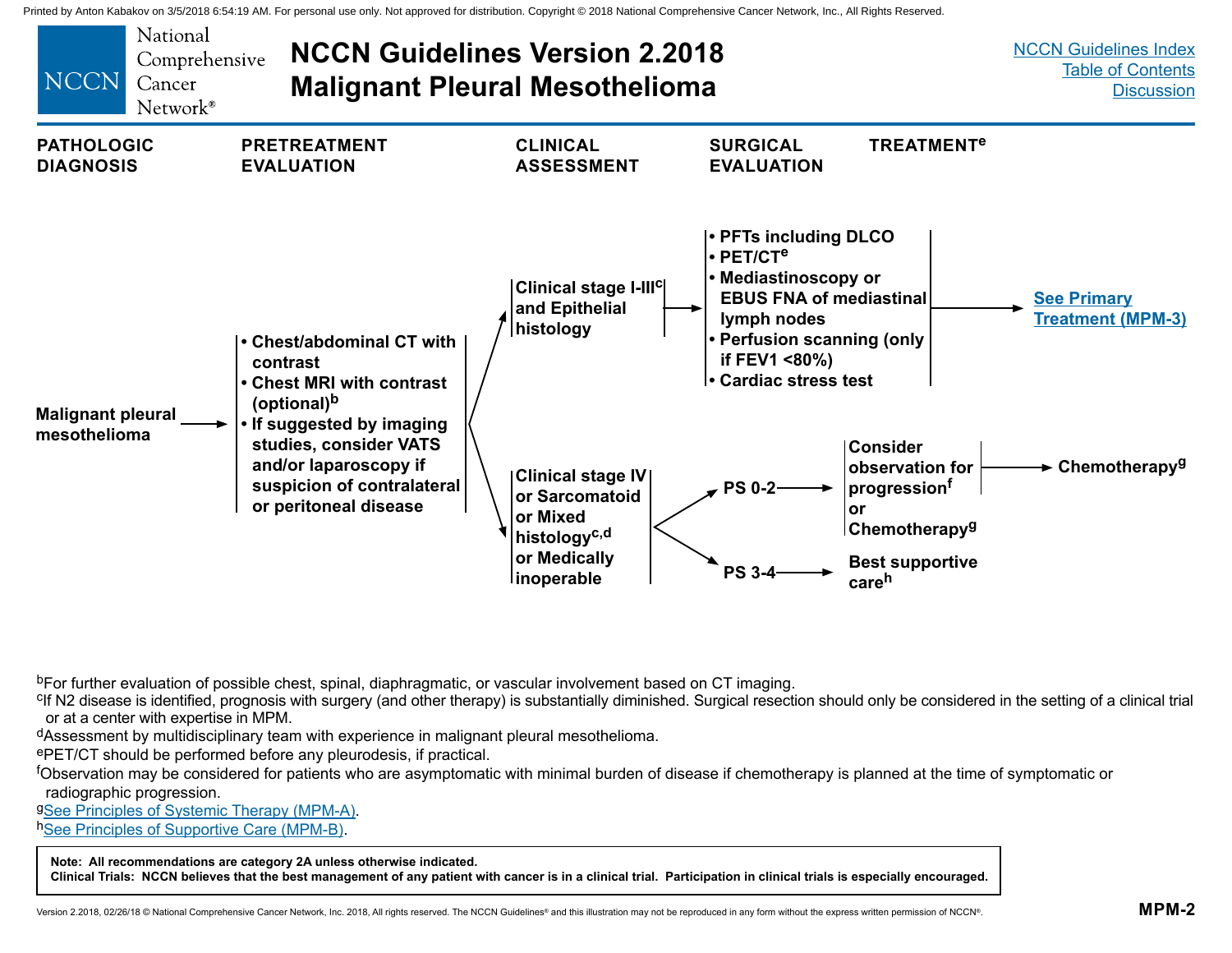<span id="page-7-0"></span>

<sup>c</sup>If N2 disease is identified, prognosis with surgery (and other therapy) is substantially diminished. Surgical resection should only be considered in the setting of a clinical trial or at a center with expertise in MPM. 9[See Principles of Systemic Therapy \(MPM-A\)](#page-8-0). h[See Principles of Supportive Care \(MPM-B\).](#page-10-0)

[See Principles of Surgery \(MPM-C\)](#page-11-0).

**[See Principles of Radiation Therapy \(MPM-D\)](#page-12-0).**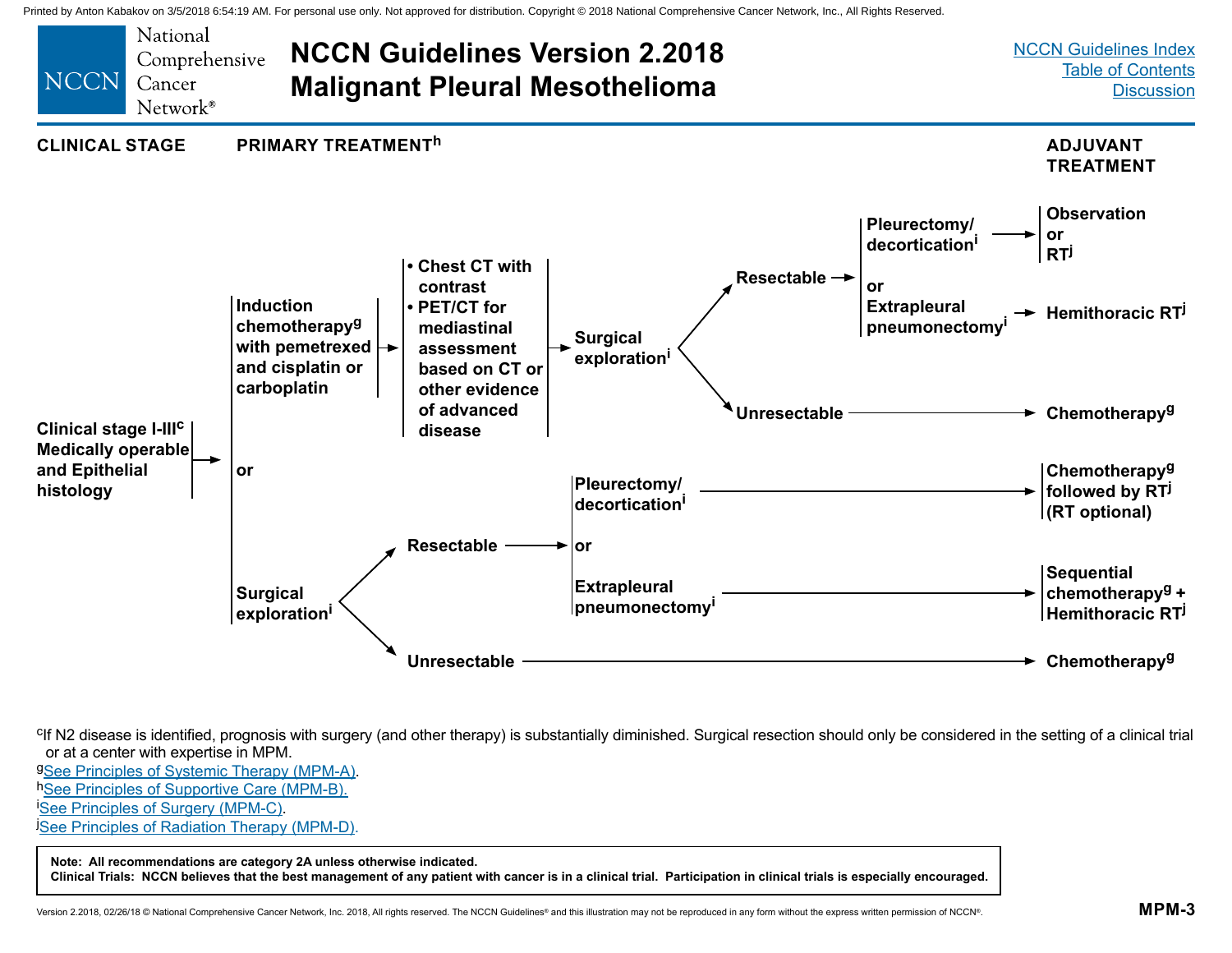<span id="page-8-0"></span>

# **NCCN Guidelines Version 2.2018 Malignant Pleural Mesothelioma**

[NCCN Guidelines Index](http://www.nccn.org/professionals/physician_gls/f_guidelines.asp) [Table of Contents](#page-2-0) **[Discussion](#page-16-0)** 

#### **PRINCIPLES OF SYSTEMIC THERAPY**

#### **FIRST-LINE COMBINATION CHEMOTHERAPY REGIMENS**

- **Pemetrexed\* 500 mg/m2 day 1 Cisplatin 75 mg/m2 day 1 Administered every 3 weeks (category 1)<sup>1</sup>**
- **Pemetrexed\* 500 mg/m2 day 1 Cisplatin 75 mg/m2 day 1 Bevacizumab 15 mg/kg day 1 Administered every 3 weeks for 6 cycles followed by maintenance bevacizumab 15 mg/kg every 3 weeks until disease progression (category 1)2,\*\***
- **Pemetrexed\* 500 mg/m2 day 1 Carboplatin AUC 5 day 13-5 ± bevacizumab 15 mg/kg day 16 Administered every 3 weeks for 6 cycles ± maintenance bevacizumab 15 mg/kg (if bevacizumab given in combination with pemetrexed and carboplatin) every 3 weeks until disease progression\*\***
- **Gemcitabine 1000–1250 mg/m2 days 1, 8, and 15 Cisplatin 80–100 mg/m2 day 1 Administered in 3- to 4-week cycles7,8**
- **Pemetrexed\* 500 mg/m2 every 3 weeks<sup>9</sup>**
- **Vinorelbine 25–30 mg/m2 weekly<sup>10</sup>**

#### **SUBSEQUENT SYSTEMIC THERAPY**

- **Pemetrexed\* (if not administered as first-line) (category 1)<sup>11</sup> Consider rechallenge if good sustained response at the time initial chemotherapy was interrupted12**
- **Vinorelbine13,14**
- **Gemcitabine14-16**
- **Nivolumab ± ipilimumab17,18 (category 2B)**
- **Pembrolizumab19**

#### **[References on MPM-A \(2 of 2\)](#page-9-0)**

\*Pemetrexed-based chemotherapy may also be used for malignant peritoneal mesothelioma, pericardial mesothelioma, and tunica vaginalis testis mesothelioma.<sup>20</sup> \*\*The combination regimen of pemetrexed/cisplatin/bevacizumab or pemetrexed/carboplatin/bevacizumab is only for unresectable disease.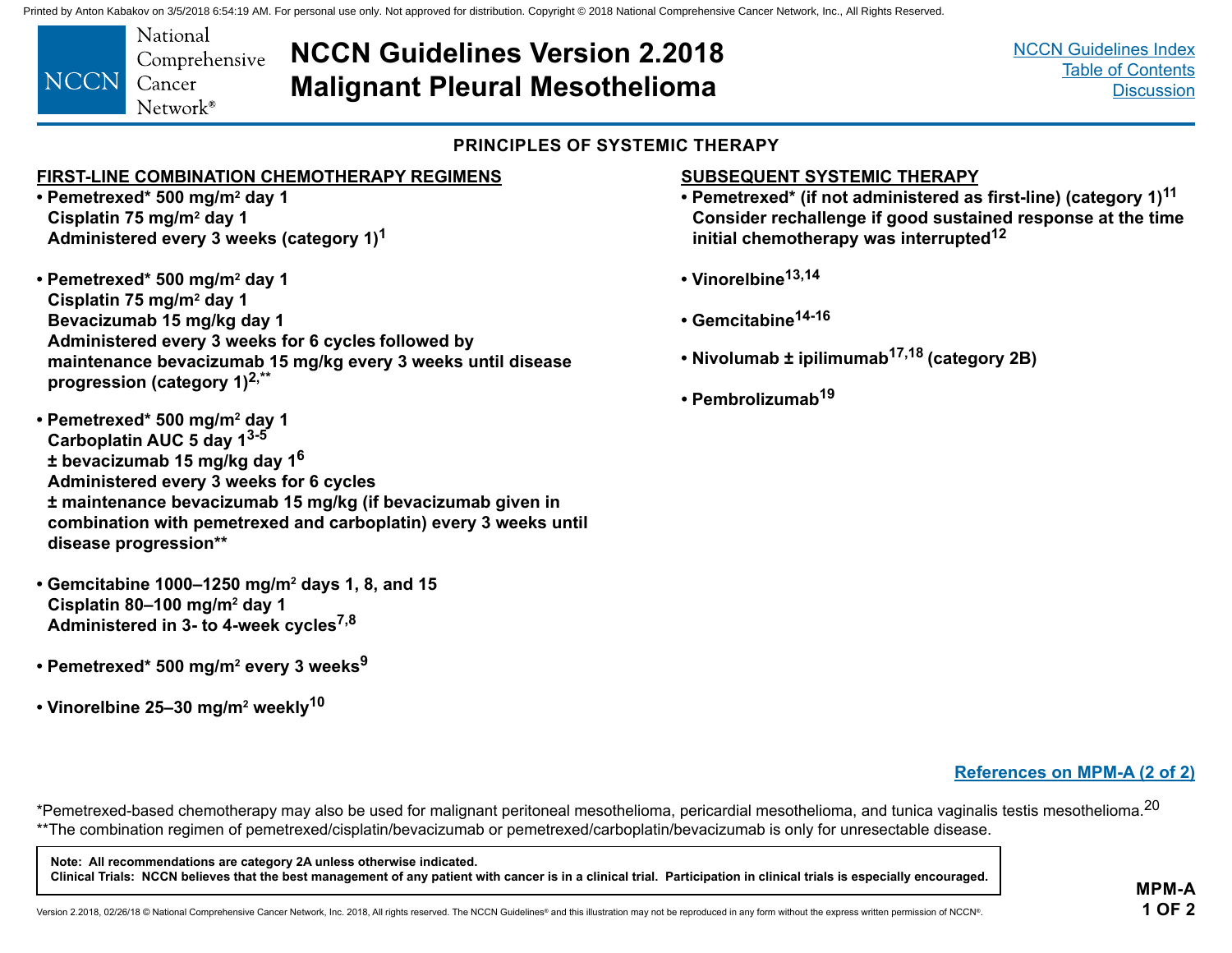<span id="page-9-0"></span>National Comprehensive **NCCN** Cancer Network<sup>®</sup>

# **NCCN Guidelines Version 2.2018 Malignant Pleural Mesothelioma**

#### **PRINCIPLES OF SYSTEMIC THERAPY REFERENCES**

<sup>1</sup>Vogelzang NJ, Rusthoven JJ, Symanowski J, et al. Phase III study of pemetrexed in combination with cisplatin versus cisplatin alone in patients with malignant pleural mesothelioma. J Clin Oncol 2003;21:2636-2644.

<sup>2</sup>Zalcman G, Mazieres J, Margery J, et al. Bevacizumab for newly diagnosed pleural mesothelioma in the Mesothelioma Avastin Cisplatin Pemetrexed Study (MAPS): a randomised, controlled, open-label, Phase 3 trial. Lancet 2016;387:1405-1414.

3Castagneto B, Botta M, Aitini E, et al. Phase II study of pemetrexed in combination with carboplatin in patients with malignant pleural mesothelioma. Ann Oncol 2008;19:370-373.

4Ceresoli GL, Zucali PA, Favaretto AG, et al. Phase II study of pemetrexed plus carboplatin in malignant pleural mesothelioma. J Clin Oncol 2006;24:1443-1448.

<sup>5</sup>Santoro A, O'Brien ME, Stahel RA, et al. Pemetrexed plus cisplatin or pemetrexed plus carboplatin for chemonaive patients with malignant pleural mesothelioma. J Thorac Oncol 2008;3:756-763.

6Ceresoli GL, Zucali PA, Mencoboni M, et al. Phase II study of pemetrexed and carboplatin plus bevacizumab as first-line therapy in malignant pleural mesothelioma. Br J Cancer 2013;109:552-558.

<sup>7</sup>Nowak AK, Byrne MJ, Willianson R, et al. A multicentre phase II study of cisplatin and gemcitabine for malignant mesothelioma. Br J Cancer 2002;87:491-496.

8Van Haarst JM, Baas J, Manegold CH, et al. Multicentre phase II study of gemcitabine and cisplatin in malignant pleural mesothelioma. Br J Cancer 2002; 86:342-345.

 $9$ Taylor P. Castagneto B. Dark G. et al. Single-agent pemetrexed for chemonaive and pretreated patients with malignant pleural mesothelioma: results of an International Expanded Access Program. J Thorac Oncol 2008;3:764-771.

<sup>10</sup>Muers MF, Stephens RJ, Fisher P, et al. Active symptom control with or without chemotherapy in the treatment of patients with malignant pleural mesothelioma (MS01): a multicentre randomised trial. Lancet 2008;371:1685-1694.

<sup>11</sup>Jassem J, Ramlau R, Santoro A, et al. Phase III trial of pemetrexed plus best supportive care compared with best supportive care in previously treated patients with advanced malignant pleural mesothelioma. J Clin Oncol 2008;26:1698-1704.

<sup>12</sup>Zucal PA, Simonelli M, Michetti G, et al. Second-line chemotherapy in malignant pleural mesothelioma: results of a retrospective multicenter survey. Lung Cancer 2012;75:360-367.

<sup>13</sup>Stebbing J, Powles T, McPherson K, et al. The efficacy and safety of weekly vinorelbine in relapsed malignant pleural mesothelioma. Lung Cancer 2009;63:94-97.

<sup>14</sup>Zauderer MG, Kass SL, Woo K, et al. Vinorelbine and gemcitabine as second- or third-line therapy for malignant pleural mesothelioma. Lung Cancer 2014;84:271-274.

<sup>15</sup>Manegold C, Symanowski J, Gatzemeier U, et al. Second-line (post-study) chemotherapy received by patients treated in the phase III trial of pemetrexed plus cisplatin versus cisplatin alone in malignant pleural mesothelioma. Ann Oncol 2005;16:923-927.

<sup>16</sup>van Meerbeeck JP, Baas P, Debruyne C, et al. A phase II study of gemcitabine in patients with malignant pleural mesothelioma. European Organization for Research and Treatment of Cancer Lung Cancer Cooperative Group. Cancer 1999;85:2577-2582.

<sup>17</sup>Scherpereel A, Mazieres J, Greiller L, et al. Second- or third-line nivolumab (Nivo) versus nivo plus ipilimumab (Ipi) in malignant pleural mesothelioma (MPM) patients: Results of the IFCT-1501 MAPS2 randomized phase 2 trial [abstract]. J Clin Oncol 2017;35: Abstract LBA8507.

<sup>18</sup>Zalcman G, Mazieres J, Greillier L, et al. Second or 3rd line nivolumab (Nivo) versus nivo plus ipilimumab (Ipi) in malignant pleural mesothelioma (MPM) patients: Updated results of the IFCT-1501 MAPS2 randomized phase 2 trial [abstract]. Ann Oncol 2017;28: Abstract LBA58\_PR.

<sup>19</sup>Alley EW, Lopez J, Santoro A, et al. Clinical safety and activity of pembrolizumab in patients with malignant pleural mesothelioma (KEYNOTE-028): preliminary results from a non-randomised, open-label, phase 1b trial. Lancet Oncology 2017;18:623-630.

 $^{20}$ Carteni G, Manegold C, Garcia GM, et al. Malignant peritoneal mesothelioma-Results from the International Expanded Access Program using pemetrexed alone or in combination with a platinum agents. Lung Cancer 2009;64:211-218.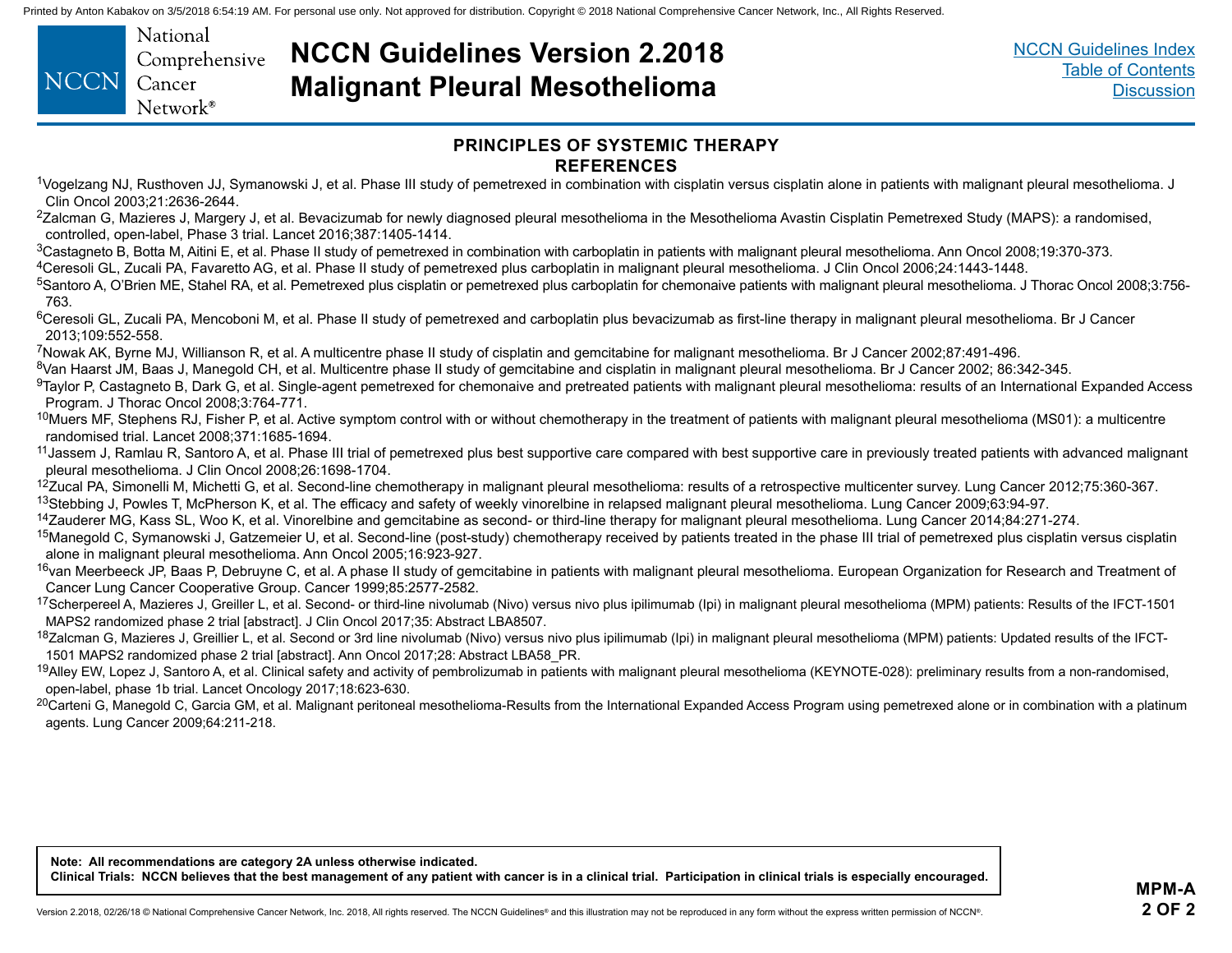<span id="page-10-0"></span>

**NCCN Guidelines Version 2.2018 Malignant Pleural Mesothelioma**

[NCCN Guidelines Index](http://www.nccn.org/professionals/physician_gls/f_guidelines.asp) [Table of Contents](#page-2-0) **[Discussion](#page-16-0)** 

#### **PRINCIPLES OF SUPPORTIVE CARE**

- **Pleural effusions: Talc pleurodesis or pleural catheter, if required for management of pleural effusion<sup>1</sup>**
- **Smoking cessation counseling and intervention [\(http://www.smokefree.gov/\)](http://www.smokefree.gov/). [See the NCCN Guidelines for Lung Cancer Screening.](http://www.nccn.org/professionals/physician_gls/pdf/lung_screening.pdf)**
- **Pain management: [See NCCN Guidelines for Adult Cancer Pain](http://www.nccn.org/professionals/physician_gls/pdf/pain.pdf)**
- **Nausea/vomiting: [See NCCN Guidelines for Antiemesis](http://www.nccn.org/professionals/physician_gls/pdf/antiemesis.pdf)**
- **Psychosocial distress: [See NCCN Guidelines for Distress Management](http://www.nccn.org/professionals/physician_gls/pdf/distress.pdf)**
- **• [See NCCN Guidelines for Palliative Care](http://www.nccn.org/professionals/physician_gls/pdf/palliative.pdf) as indicated**

1If PET/CT is to be done, recommend obtaining PET/CT before pleurodesis. Confirm diagnosis of malignant pleural mesothelioma (MPM) prior to pleurodesis. If MPM is suspected, consider evaluation by a multidisciplinary team with expertise in MPM.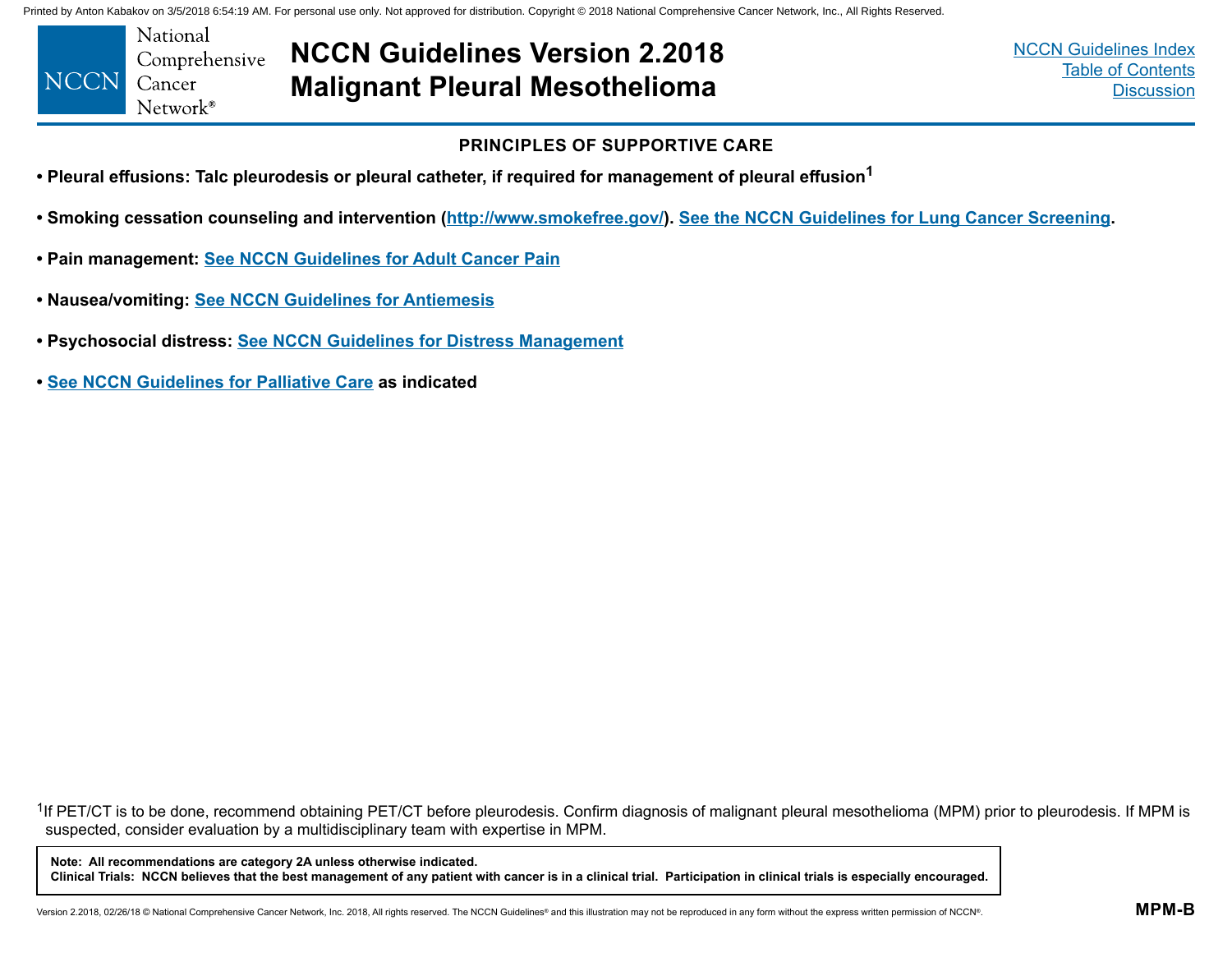<span id="page-11-0"></span>National Comprehensive **NCCN** Cancer Network<sup>®</sup>

**NCCN Guidelines Version 2.2018 Malignant Pleural Mesothelioma**

[NCCN Guidelines Index](http://www.nccn.org/professionals/physician_gls/f_guidelines.asp) [Table of Contents](#page-2-0) **[Discussion](#page-16-0)** 

#### **PRINCIPLES OF SURGERY<sup>1</sup>**

- **Surgical resection should be performed on carefully evaluated patients by board-certified thoracic surgeons with experience in managing MPM.**
- **For patients being considered for surgery, a single-port thoracoscopy on the line of the potential incision is recommended.**
- **The goal of surgery is complete gross cytoreduction of the tumor. The goal of cytoreductive surgery is "macroscopic complete resection." In other words, removal of ALL visible or palpable tumors. In cases where this is not possible, such as in multiple sites of chest wall invasion, surgery should be aborted. If it is possible to remove most of the gross disease to help with postoperative management, with a minimal impact on morbidity, then surgery should be continued.**
- **The surgical choices are: 1) pleurectomy/decortication (P/D) with mediastinal lymph node sampling, which is defined as complete removal of the pleura and all gross tumor ± en-bloc resection of pericardium and/or diaphragm with reconstruction; and 2) extrapleural pneumonectomy (EPP), which is defined as en-bloc resection of the pleura, lung, ipsilateral diaphragm, and often pericardium. Mediastinal node sampling should be performed with a goal to obtain at least 3 nodal stations.**
- **Numerous studies have defined sarcomatoid and mixed histology as poor prognostic factors for any surgical or non-surgical treatment of MPM and are contraindications to EPP or P/D.**
- **For early disease (confined to the pleural envelope, no N2 lymph node involvement) with favorable histology (epithelioid), PD may be safer than EPP but it is unclear which operation is oncologically better. There is controversy regarding choice of procedure that needs to be weighed, taking into account tumor histology, distribution, patient pulmonary reserve, and availability of adjuvant and intraoperative strategies. P/D and EPP are each reasonable surgical treatment options and should be considered in select patients for complete gross cytoreduction.2-5**
- **If N2 disease is identified, prognosis with surgery (and other therapy) is substantially diminished. Surgical resection should only be considered in the setting of a clinical trial or at a center with expertise in MPM.**
- **If technically appropriate for even more advanced disease, lung-sparing operations like P/D reduce the risk for perioperative mortality and may be acceptable in terms of achieving complete macroscopic resection. P/D can provide excellent symptomatic control of recurrent pleural effusions.**
- **Intraoperative adjuvant therapy, such as heated chemotherapy or photodynamic therapy, is still under investigation but may be considered as part of a reasonable multidisciplinary approach to this locally aggressive disease.**
- **After recovery from surgery, patients should be referred for adjuvant therapy, which may include chemotherapy and RT depending on whether any preoperative therapy was used and on the pathologic analysis of the surgical specimen.**

<sup>1</sup>Rice D. Rusch V. Pass H. et al. Recommendations for uniform definitions of surgical techniques for malignant pleural mesothelioma: A consensus report of the International Association for the Study of Lung Cancer International Staging Committee and the International Mesothelioma Interest Group. J Thorac Oncol 2011;6:1304-1312. 2Flores RM, Pass HI, Seshan VE, et al. Extrapleural pneumonectomy versus pleurectomy/decortication in the surgical management of malignant pleural mesothelioma: results in 663 patients. J Thorac Cardiovasc Surg 2008;135:620-626.

<sup>3</sup>Spaggiari L, Marulli G, Boyolato P, et al. Extrapleural pneumonectomy for malignant mesothelioma: an Italian multicenter retrospective study. Ann Thorac Surg 2014;97:1859-1865.

4Flores RM, Riedel E, Donington JS, et al. Frequency of use and predictors of cancer-directed surgery in the management of malignant pleural mesothelioma in a community-based (Surveillance, Epidemiology, and End Results [SEER]) population. J Thorac Oncol 2010;5:1649-1654.

<sup>5</sup>Treasure T, Lang-Lazdunski L, Waller D, et al. Extra-pleural pneumonectomy versus no extra-pleural pneumonectomy for patients with malignant pleural mesothelioma: clinical outcomes of the Mesothelioma and Radical Surgery (MARS) randomised feasibility study. Lancet Oncol 2011;12:763-772.

**Note: All recommendations are category 2A unless otherwise indicated.**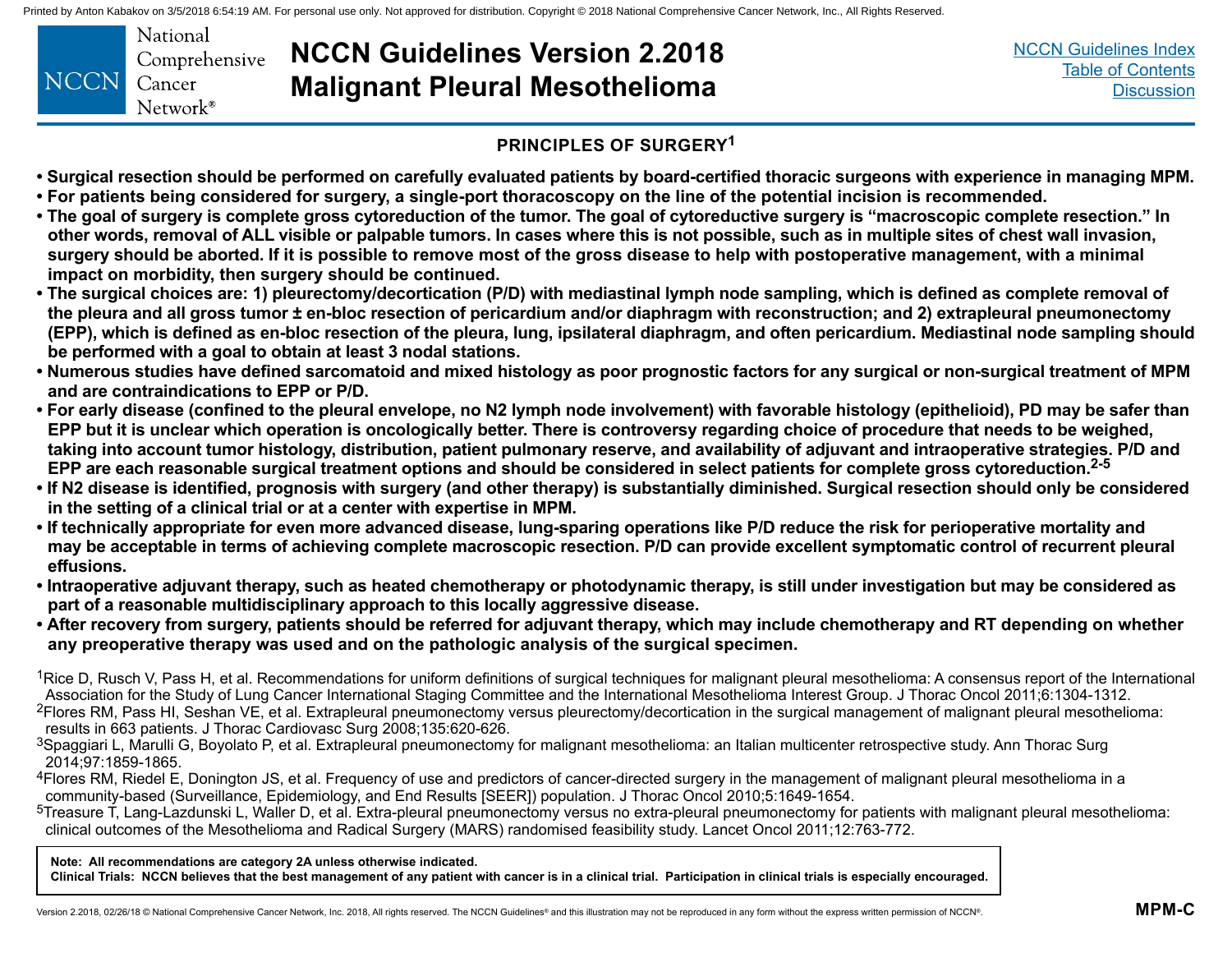<span id="page-12-0"></span>National Comprehensive **NCCN** Cancer Network<sup>®</sup>

**NCCN Guidelines Version 2.2018 Malignant Pleural Mesothelioma**

[NCCN Guidelines Index](http://www.nccn.org/professionals/physician_gls/f_guidelines.asp) [Table of Contents](#page-2-0) **[Discussion](#page-16-0)** 

#### **PRINCIPLES OF RADIATION THERAPY**

#### **General Principles**

- **Recommendations regarding RT should be made by a board-certified radiation oncologist.**
- **The best timing for delivering RT after surgical intervention and/or in conjunction with chemotherapy should be discussed in a multidisciplinary team including radiation oncologists, surgeons, medical oncologists, diagnostic imaging specialists, and pulmonologists.**
- **For patients with resectable MPM who undergo EPP, adjuvant RT can be recommended for patients with good performance status (PS) to improve local control.1-6**
- **PET scanning for treatment planning can be used as indicated.**
- **Prophylactic RT may prevent instrument-tract recurrence after pleural intervention.<sup>7</sup>**
- **RT is an effective palliative treatment for relief of chest pain, bronchial or esophageal obstruction, or other symptomatic sites associated with mesothelioma.**
- **When there is limited or no resection of disease, delivery of high-dose RT to the entire hemithorax in the setting of an intact lung has not been shown to be associated with significant survival benefit, and the toxicity is significant.1,5,6 RT under such circumstances after P/D is usually not recommended. Hemithoracic intensity-modulated RT (IMRT) after P/D may be considered in centers with experience and expertise in these methods.8**
- **Acronyms and abbreviations related to RT are the same as listed in the principles of RT for non-small cell lung cancer. [See NCCN Guidelines for Non-Small Cell Lung Cancer.](http://www.nccn.org/professionals/physician_gls/pdf/nscl.pdf)**
- **Advanced technologies may be used, such as image-guided RT (IGRT) for treatment involving IMRT/SRS/SBRT.**

#### **Radiation Dose and Volume**

- **The dose of radiation should be based on the purpose of the treatment. See [Recommended Doses for Radiation Therapy \(MPM-D 2 of 3\)](#page-13-0).**
- **The dose of radiation for adjuvant therapy following EPP should be 50–60 Gy in 1.8–2.0 Gy based on the margin status. A dose of 54 Gy given to the entire hemithorax, the thoracotomy incision, and sites of chest drains was well-tolerated.6,9 When it is challenging to deliver 50 Gy, every effort should be made to deliver a minimum dose of 40 Gy.<sup>1</sup>**
- **A dose ≥60 Gy should be delivered to macroscopic residual tumors if the doses to adjacent normal structures are limited to their tolerances. In addition to covering the surgical bed within the thorax, the volume of postoperative radiation should also include the surgical scars and biopsy tracks in the chest wall.10-12**
- **Daily doses of 4 Gy appear to be more efficacious than fractions of less than 4 Gy in providing relief from chest pain associated with mesothelioma,11,13 although the optimal daily and total dose of RT for palliative purposes remains unclear.**
- **For patients with residual tumors, some experienced investigators have used brachytherapy or intraoperative external beam radiation in combination with surgery.**

**[See Radiation Techniques \(MPM-D 2 of 3\)](#page-13-0)**

#### **[See References \(MPM-D 3 of 3\)](#page-14-0)**

**Note: All recommendations are category 2A unless otherwise indicated.**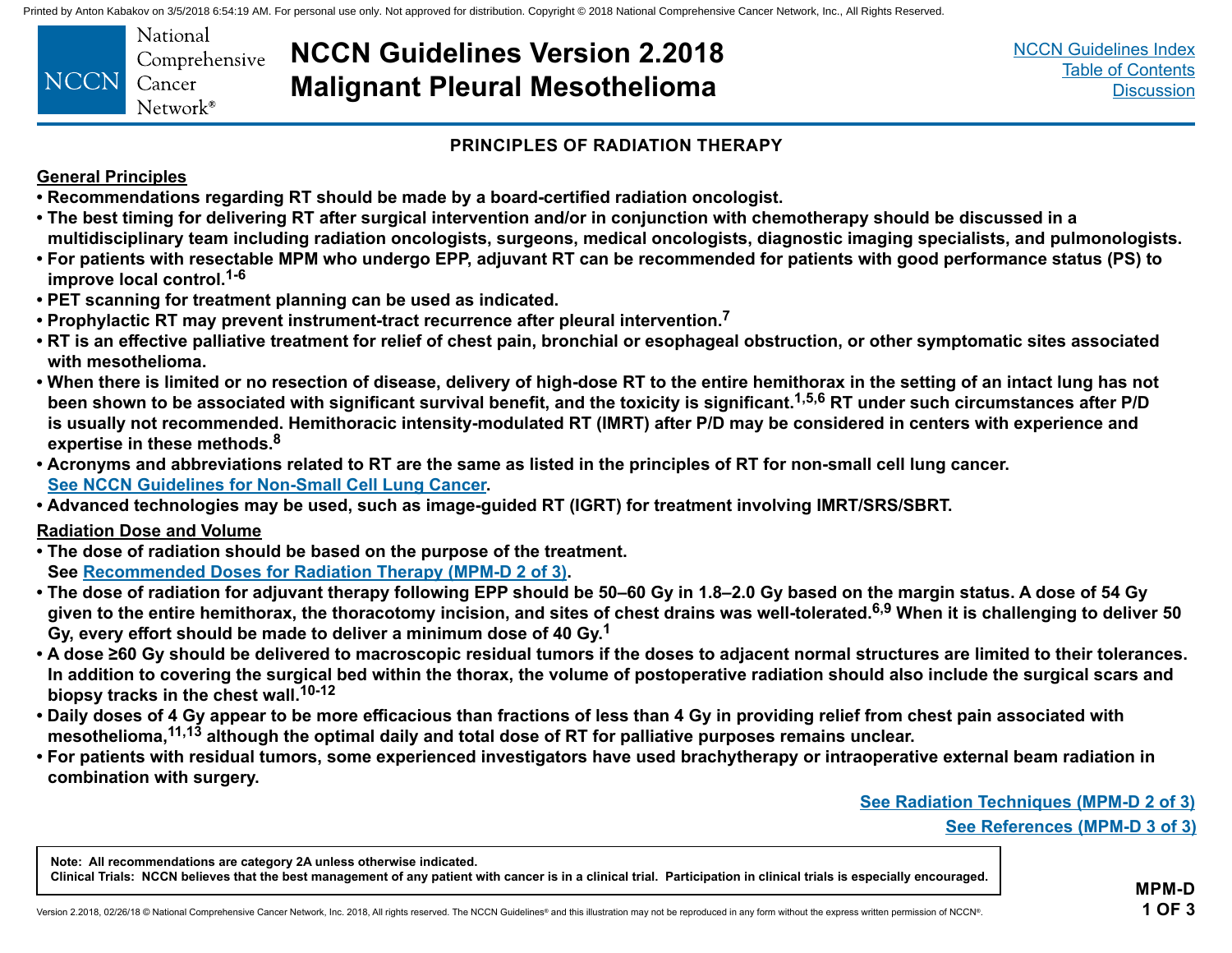<span id="page-13-0"></span>

# **NCCN Guidelines Version 2.2018 Malignant Pleural Mesothelioma**

[NCCN Guidelines Index](http://www.nccn.org/professionals/physician_gls/f_guidelines.asp) [Table of Contents](#page-2-0) **[Discussion](#page-16-0)** 

#### **PRINCIPLES OF RADIATION THERAPY**

| <b>Recommended Doses for Radiation Therapy</b> |  |  |
|------------------------------------------------|--|--|
|                                                |  |  |

| <b>Treatment type</b>                       | <b>Total dose</b>          | <b>Fraction size</b> | <b>Treatment duration</b> |                                                    |
|---------------------------------------------|----------------------------|----------------------|---------------------------|----------------------------------------------------|
| <b>Postoperative after EPP</b>              |                            |                      |                           |                                                    |
| <b>Negative margins</b>                     | $50-54$ Gy                 | $1.8 - 2 Gy$         | 5–6 weeks                 |                                                    |
| Microscopic-macroscopic positive<br>margins | 54-60 Gy                   | $1.8 - 2$ Gy         | 6–7 weeks                 | <b>See General Prin</b><br><b>Radiation Dose a</b> |
| <b>Palliative</b>                           |                            |                      |                           | $(MPM-D 1 of 3)$                                   |
| Chest wall pain from recurrent nodules      | $20 - 40$ Gy<br>or $30$ Gy | $\geq$ 4 Gy<br>3 Gy  | 1-2 weeks<br>2 weeks      | <b>See References</b>                              |
| Multiple brain or bone metastasis           | 30 Gy                      | 3 Gy                 | 2 weeks                   |                                                    |
| Post pleurectomy/decortication              |                            |                      |                           |                                                    |
| <b>Negative margins</b>                     | 45 Gy-50.4 Gy              | 1.8 Gy-2.0 Gy        | 5–6 weeks                 |                                                    |
| Microscopic positive margins                | 50 Gy-54 Gy                | 1.8 Gy-2.0 Gy        | 5-6 weeks                 |                                                    |

**See Sepand Rand Volume [See References \(MPM-D 3 of 3\)](#page-14-0)**

**After EPP, RT should only be considered for patients who meet the following criteria: ECOG PS ≤1; good functional pulmonary status; good function of contralateral kidney confirmed by renal scan; and absence of disease in abdomen, contralateral chest, or elsewhere. Patients who are on supplemental oxygen should not be treated with adjuvant RT.**

**Radiation Techniques**

- **Use of conformal radiation technology (IMRT) is the preferred choice based on comprehensive consideration of target coverage and clinically relevant normal tissue tolerance.7,14**
- **CT simulation-guided planning using either IMRT or conventional photon/electron RT is acceptable.8 IMRT is a promising treatment technique that allows for a more conformal high-dose RT and improved coverage to the hemithorax. IMRT or other modern technology (such**  as tomotherapy or protons) should only be used in experienced centers or on protocol. When IMRT is applied, the NCI and ASTRO/ACR IMRT **guidelines should be strictly followed.15,16 Special attention should be paid to minimize radiation to the contralateral lung,17 as the risk of fatal pneumonitis with IMRT is excessively high when strict limits are not applied.18 The mean lung dose should be kept as low as possible, preferably <8.5 Gy. The low-dose volume should be minimized.19**
- **The gross tumor volume (GTV) should include any grossly visible tumor. Surgical clips (indicative of gross residual tumor) should be included for postoperative adjuvant RT.**
- **The clinical target volume (CTV) for adjuvant RT after EPP or P/D should encompass the entire pleural surface (for partial resection cases), surgical clips, and any potential sites with residual disease.**
- **Extensive elective nodal irradiation (entire mediastinum and bilateral supraclavicular nodal regions) is not recommended.**
- **The planning target volume (PTV) should consider the target motion and daily setup errors. The PTV margin should be based on the individual patient's motion, simulation techniques used (with and without inclusion motion), and reproducibility of each clinic's daily setup.**

**Note: All recommendations are category 2A unless otherwise indicated.**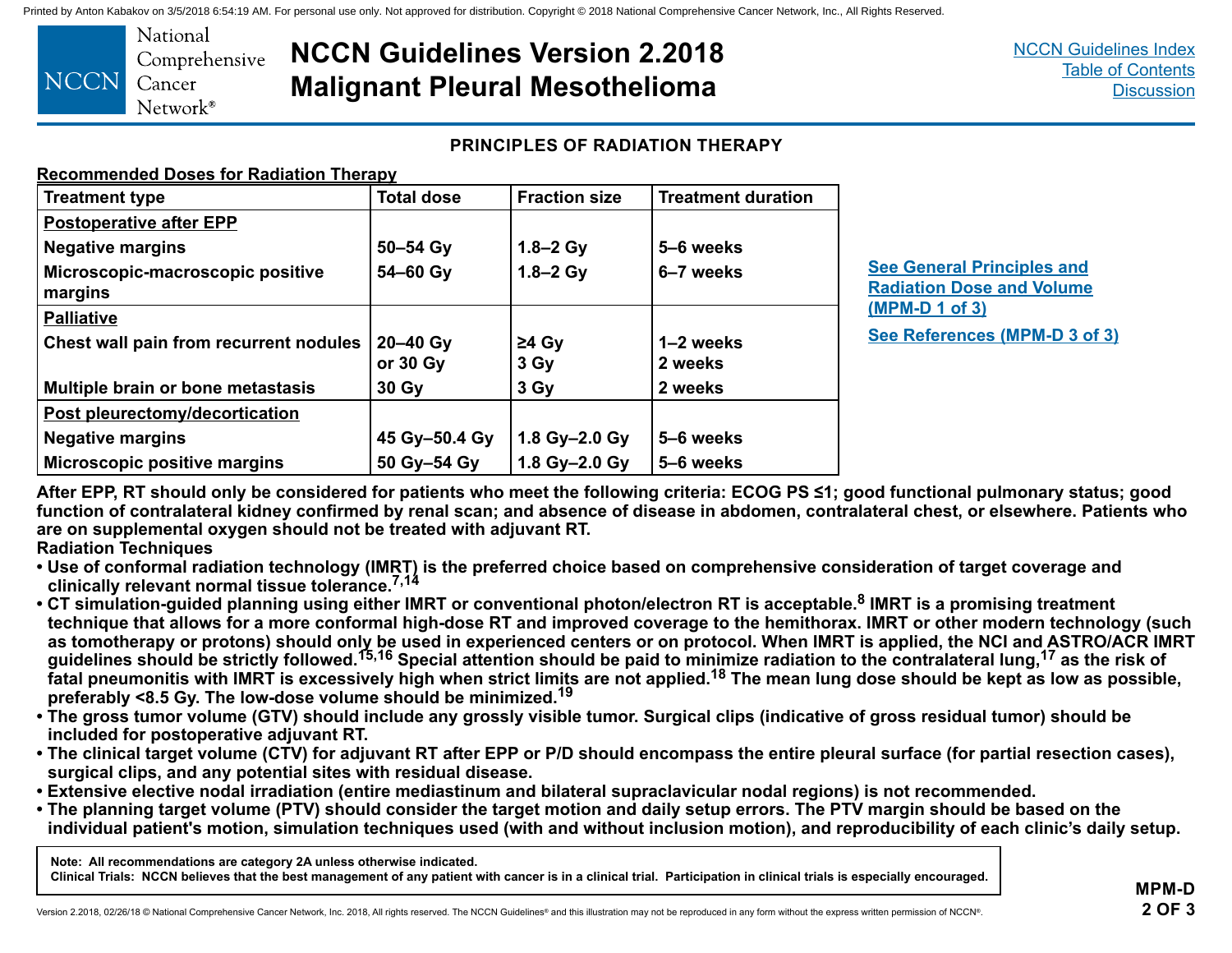<span id="page-14-0"></span>National Comprehensive **NCCN** Cancer Network<sup>®</sup>

# **NCCN Guidelines Version 2.2018 Malignant Pleural Mesothelioma**

#### **PRINCIPLES OF RADIATION THERAPY**

- <sup>1</sup>Gupta V, Mychalczak B, Krug L, et al. Hemithoracic radiation therapy after pleurectomy/decortication for malignant pleural mesothelioma. Int J Radiat Oncol Biol Phys 2005;63:1045–1052.
- <sup>2</sup>Gupta V, Krug LM, Laser B, et al. Patterns of local and nodal failure in malignant pleural mesothelioma after extrapleural pneumonectomy and photon-electron radiotherapy. J Thorac Oncol 2009;4:746–750.
- $3B$ ölükbas S, Manegold C, Eberlein M, et al. Survival after trimodality therapy for malignant pleural mesothelioma: Radical pleurectomy, chemotherapy with cisplatin/ pemetrexed and radiotherapy. Lung Cancer 2011;71:75-81.
- <sup>4</sup>Hasani A, Alvarez JM, Wyatt JM, et al. Outcome for patients with malignant pleural mesothelioma referred for trimodality therapy in Western Australia. J Thorac Oncol 2009;4:1010–1016.
- 5Baldini EH, Recht A, Strauss GM, et al. Patterns of failure after trimodality therapy for malignant pleural mesothelioma. Ann Thorac Surg 1997;63:334-338.

<sup>6</sup>Rusch VW, Rosenzweig K, Venkatraman E, et al. A phase II trial of surgical resection and adjuvant high-dose hemithoracic radiation for malignant pleural mesothelioma. J Thorac Cardiovasc Surg 2001;122:788-795.

- <sup>7</sup>Clive AO, Taylor H, Dobson L, et al. Prophylactic radiotherapy for the prevention of procedure-tract metastases after surgical and large-bore pleural procedures in malignant pleural mesothelioma (SMART): a multicentre, open-label, phase 3, randomised controlled trial. Lancet Oncol 2016;17:1094-1104.
- <sup>8</sup>Rimner A, Zauderer MG, Gomez DR, et al. Phase II study of hemithoracic intensity-modulated pleural radiation therapy (IMPRINT) as part of lung-sparing multimodality therapy in patients with malignant pleural mesothelioma. J Clin Oncol 2016;34:2761-2768.
- 9Yajnik S, Rosenzweig KE, Mychalczak B, et al. Hemithoracic radiation after extrapleural pneumonectomy for malignant pleural mesothelioma. Int J Radiat Oncol Biol Phys 2003;56:1319-1326.
- <sup>10</sup>Boutin C, Rey F, Viallat JR. Prevention of malignant seeding after invasive diagnostic procedures in patients with pleural mesothelioma. A randomized trial of local radiotherapy. Chest 1995;108:754-758.
- <sup>11</sup>de Graaf-Strukowska L, van der Zee J, van Putten W, Senan S. Factors influencing the outcome of radiotherapy in malignant mesothelioma of the pleura—a singleinstitution experience with 189 patients. Int J Radiat Oncol Biol Phys 1999;43:511-516.
- $12$ de Bree E, van Ruth S, Baas P, et al. Cytoreductive surgery and intraoperative hyperthermic intrathoracic chemotherapy in patients with malignant pleural mesothelioma or pleural metastases of thymoma. Chest 2002;121:480-487.
- <sup>13</sup>Ball DL, Cruickshank DG. The treatment of malignant mesothelioma of the pleura: review of a 5-year experience, with special reference to radiotherapy. Am J Clin Oncol 1990;13:4-9.
- <sup>14</sup>Chance WW, Rice DC, Allen PK, et al. Hemithoracic intensity modulated radiation therapy after pleurectomy/decortication for malignant pleural mesothelioma: toxicity, patterns of failure, and a matched survival analysis. Int J Radiat Oncol Biol Phys 2015;91:149-156.
- <sup>15</sup>Moran JM, Dempsey M, Eisbruch A, et al. Safety considerations for IMRT: executive summary. Med Phys 2011;38:5067-5072.
- <sup>16</sup>Hartford AC, Palisca MG, Eichler TJ, et al. American Society for Therapeutic Radiology and Oncology (ASTRO) and American College of Radiology (ACR) Practice Guidelines for Intensity-Modulated Radiation Therapy (IMRT). Int J Radiat Oncol Biol Phys 2009;73:9-14.
- <sup>17</sup>Rice DC, Stevens CW, Correa AM, et al. Outcomes after extrapleural pneumonectomy and intensity-modulated radiation therapy for malignant pleural mesothelioma. Ann Thorac Surg 2007;84:1685-1692; discussion 1692-1693.
- 18Allen AM, Czerminska M, Jänne PA, et al. Fatal pneumonitis associated with intensity-modulated radiation therapy for mesothelioma. Int J Radiat Oncol Biol Phys 2006;65:640-645.
- <sup>19</sup>Krayenbuehl J, Oertel S, Davis JB, Ciernik IF. Combined photon and electron three-dimensional conformal versus intensity-modulated radiotherapy with integrated boost for adjuvant treatment of malignant pleural mesothelioma after pleuropneumonectomy. Int J Radiat Oncol Biol Phys 2007;69:1593-1599.

**Note: All recommendations are category 2A unless otherwise indicated.**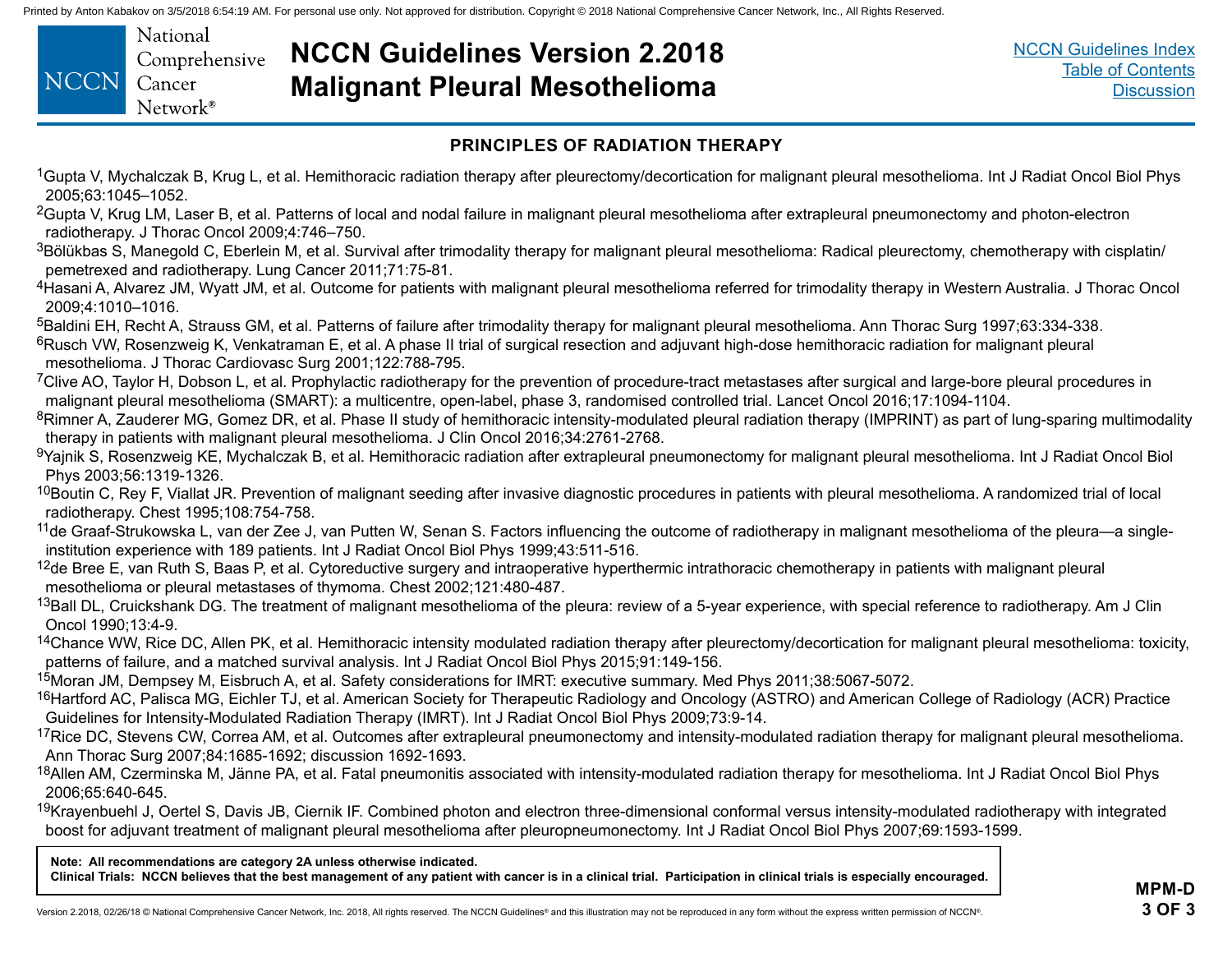<span id="page-15-0"></span>

# **NCCN Guidelines Version 2.2018 Malignant Pleural Mesothelioma**

[NCCN Guidelines Index](http://www.nccn.org/professionals/physician_gls/f_guidelines.asp) [Table of Contents](#page-2-0) **[Discussion](#page-16-0)** 

#### *Table 1.* **Definitions for T, N, M**

- **T Primary Tumor**
- **TX** Primary tumor cannot be assessed
- **T0** No evidence of primary tumor
- **T1** Tumor limited to the ipsilateral parietal pleura with or without involvement of: -visceral pleura -mediastinal pleura -diaphragmatic pleura
- **T2** Tumor involving each of the ipsilateral pleural surfaces (parietal, mediastinal, diaphragmatic, and visceral pleura) with a least one of the following:

-Involvement of the diaphragmatic muscle

-Extension of tumor from visceral pleura into the underlying pulmonary parenchyma

- **T3** Locally advanced but potentially resectable tumor. Tumor involving all of the ipsilateral pleural surfaces (parietal, mediastinal, diaphragmatic, and visceral pleura), with at least one of the following:
	- -Involvement of the endothoracic fascia
	- -Extension into the mediastinal fat

-Solitary, completely resectable focus of tumor extending into the soft tissues of the chest wall

-Nontransmural involvement of the pericardium

- **T4** Locally advanced technically unresectable tumor. Tumor involving all of the ipsilateral pleural surfaces (parietal, mediastinal, diaphragmatic, and visceral pleura) with at least one of the following: -Diffuse extension or multifocal masses of tumor in the chest wall, with or without associated rib destruction -Direct transdiaphragmatic extension of the tumor to the peritoneum
	- -Direct extension of tumor to the contralateral pleura
	- -Direct extension of the tumor to mediastinal organs
	- -Direct extension of tumor into the spine
	- -Tumor extending through to the internal surface of the pericardium

with or without a pericardial effusion; or tumor involving the myocardium

#### **N Regional Lymph Nodes**

- **NX** Regional lymph nodes cannot be assessed
- **N0** No regional lymph node metastases
- **N1** Metastasis to the ipsilateral bronchopulmonary, hilar, or mediastinal (including the internal mammary, peridiaphragmatic, pericardial fat pad, or intercostal) lymph nodes
- **N2** Metastases in the contralateral mediastinal, ipsilateral, or contralateral supraclavicular lymph nodes

#### **M Distant Metastasis**

- **M0** No distant metastasis
- **M1** Distant metastasis

#### *Table 2.* **AJCC Prognostic Groups**

|                   | т              | N              | М              |
|-------------------|----------------|----------------|----------------|
| <b>Stage IA</b>   | T <sub>1</sub> | N <sub>0</sub> | M <sub>0</sub> |
| <b>Stage IB</b>   | $T2-T3$        | N <sub>0</sub> | M <sub>0</sub> |
| <b>Stage II</b>   | $T1-T2$        | N1             | M <sub>0</sub> |
| <b>Stage IIIA</b> | T3             | N1             | M <sub>0</sub> |
| <b>Stage IIIB</b> | $T1-T3$        | N <sub>2</sub> | M <sub>0</sub> |
|                   | T4             | Any N          | M <sub>0</sub> |
| <b>Stage IV</b>   | Any T          | Any N          | M1             |

Used with permission of the American College of Surgeons, Chicago, Illinois. The original source for this information is the AJCC Cancer Staging Manual, Eighth Edition (2017) published by Springer International Publishing.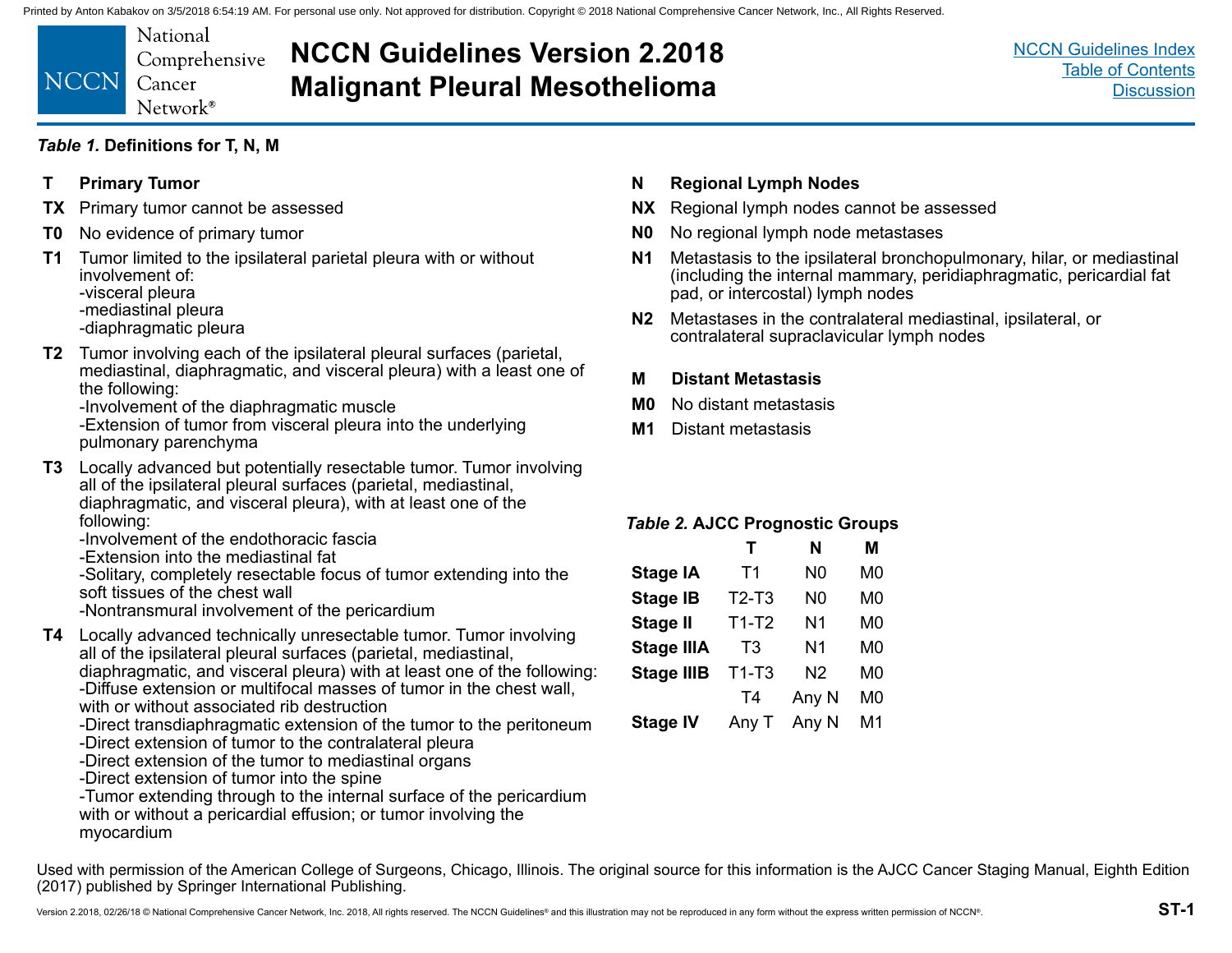<span id="page-16-0"></span>

# **NCCN Guidelines Version 2.2018 Malignant Pleural Mesothelioma**

### **Discussion**

#### **NCCN Categories of Evidence and Consensus**

**Category 1:** Based upon high-level evidence, there is uniform NCCN consensus that the intervention is appropriate.

**Category 2A:** Based upon lower-level evidence, there is uniform NCCN consensus that the intervention is appropriate.

**Category 2B:** Based upon lower-level evidence, there is NCCN consensus that the intervention is appropriate.

**Category 3:** Based upon any level of evidence, there is major NCCN disagreement that the intervention is appropriate.

**All recommendations are category 2A unless otherwise indicated.**

#### **Table of Contents**

| Literature Search Criteria and Guidelines Update Methodology MS-3 |  |
|-------------------------------------------------------------------|--|
|                                                                   |  |
|                                                                   |  |
|                                                                   |  |
|                                                                   |  |
|                                                                   |  |
|                                                                   |  |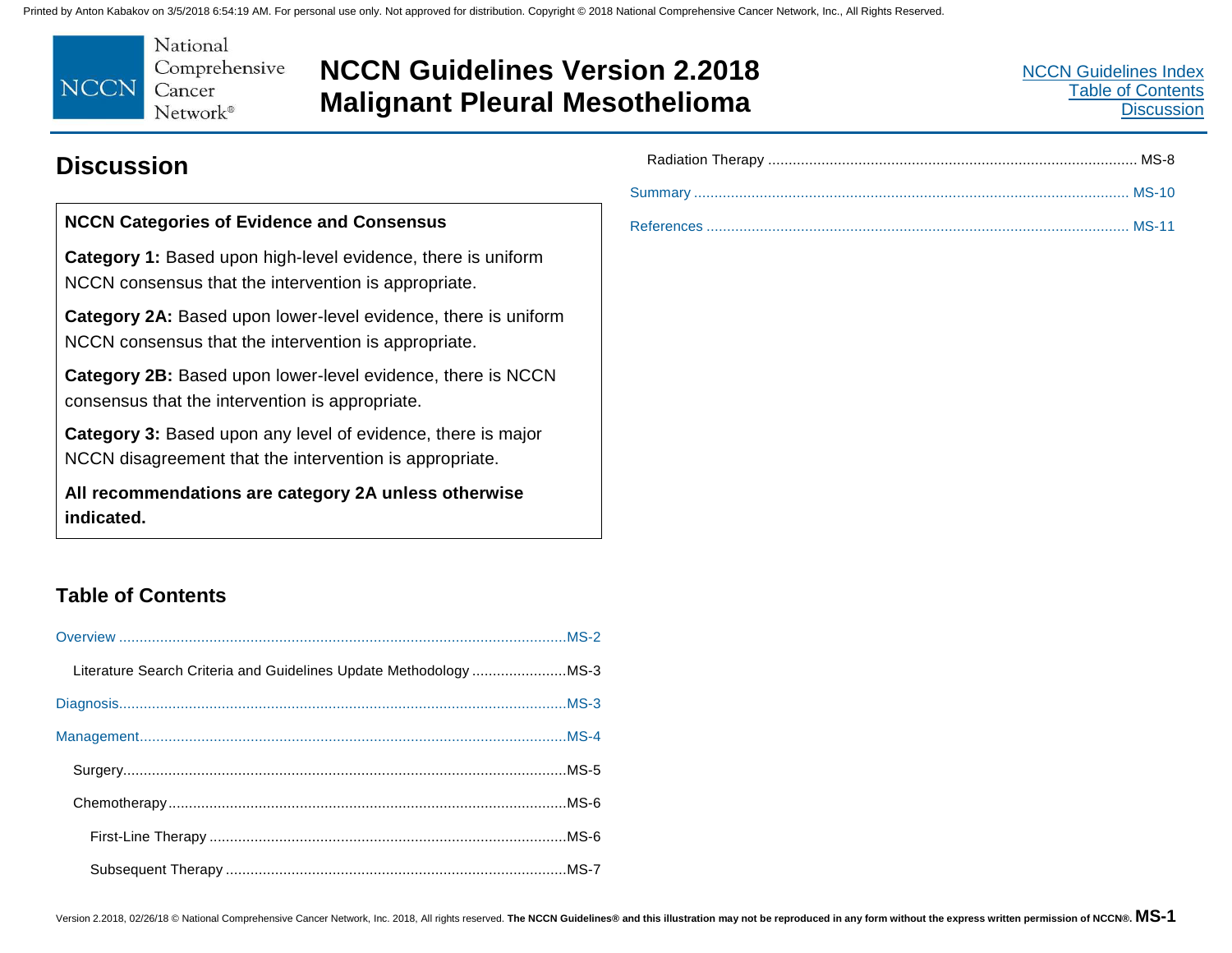National Comprehensive **NCCN** Cancer Network<sup>®</sup>

# **NCCN Guidelines Version 2.2018 Malignant Pleural Mesothelioma**

[NCCN Guidelines Index](http://www.nccn.org/professionals/physician_gls/f_guidelines.asp) [Table of Contents](#page-2-0) **[Discussion](#page-16-0)** 

#### **Overview**

Mesothelioma is a rare cancer that is estimated to occur in approximately 2500 people in the United States every year.<sup>14</sup> These NCCN Clinical Practice Guidelines in Oncology (NCCN Guidelines®) focus on malignant pleural mesothelioma (MPM), which is the most common type (81%). Mesothelioma can also occur in the lining of other sites, such as the peritoneum (9%), pericardium, and tunica vaginalis testis.5-7 MPM is difficult to treat, because most patients have advanced disease at presentation. Median overall survival is approximately 1 year in patients with MPM, and 5-year overall survival is about 10%; cure is rare.<sup>8-11</sup> MPM occurs mainly in older men (median age at diagnosis, 72 years) who have been exposed to asbestos, although it occurs decades after exposure (20–40 years later).<sup>12-14</sup>

These NCCN Guidelines® for Malignant Pleural Mesothelioma were first published in 2010 and have been subsequently updated every year. The *Summary of the Guidelines Updates* section in the algorithm briefly describes the new changes for 2018, which are described in greater detail in this revised Discussion text; recent references have been added. Additional supplementary material in the NCCN Guidelines for Malignant Pleural Mesothelioma includes the *Principles of Systemic Therapy*, *Principles of Supportive Care, Principles of Surgery*, and *Principles of Radiation Therapy.* These NCCN Guidelines for Malignant Pleural Mesothelioma were developed and are updated by panel members who are also on the panel for the NCCN Guidelines for Non-Small Cell Lung Cancer.

The incidence of MPM is decreasing in men in the United States, because asbestos use has decreased since the 1970s; however, the United States still has more reported cases and deaths than anywhere else in the world.<sup>2,15-17</sup> The mortality burden from asbestos-related

diseases in the United States did not change from 1999 to 2015.<sup>8,18</sup> Although asbestos is no longer mined in the United States, it is still imported.<sup>17</sup> The incidence of MPM is increasing in other countries such as Russia, Western Europe, China, and India.3,16,19-24 Mortality rates from MPM are highest in the United Kingdom, Netherlands, and Australia; mortality rates are increasing in Poland, Spain, China, Japan, Argentina, Republic of Korea, and Brazil.<sup>10,19,20,25</sup> Russia, China, Brazil, and Canada are the top producers of asbestos.<sup>26</sup>

Although most mesothelioma is linked to asbestos exposure, reports suggest that ionizing radiation may also cause mesothelioma, such as in patients previously treated with mantle radiation for Hodgkin lymphoma.27-37 Data also suggest that erionite (a mineral that may be found in gravel roads) is associated with mesothelioma.<sup>38-41</sup> Genetic factors may also play a role in MPM, with rare families carrying a germline mutation in the BRCA1 Associated Protein 1 (*BAP1*) gene.38,42-46 Smoking is not a risk factor for mesothelioma.<sup>47</sup> However, patients who smoke and have been exposed to asbestos are at increased risk for lung cancer. In addition, patients who smoke should be encouraged to quit because smoking impedes treatment (eg, delays wound healing after surgery) (see the NCCN Guidelines® for Smoking Cessation, available at www.NCCN.org).<sup>48</sup>

The histologic subtypes of mesothelioma include epithelioid (most common), sarcomatoid, and biphasic (mixed) epithelioid and sarcomatoid.<sup>4,49,50</sup> Patients with epithelioid histology have better outcomes than those with either mixed or sarcomatoid histologies. Some patients who have been exposed to asbestos only have benign pleural disease, although they may have significant chest pain.  $51,52$ Although screening for mesothelioma has been studied in patients at high risk (ie, those with asbestos exposure), these NCCN Guidelines do not recommend screening for MPM because it has not been shown to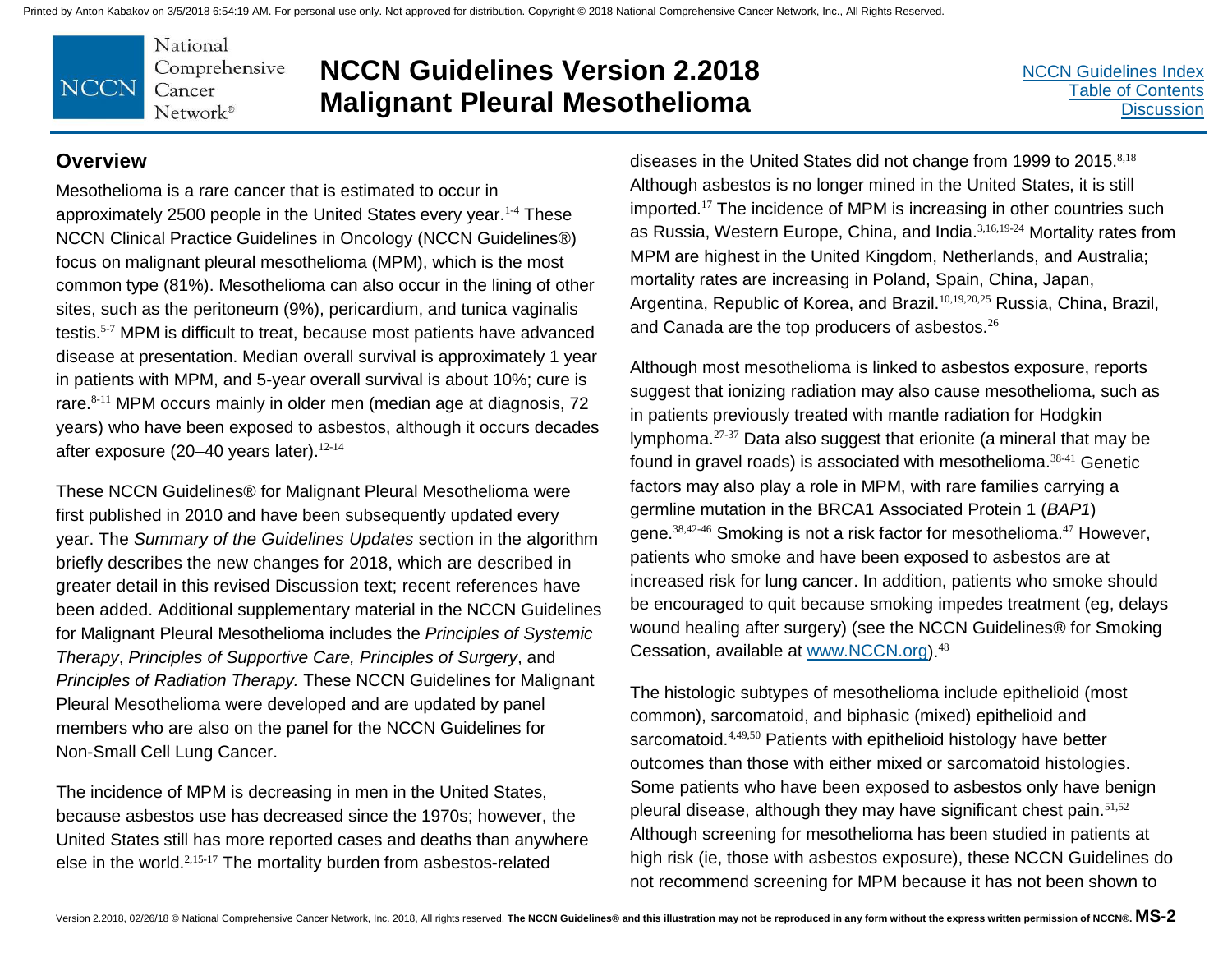

# **NCCN Guidelines Version 2.2018 Malignant Pleural Mesothelioma**

[NCCN Guidelines Index](http://www.nccn.org/professionals/physician_gls/f_guidelines.asp) [Table of Contents](#page-2-0) **[Discussion](#page-16-0)** 

decrease mortality (see *Initial Evaluation* in the NCCN Guidelines for Malignant Pleural Mesothelioma).26,53-59 Note that data and guidelines about screening for lung cancer with low-dose CT do not apply to MPM; there are no data to suggest that screening with low-dose CT improves survival for patients with MPM.<sup>26,60</sup>

#### **Literature Search Criteria and Guidelines Update Methodology**

An electronic search of the PubMed database was performed to obtain key literature on mesothelioma using the following search term: malignant pleural mesothelioma. The PubMed database was chosen, because it remains the most widely used resource for medical literature and indexes only peer-reviewed biomedical literature. The search results were narrowed by selecting studies in humans published in English. Results were confined to the following article types: Clinical Trial, Phase 1; Clinical Trial, Phase 2; Clinical Trial, Phase 3; Clinical Trial, Phase 4; Guideline; Randomized Controlled Trial; Meta-Analysis; Systematic Reviews; and Validation Studies.

The data from key PubMed articles as well as articles from additional sources deemed as relevant to these Guidelines and discussed by the panel have been included in this version of the Discussion section (eg, e-publications ahead of print, meeting abstracts). If high-level evidence is lacking, then recommendations are based on the panel's review of lower-level evidence and expert opinion. The complete details of the Development and Update of the NCCN Guidelines are available on the NCCN webpage (available at www.NCCN.org).

#### **Diagnosis**

Patients with suspected MPM often have dyspnea and chest pain; they may also have pleural effusion, fatigue, insomnia, cough, chest wall mass, loss of appetite, and weight loss (see the NCCN Guidelines for

Adult Cancer Pain, available at www.NCCN.org).<sup>25,61,62</sup> Patients with MPM often have a high symptom burden when compared with patients who have other types of cancer. Patients often present without distant metastases because symptoms such as chest pain and/or dyspnea are associated with local disease; CNS metastases are uncommon. <sup>53</sup> In patients with recurrent pleural effusion and/or pleural thickening, the recommended initial evaluation for suspected MPM includes: 1) CT of the chest with contrast; 2) thoracentesis for cytologic assessment of the effusion; and 3) pleural biopsy (eg, thoracoscopic biopsy [preferred]) (see *Initial Evaluation* in the NCCN Guidelines for Malignant Pleural Mesothelioma).25,26,53,63-67 However, cytologic samples are often negative even when patients have MPM.68,69 Fine-needle aspiration (FNA) is not recommended for diagnosis.<sup>25</sup> Talc pleurodesis or pleural catheter may be needed for management of pleural effusion.<sup>53,70-74</sup> Soluble mesothelin-related peptide (SMRP) levels may also be assessed, and these levels may correlate with disease status;75-78 osteopontin does not appear to be as useful for diagnosis.<sup>53,79-83</sup> Other potential diagnostic biomarkers are being assessed.<sup>54-56,84-88</sup>

It can be difficult to distinguish malignant from benign pleural disease and also to distinguish MPM from other malignancies such as metastatic adenocarcinoma, sarcoma, or other metastases to the pleura.21,89-96 On CT, thymoma metastatic to the pleura can mimic MPM; however, pleural effusion does not typically occur with thymoma. Cytologic samples of pleural fluid are often negative or inconclusive, but diagnosis can sometimes be made using cytology.<sup>53,68,69,97,98</sup> Calretinin, WT-1, D2-40, and cytokeratin (CK) 5/6 are useful immunohistochemical markers for the diagnosis of MPM, as are markers that typically are positive in pulmonary adenocarcinoma and negative in mesothelioma (eg, thyroid transcription factor 1 [TTF-1], carcinoembryonic antigen [CEA]) (see *Protocol for the Examination of Specimens From Patients*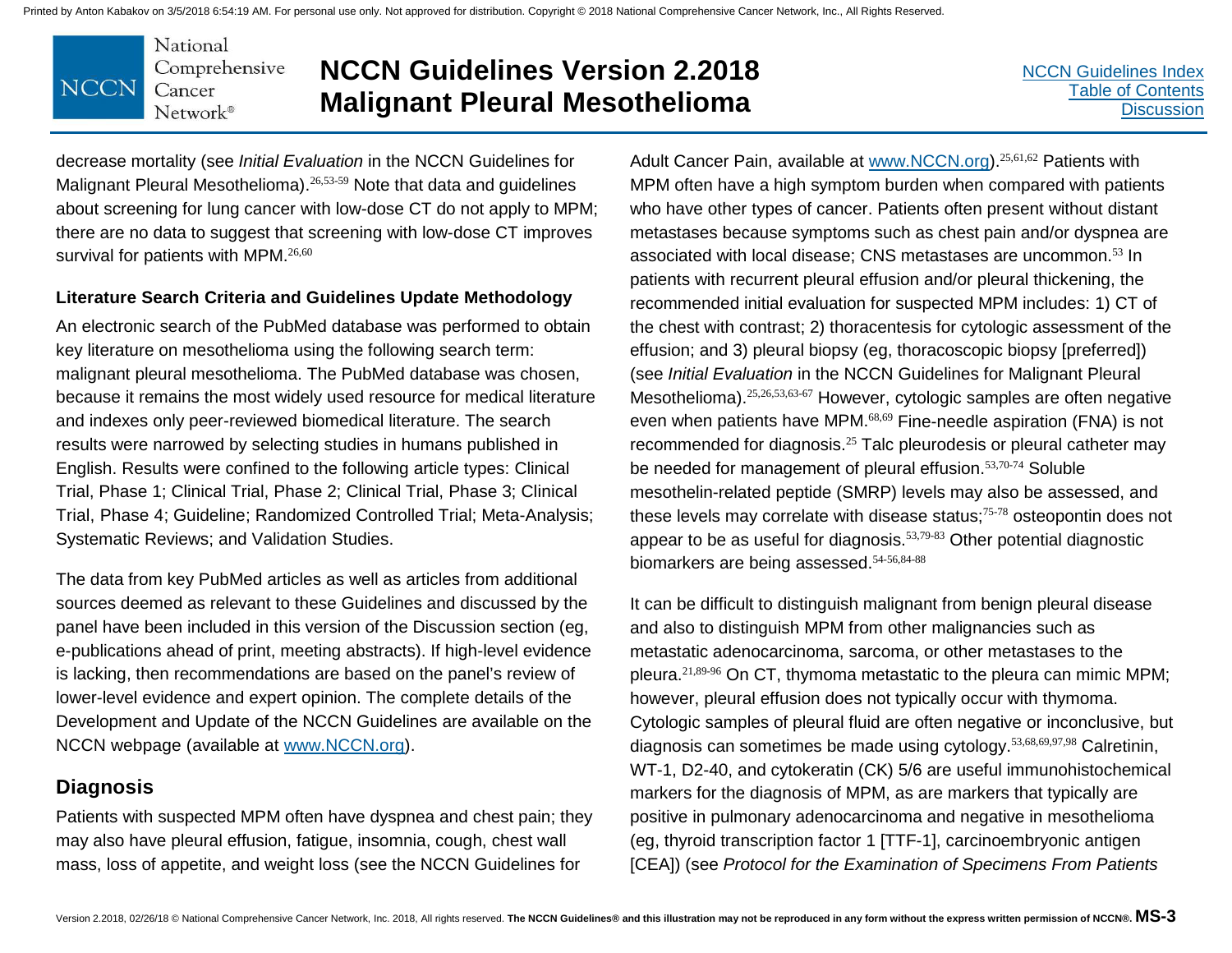National Comprehensive **NCCN** Cancer Network<sup>®</sup>

# **NCCN Guidelines Version 2.2018 Malignant Pleural Mesothelioma**

[NCCN Guidelines Index](http://www.nccn.org/professionals/physician_gls/f_guidelines.asp) [Table of Contents](#page-2-0) **[Discussion](#page-16-0)** 

*With Malignant Pleural Mesothelioma* from the College of American Pathologists [CAP]). 68,90,93,95,99,100

#### **Management**

The NCCN Guidelines recommend that patients with MPM be managed by a multidisciplinary team with experience in MPM. Treatment options for patients with MPM include surgery, radiation therapy (RT), and/or chemotherapy;<sup>4</sup> select patients (ie, clinical stages I–III, medically operable, epithelial histology, good performance status [PS]) are candidates for multimodality therapy.101-105 Definitive RT alone is not recommended for unresectable MPM; chemotherapy alone is recommended in this setting for patients with PS 0 to 2 (see *Treatment* in the NCCN Guidelines for Malignant Pleural Mesothelioma).<sup>106,107</sup> Appropriate patients should be evaluated by radiation oncologists, surgeons, medical oncologists, diagnostic imaging specialists, and pulmonologists to assess if they are candidates for multimodality treatment.

Pretreatment evaluation for patients diagnosed with MPM is performed to stage patients and to assess whether patients are candidates for surgery. This evaluation includes: 1) chest and abdominal CT with contrast; and 2) FDG-PET/CT but only for patients being considered for surgery.<sup>63,64,108</sup> Video-assisted thoracoscopic surgery (VATS) or laparoscopy can be considered if contralateral or peritoneal disease is suspected.<sup>109</sup> PET/CT scans should be obtained before pleurodesis if practical, because talc produces pleural inflammation, which can affect the FDG avidity (ie, false-positive result).<sup>110-112</sup> However, PET/CT scans are mainly used to assess for metastatic disease. If surgical resection is being considered, mediastinoscopy or endobronchial ultrasonography (EBUS) FNA of the mediastinal lymph nodes is recommended.<sup>113,114</sup> The following tests may be performed if suggested by imaging: 1)

laparoscopy to rule out transdiaphragmatic extension (eg, extension to the peritoneum is indicative of stage IV [unresectable] disease); and 2) chest MRI to evaluate possible chest wall, spinal, diaphragmatic, or vascular involvement.

Surgical staging is performed using the International Mesothelioma Interest Group (IMIG) TNM staging system (see *Staging* in the NCCN Guidelines for Malignant Pleural Mesothelioma), which was approved by the AJCC.<sup>115-117</sup> The AJCC cancer staging system was recently updated (8<sup>th</sup> edition) and became effective on January 1, 2018.<sup>118</sup> Some of the recent changes in the AJCC staging for MPM include: 1) T3 and T4 are now classified as stage IIIB, regardless of N status; 2) former N3 nodes are now classified as N2; 3) former N2 nodes are now classified as N1; and 4) T1a and T1b are now classified as T1.53,118,119 Clinical staging only is done for patients who are not candidates for surgery. It is difficult to clinically stage patients using CT or MRI; therefore, patients who have surgery may be upstaged.

Most patients have advanced disease at presentation. However, it is difficult to accurately stage patients before surgery. Understaging is common with PET/CT.<sup>112,120</sup> However, PET/CT is useful for determining whether metastatic disease is present.<sup>120,121</sup> Consideration of surgical resection is recommended for patients with clinical stage I to III MPM (epithelial histology) who are medically operable and can tolerate the surgery. Patients with clinical stage I to III MPM can be evaluated for surgery using pulmonary function tests (PFTs), including diffusing capacity for carbon dioxide (DLCO), perfusion scanning (if forced expiratory volume in 1 second [FEV1] <80%), and cardiac stress tests (see *Surgical Evaluation* in the NCCN Guidelines for Malignant Pleural Mesothelioma). Multimodality therapy (ie, chemotherapy, surgery, RT) is recommended for patients with clinical stages I to III MPM (epithelial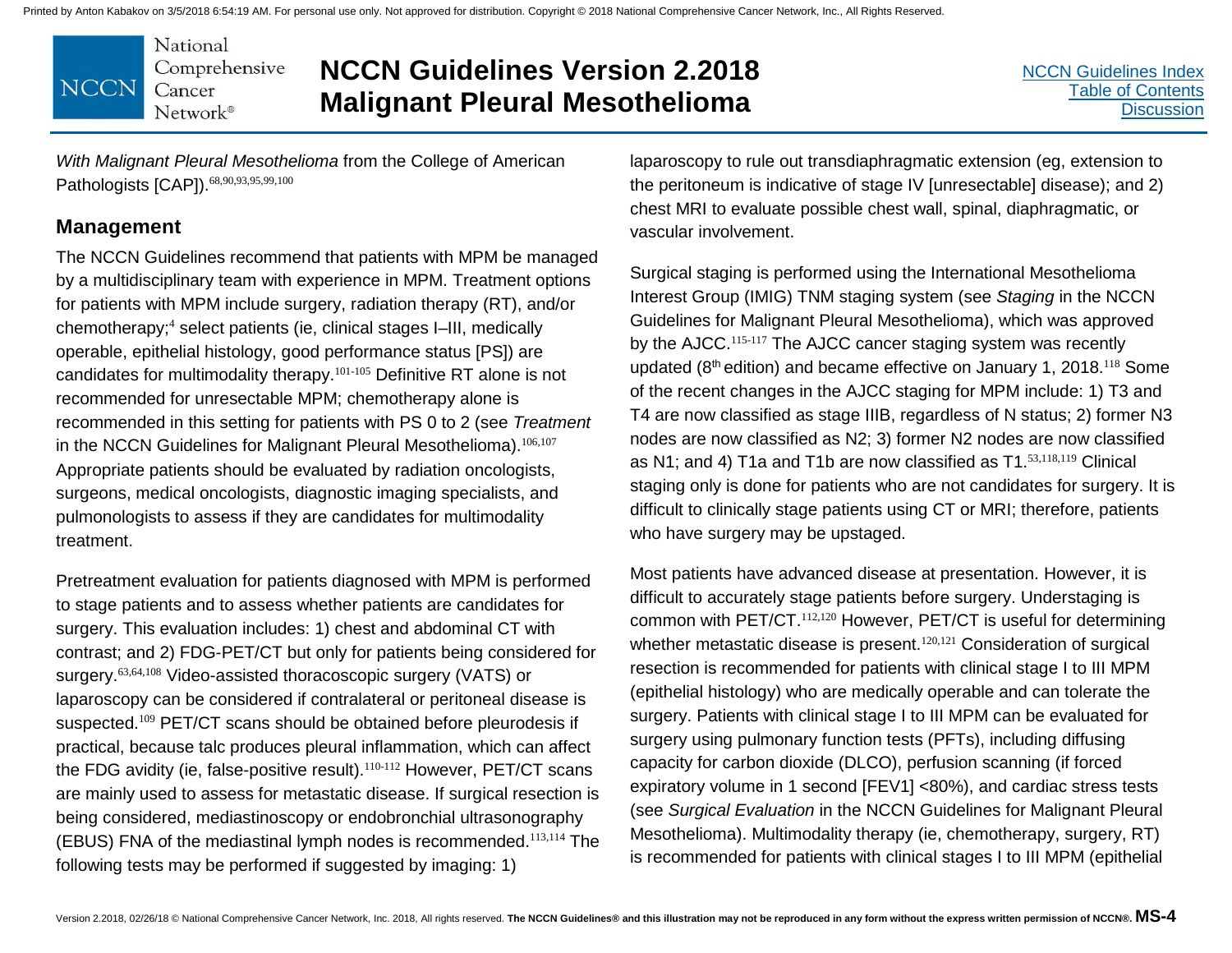National Comprehensive **NCCN** Cancer Network<sup>®</sup>

# **NCCN Guidelines Version 2.2018 Malignant Pleural Mesothelioma**

[NCCN Guidelines Index](http://www.nccn.org/professionals/physician_gls/f_guidelines.asp) [Table of Contents](#page-2-0) **[Discussion](#page-16-0)** 

histology) who are medically operable (see *Treatment* in the NCCN Guidelines for Malignant Pleural Mesothelioma).

Chemotherapy alone is recommended for patients with PS 0 to 2 who are not operable or refuse surgery, those with clinical stage IV MPM, or those with sarcomatoid histology or mixed histology; best supportive care is recommended for patients with PS 3 to 4 (see *Chemotherapy* in this Discussion and *Principles of Chemotherapy* and *Principles of Supportive Care* in the NCCN Guidelines for Malignant Pleural Mesothelioma). Observation for progression may be considered for patients with PS 0 to 2 who are asymptomatic with minimal burden of disease if chemotherapy is planned when progression occurs (either radiologic or symptomatic progression). Pleural effusion can be managed using thoracoscopic talc pleurodesis or placement of a drainage catheter.53,70,74,122-124 Therapeutic/palliative thoracentesis can also be used to remove pleural fluid and thus decrease dyspnea either before treatment or for patients who are not candidates for more aggressive treatment.<sup>25</sup>

#### **Surgery**

It is essential that patients receive a careful assessment before surgery is performed. Surgical resection for patients with MPM can include either 1) pleurectomy/decortication (P/D; also known as total pleurectomy, lung-sparing surgery), which is complete removal of the involved pleura and all gross tumor; or 2) extrapleural pneumonectomy (EPP), which is en-bloc resection of the involved pleura, lung, ipsilateral diaphragm, and often the pericardium (see *Principles of Surgery* in the NCCN Guidelines for Malignant Pleural Mesothelioma).<sup>125</sup> Extended P/D refers to the resection of the diaphragm and pericardium in addition to total pleurectomy.<sup>125</sup> Mediastinal nodal dissection is recommended in patients having either P/D or EPP; at least 3 nodal stations should be

obtained (see the NCCN Guidelines for Non-Small Cell Lung Cancer, available at www.NCCN.org). The surgical goal for MPM is cytoreductive surgery to achieve macroscopic complete resection by removing all visible or palpable tumors. 126,127 If macroscopic complete resection is not possible—such as patients with multiple sites of chest wall invasion—then surgery should be aborted. However, surgery should be continued—if most of the gross disease can be removed—to help with postoperative management and if there will be a minimal impact on morbidity.

The choice of surgery for MPM is controversial, because data from randomized controlled trials are not available.<sup>4,25,53,128-135</sup> Neither EPP nor P/D will yield an R0 resection.<sup>4,136,137</sup> EPP would often be required to remove all gross tumor in patients with stages II to III MPM (epithelial histology).<sup>62</sup> However, EPP is associated with higher morbidity and mortality.<sup>130,138</sup> P/D (ie, lung-preserving surgery) is safer than EPP.<sup>138-145</sup> A retrospective analysis ( $n = 663$ ) suggested that survival was greater after P/D than after EPP, but this may have been confounded by patient selection.<sup>4,143</sup> A meta-analysis suggested a trend in favor of overall survival for extended PD when compared with EPP.<sup>130</sup> Lung-sparing options, such as P/D, reduce the risk for perioperative mortality when compared with EPP and yield either equal or better long-term survival than non-surgical therapy in patients with more advanced disease.<sup>136,146</sup>

A feasibility trial (Mesothelioma and Radical Surgery [MARS]) assessed whether patients treated with induction chemotherapy would accept randomization to EPP or no surgery; 112 were patients enrolled in the trial, and 50 patients were randomized.<sup>147</sup> The authors concluded that due to the observed high rate of surgical mortality, EPP was not beneficial when compared with chemotherapy treatment alone. However, these results were controversial because survival was not the primary outcome of the study, the sample size was small, and the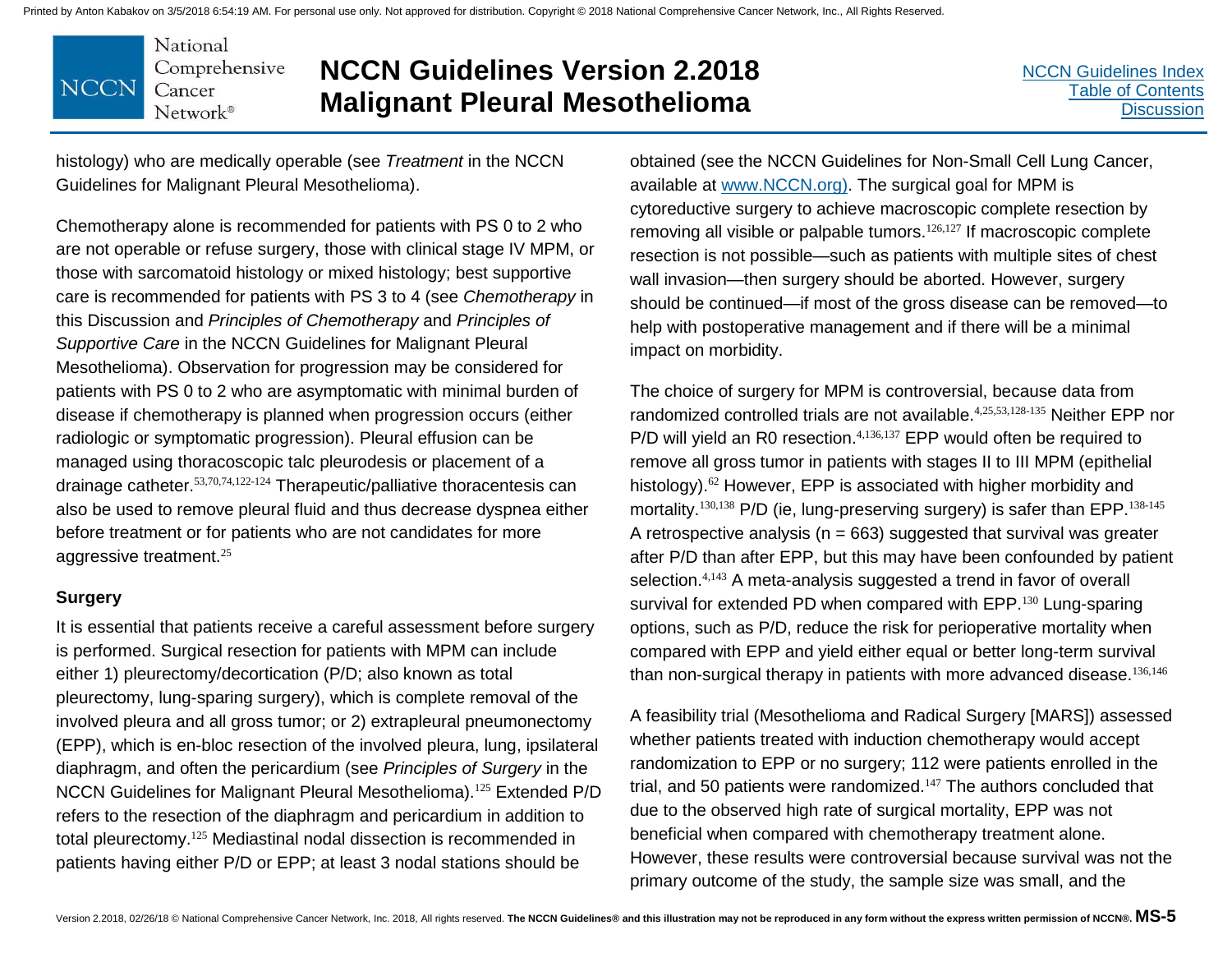

# **NCCN Guidelines Version 2.2018 Malignant Pleural Mesothelioma**

[NCCN Guidelines Index](http://www.nccn.org/professionals/physician_gls/f_guidelines.asp) [Table of Contents](#page-2-0) **[Discussion](#page-16-0)** 

surgical mortality was higher than expected.<sup>148</sup> An Australian retrospective study (540 patients) reported that several factors yielded increased survival for select patients, including EPP, surgeon experience, and treatment with pemetrexed.<sup>149</sup>

The NCCN Panel feels that P/D and EPP are reasonable surgical options that should be considered in select patients to achieve complete gross cytoreduction.<sup>130,143,147,150,151</sup> Although P/D may be safer than EPP, it is not clear which operation is oncologically better. When surgery is indicated, the choice between P/D and EPP should be made based on several factors including tumor histology and distribution, pulmonary reserve, surgical experience and expertise, and availability of adjuvant and intraoperative strategies.<sup>9,151</sup> In patients who are medically operable, the decision about whether to do a P/D or an EPP may not be made until surgical exploration. P/D may be more appropriate for patients with advanced MPM who cannot tolerate an EPP.<sup>139</sup> P/D may also be useful for symptom control (eg, patients with entrapped lung syndrome, recurrent pleural effusions).<sup>26</sup> The NCCN Panel does not recommend surgery for patients with stage IV MPM, sarcomatoid histology, or mixed histology; chemotherapy is recommended for these patients (see *Chemotherapy* in this Discussion and *Treatment* in the NCCN Guidelines for Malignant Pleural Mesothelioma). In addition, surgery is generally not recommended for patients with N2 disease unless performed at a center of expertise or in a clinical trial.

#### **Chemotherapy**

Chemotherapy is recommended either alone for medically inoperable patients with MPM or as part of a multimodality regimen for patients with medically operable MPM (see *Treatment* and *Principles of Chemotherapy* in the NCCN Guidelines for Malignant Pleural Mesothelioma). Patients with medically operable stage I to III MPM

(epithelial histology) can receive chemotherapy either before or after surgery. Chemotherapy alone is recommended for patients with medically inoperable stages I to IV MPM, those who refuse surgery, and those with sarcomatoid or mixed histology.131,152-154 Pemetrexed-based chemotherapy can also be used for malignant peritoneal mesothelioma, pericardial mesothelioma, and tunica vaginalis testis mesothelioma.5,155 Trimodality therapy—using chemotherapy, surgery, and hemithoracic RT—has been used in patients with MPM.101-104,156-159 Median survival of up to 20 to 29 months has been reported for patients who complete trimodality therapy.102,159 Nodal status and response to chemotherapy can affect survival.<sup>102,105</sup> In patients who do not receive induction chemotherapy before EPP, postoperative sequential chemotherapy with hemithoracic RT is recommended. Intraoperative adjuvant therapies such as hyperthermic pleural lavage, photodynamic therapy, or heated chemotherapy—have also been studied.<sup>160-169</sup>

#### *First-Line Therapy*

A combined first-line regimen using cisplatin/pemetrexed (category 1) is recommended for MPM and is currently the only regimen approved by the FDA. 170-173 A phase 3 randomized trial assessed cisplatin/pemetrexed versus cisplatin alone in patients who were not candidates for surgery; the combined regimen increased survival by 2.8 months when compared with cisplatin alone (12.1 vs. 9.3 months, *P*=.02).<sup>172</sup> Based on this trial and the FDA approval, the NCCN Panel recommends cisplatin/pemetrexed (category 1) for patients with MPM. A multicenter phase 3 randomized trial (IFCT-GFPC-0701 MAPS) compared adding bevacizumab to cisplatin/pemetrexed (with maintenance bevacizumab) versus cisplatin/pemetrexed alone for patients with unresectable MPM and PS 0 to 2 who did not have bleeding or thrombosis.<sup>174</sup> Overall survival was increased in the bevacizumab plus chemotherapy arm by 2.7 months when compared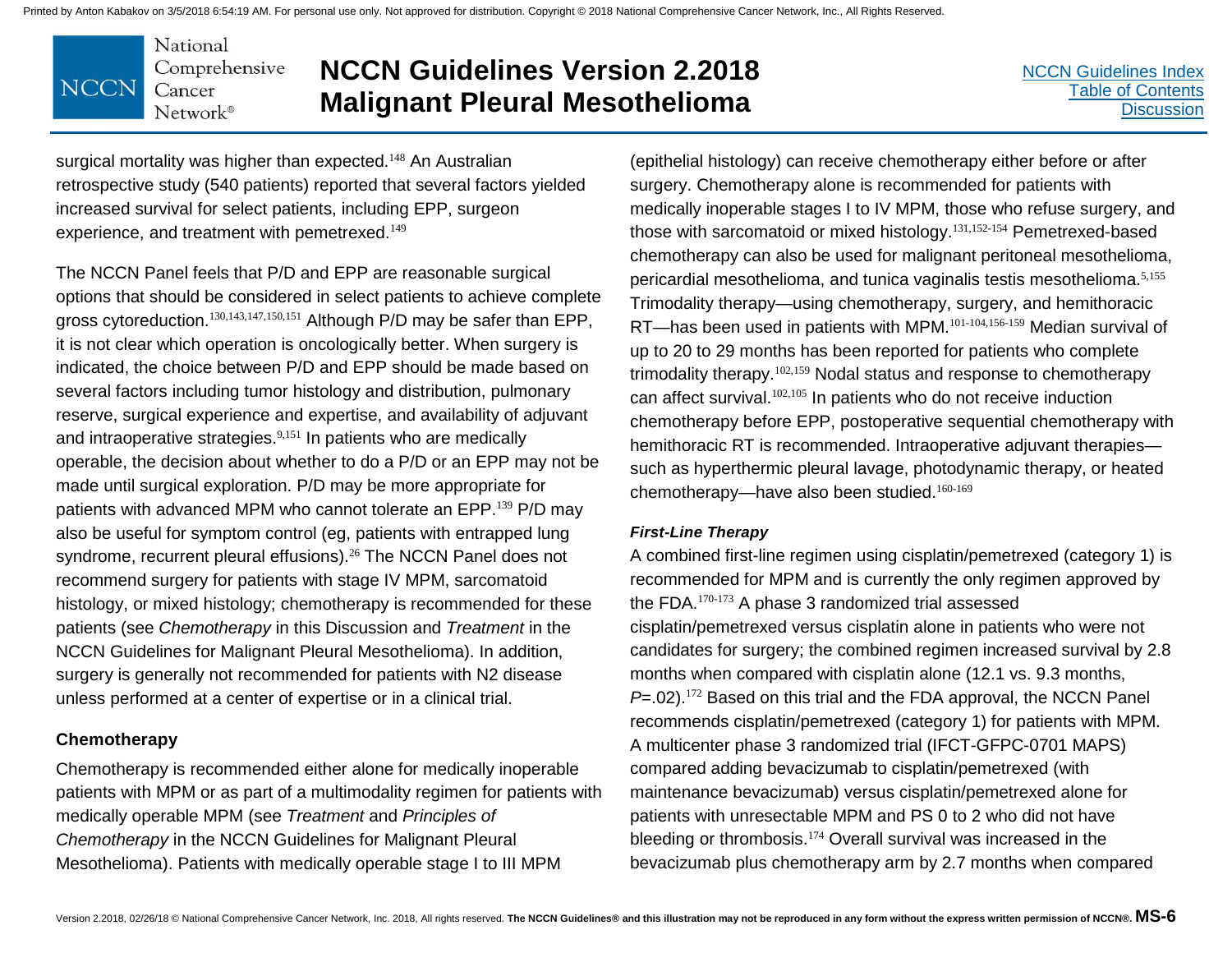

# **NCCN Guidelines Version 2.2018 Malignant Pleural Mesothelioma**

[NCCN Guidelines Index](http://www.nccn.org/professionals/physician_gls/f_guidelines.asp) [Table of Contents](#page-2-0) **[Discussion](#page-16-0)** 

with chemotherapy alone (18.8 vs. 16.1 months; HR = 0.77; *P* = .0167). Grade 3 to 4 adverse events were reported in 71% (158/222) of patients receiving the bevacizumab regimen when compared with 62% (139/224) of those receiving cisplatin/pemetrexed alone. More grade 3 or higher hypertension (23% vs. 0%), grade 3 proteinuria (3.1% vs. 0%), and grade 3-4 thrombotic events (6% vs. 1%) were observed in patients receiving the triplet arm. The NCCN Panel recommends (category 1) bevacizumab, cisplatin, and pemetrexed followed by maintenance bevacizumab for bevacizumab-eligible patients with unresectable MPM based on this trial (see *Principles of Chemotherapy* in the NCCN Guidelines for Malignant Pleural Mesothelioma).<sup>174</sup> Contraindications to bevacizumab include uncontrolled hypertension, risk for bleeding or clotting, and substantial cardiovascular morbidity.<sup>53</sup>

Other acceptable first-line combination chemotherapy options recommended by NCCN include: 1) pemetrexed/carboplatin, which was assessed in 3 large phase 2 studies (median survival = 12.7, 14, and 14 months, respectively); $175-177$  or 2) gemcitabine/cisplatin, which was also assessed in phase 2 studies (median survival  $= 9.6 - 11.2$  months).  $178 - 180$ Gemcitabine/cisplatin may be useful for patients who cannot take pemetrexed. A comparison of 1704 patients with medically inoperable MPM treated with cisplatin/pemetrexed or carboplatin/pemetrexed as part of an expanded access trial found that outcomes with the regimens were similar.<sup>181</sup> For the 2018 update, the NCCN Panel deleted the caveat that carboplatin/pemetrexed regimen is a better choice for patients with poor PS and/or comorbidities, because panel members feel this regimen can also be used for patients with good PS based on clinical trial data.<sup>181</sup> Acceptable first-line single-agent options include pemetrexed or vinorelbine for patients who are not candidates for platinum-based combination therapy. 182-184 A phase 2 trial assessed adding bevacizumab to carboplatin/pemetrexed with or without

maintenance bevacizumab as first-line therapy for patients with unresectable MPM.<sup>185</sup> Overall survival was 15.3 months; 34% (26/76) of patients had a partial response and 58% (44/76) had stable disease. Bowel perforation occurred in 4% of patients, grade 3 to 4 fatigue occurred in 8%; there were 3 toxic deaths. Maintenance bevacizumab (maximum, 1 year) was administered to patients without progression and/or severe toxicities. For the 2018 update, the NCCN Panel now recommends (category 2A) adding bevacizumab to carboplatin/pemetrexed with or without maintenance bevacizumab as a new first-line therapy option for patients with unresectable MPM based on this trial.

#### *Subsequent Therapy*

Limited data are available to guide second-line and beyond (subsequent) systemic therapy.<sup>169,186-189</sup> Recent data suggest that immune checkpoint inhibitors may be useful as subsequent systemic therapy for patients with MPM.<sup>190-197</sup> Human immune-checkpointinhibitor antibodies, such as pembrolizumab and nivolumab, inhibit the programmed death-1 (PD-1) receptor, which improves antitumor immunity; PD-1 receptors are expressed on activated cytotoxic T cells.<sup>198</sup> Nivolumab and pembrolizumab inhibit PD-1 receptors.<sup>198</sup> Testing for PD-L1 is not required for prescribing nivolumab for subsequent therapy.

Immune-related adverse events, such as pneumonitis, may occur with nivolumab or pembrolizumab (see the NCCN Guidelines for Management of Immunotherapy-Related Toxicities, available at www.NCCN.org).<sup>199-201</sup> Intravenous high-dose corticosteroids should be administered based on the severity of the reaction for patients with immune-mediated adverse events. Nivolumab or pembrolizumab should be discontinued for patients with severe or life-threatening pneumonitis and should be withheld or discontinued for other severe or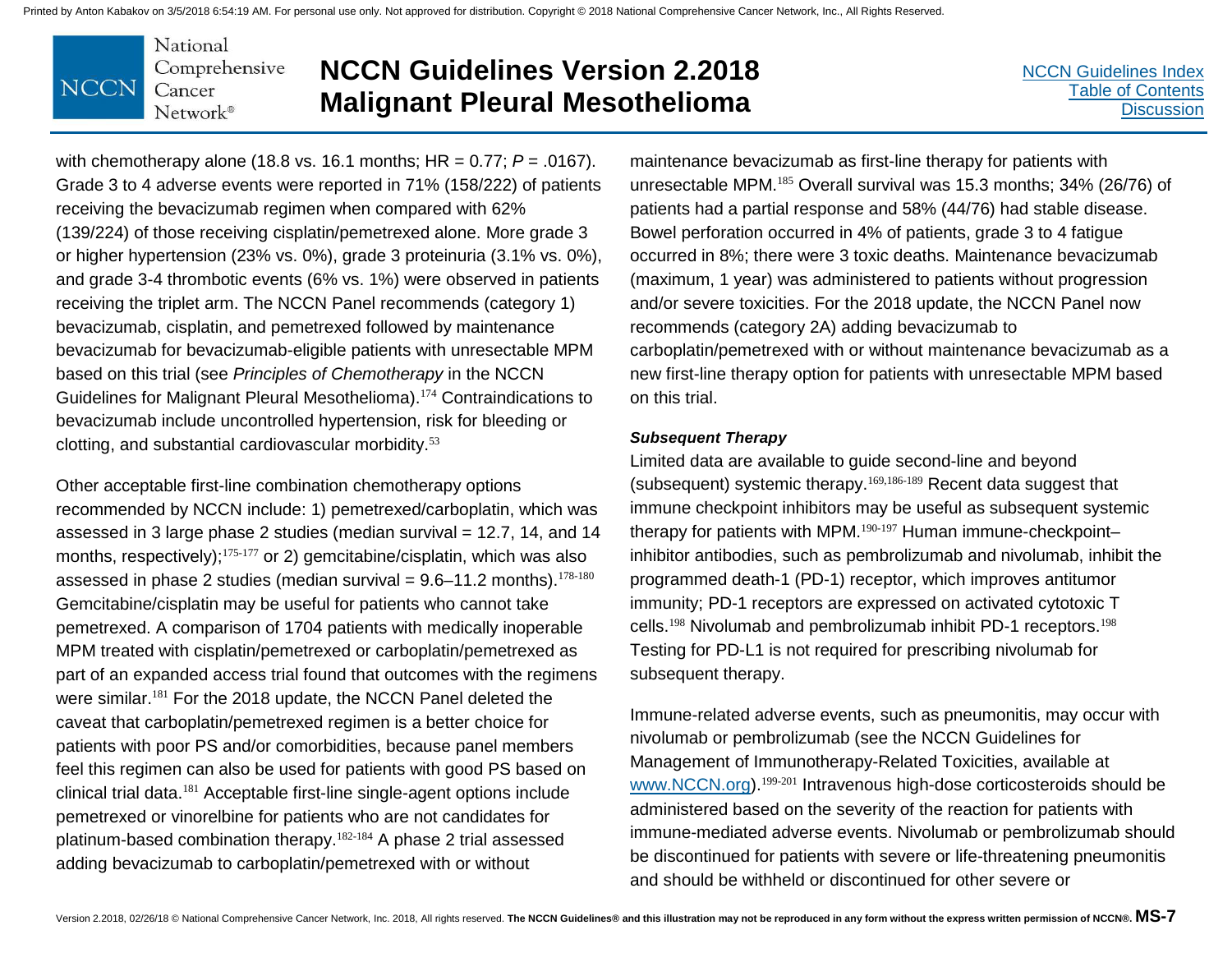

# **NCCN Guidelines Version 2.2018 Malignant Pleural Mesothelioma**

life-threatening immune-mediated adverse events when indicated (see prescribing information). CTLA-4 decreases T-cell activity. Ipilimumab is a monoclonal antibody that inhibits CTLA-4 and thus improves T-cell activity. Ipilimumab can also cause immune-mediated adverse events such as hepatitis and endocrinopathies.

A phase 2 randomized trial (IFCT-1501 MAPS2; n = 125) is assessing nivolumab with or without ipilimumab as subsequent therapy for patients with MPM.<sup>192</sup> Updated results from this trial indicate that median overall survival was not reached in the nivolumab/ipilimumab arm and was 13.6 months with nivolumab alone (95% CI, 6.7 months–not reached).<sup>193</sup> The 12-month overall survival rates were 58% with the nivolumab/ipilimumab arm and 51% with the nivolumab alone. The overall response rate was 27.8% (95% CI, 15.8%–39.7%) with nivolumab/ipilimumab versus 18.5% (95% CI, 8.2%–28.9%) with nivolumab alone. Positive PD-L1 levels were not associated with overall survival. There were more grade 3 to 5 adverse events in the nivolumab/ipilimumab arm when compared with the nivolumab alone arm (16.4% vs. 9.5%); 3 treatment-related deaths were reported in the nivolumab/ipilimumab arm (one each: metabolic encephalopathy, fulminant hepatitis, acute renal failure).

A phase 1b trial (KEYNOTE-028) is assessing pembrolizumab as subsequent therapy for 25 patients with PD-L1–positive MPM (>1% PD-L1 expression levels). Preliminary data indicate a partial response rate of 20% (5/25) (95% CI, 6.8–40.7); 52% (13/25) of patients had stable disease.<sup>190</sup> The median response duration was 1 year (95% CI, 3.7 months–not reached). Grade 3 adverse events were reported in 20% (5/25) of patients. Updated results from this trial indicate a median overall survival of 18 months (95% CI, 9.4–not reached); the 12-month overall survival rate was 62.6%. <sup>191</sup> The overall response rate was 28% (7/25); 48% (12/25) of patients had stable disease. Grade 3 to 4

drug-related adverse events occurred in 5 (20%) patients. No treatment-related deaths or need for discontinuing pembrolizumab have been reported in the KEYNOTE-028 trial.

A phase 2 trial in 34 patients is assessing pembrolizumab as subsequent therapy for patients with MPM or peritoneal mesothelioma; patients were not selected for PD-L1 expression. <sup>53</sup> Preliminary data indicate a median PFS of 6.2 months (95% CI, 3.2–8.2); the median overall survival has not been reached. A partial response occurred in 21% (7/34) of patients, stable disease in 56% (19/34), and progression in 18% (6/34). Response did not correlate with PD-L1 expression. Early death occurred in 6% (2/34) of patients; grade 5 toxicity included autoimmune hepatitis (3%) and unknown (3%). Grade 3 to 4 toxicity included pneumonitis (6%), fatigue (6%), adrenal insufficiency (6%), colitis (3%), confusion (3%), hyponatremia (3%), and neutropenia (3%).

Based on these trials, the NCCN Panel recommends the following subsequent immunotherapy options for patients with MPM: 1) pembrolizumab (category 2A); or 2) nivolumab with or without ipilimumab (category 2B).<sup>53,190-193</sup> For the 2018 update, the NCCN Panel revised the recommendation for nivolumab with ipilimumab to be category 2B (from category 2A) based on the toxicities of the regimen. The NCCN Panel also recommends other subsequent systemic therapy options including pemetrexed (if not administered first line) (category 1), vinorelbine, or gemcitabine.183,186,202-207 Data suggest that rechallenging with pemetrexed is effective if patients had a good response to first-line pemetrexed.186,208

#### **Radiation Therapy**

The *Principles of Radiation Therapy* are described in the algorithm and are summarized in this Discussion (see the NCCN Guidelines for Malignant Pleural Mesothelioma). The NCCN Guidelines for Non-Small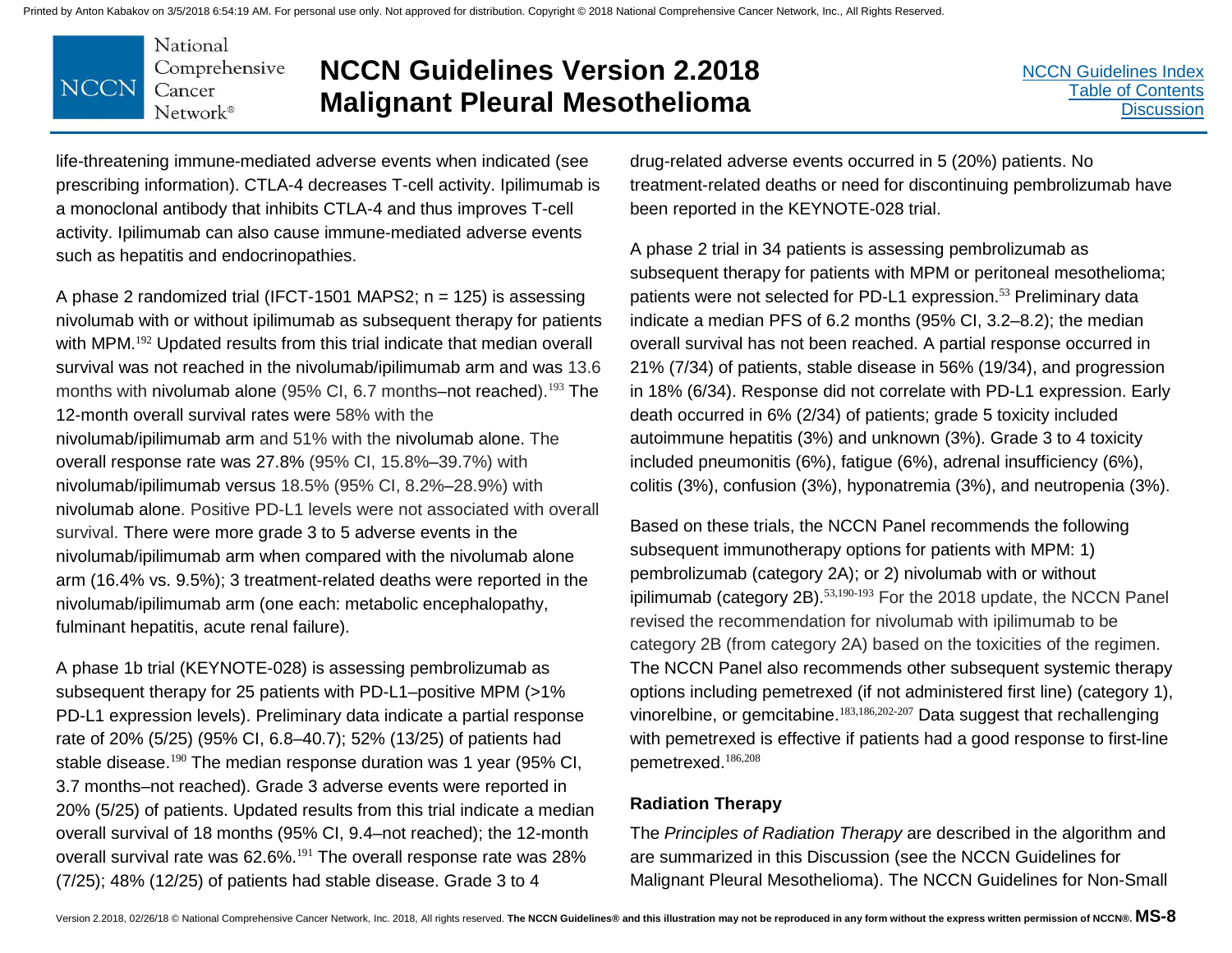

# **NCCN Guidelines Version 2.2018 Malignant Pleural Mesothelioma**

[NCCN Guidelines Index](http://www.nccn.org/professionals/physician_gls/f_guidelines.asp) [Table of Contents](#page-2-0) **[Discussion](#page-16-0)** 

Cell Lung Cancer are also a useful resource. In patients with MPM, RT can be used as part of a multimodality regimen; however, RT alone is not recommended for treatment (see next paragraph). RT can also be used as palliative therapy for relief of chest pain, bronchial or esophageal obstruction, or other symptomatic sites associated with MPM such as metastases in bone or in the brain (see the NCCN Guidelines for Malignant Pleural Mesothelioma and NCCN Guidelines for Central Nervous System Cancers, available at www.NCCN.org).25,106,209 The dose of radiation should be based on the purpose of treatment.<sup>210</sup> The most appropriate timing of delivering RT (ie, after surgical intervention, with or without chemotherapy) should be discussed with a multidisciplinary team. After EPP, adjuvant RT may reduce the local recurrence rate.211-214 Patients are candidates for RT if they have good PS, pulmonary function, and kidney function (see *Principles of Radiation Therapy* in the NCCN Guidelines for Malignant Pleural Mesothelioma). However, in patients with limited or no resection of disease (ie, in the setting of an intact lung), high-dose RT to the entire hemithorax has not been shown to improve survival and is associated with significant toxicity.<sup>106</sup>

It has been controversial whether immediate (prophylactic) RT is useful for preventing instrument-tract recurrence after pleural intervention. 215-220 A French trial reported that prophylactic RT was useful for preventing recurrence, but 2 more recent trials did not find any benefit.<sup>215,219,220</sup> A phase 3 randomized trial (SMART trial) compared prophylactic radiotherapy with deferred radiotherapy to assess the rate of recurrences in patients who had had procedures for MPM.<sup>221</sup> Patients in the deferred RT arm did not receive RT until procedure-tract metastases were evident. Data showed that there was no difference in procedure-tract recurrence in the prophylactic RT (9% [9/102]) versus deferred RT (16% [16/101]) arms (odds ratio [OR], 0.51 [95% CI, 0.19–

1.32]). In addition, prophylactic RT did not improve the quality of life, decrease chest pain, or decrease the need for analgesic drugs. However, if patients did not receive chemotherapy, prophylactic RT did decrease the risk for procedure-tract metastases (OR, 0.16 [95% CI, 0.02–0.93]; *P* = .021). For the 2018 update, the NCCN Panel revised the recommendations for use of prophylactic RT to prevent instrument-tract recurrence after pleural intervention based on the SMART trial.<sup>103,137,214,221-224</sup> The recommendation was softened to state that RT *may* prevent instrument-tract recurrence after pleural intervention; previously the recommendation had stated that RT can be used to prevent recurrence (see *Principles of Radiation Therapy* in the NCCN Guidelines for Malignant Pleural Mesothelioma). The prophylactic RT doses were also deleted, because panel members felt they were overly prescriptive and only included one regimen when several regimens are cited in the literature.<sup>215,219-221</sup>

CT simulation–guided planning using either intensity-modulated RT (IMRT) or conventional photon/electron RT is acceptable. 159,211,213,225 For treatment planning, PET scans can be used as indicated. The clinical target volumes should be reviewed with the thoracic surgeon to ensure coverage of all the volumes at risk. The total doses of radiation are described in the algorithm (see *Principles of Radiation Therapy* in the NCCN Guidelines for Malignant Pleural Mesothelioma). A dose of 60 Gy or more is recommended for macroscopic residual tumors, if the doses to normal adjacent structures are limited to their tolerances (see the NCCN Guidelines for Non-Small Cell Lung Cancer, available at www.NCCN.org). The volume of postoperative radiation should cover the surgical bed within the thorax. $^{103,137,214,222\cdot224}$  The optimal dose of RT for palliative purposes remains unclear.<sup>210,226</sup> For patients with chest pain from mesothelioma, total doses of 20 to 40 Gy appear to be effective in providing relief from pain.<sup>25,215,216</sup>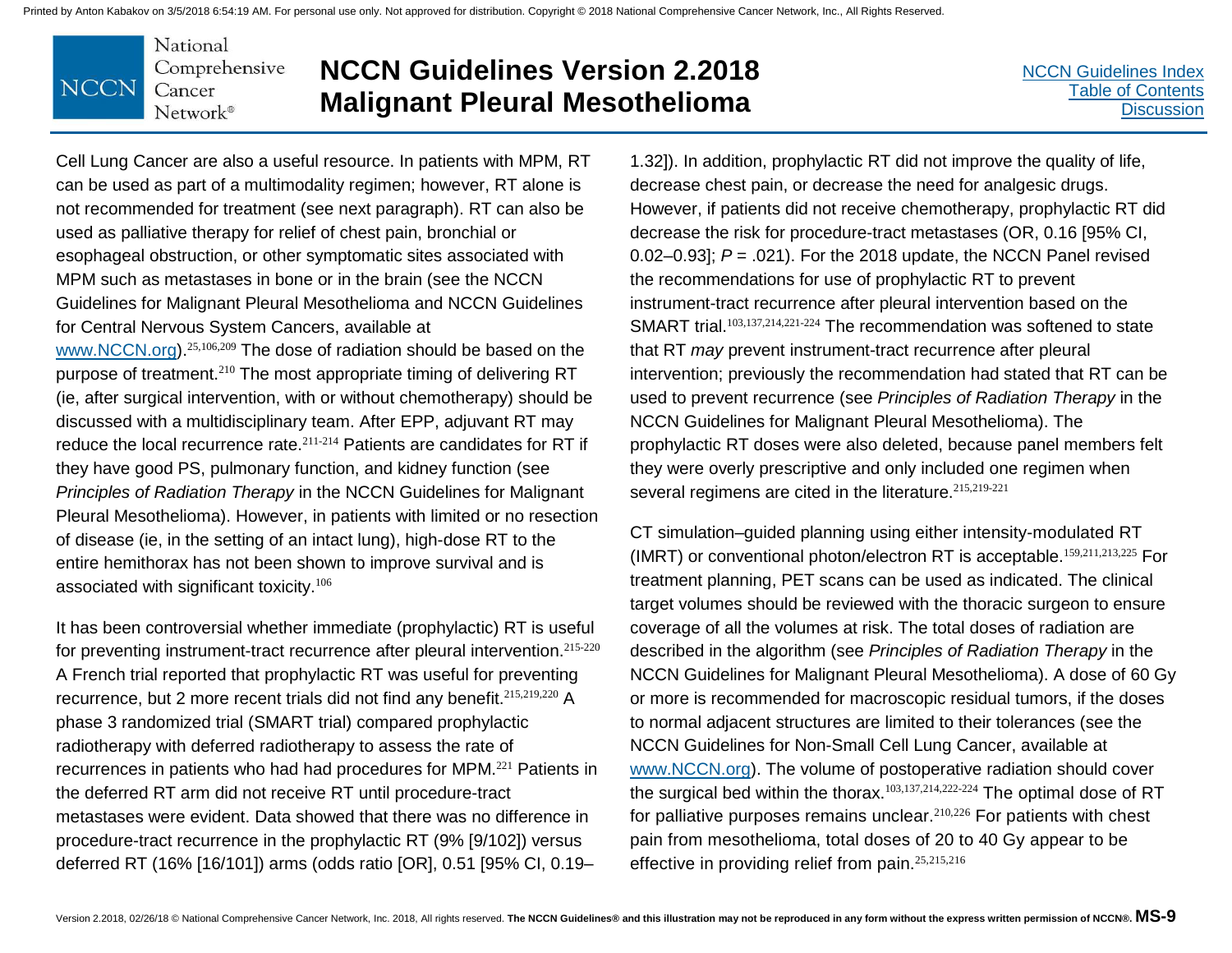

# **NCCN Guidelines Version 2.2018 Malignant Pleural Mesothelioma**

[NCCN Guidelines Index](http://www.nccn.org/professionals/physician_gls/f_guidelines.asp) [Table of Contents](#page-2-0) **[Discussion](#page-16-0)** 

IMRT allows a more conformal high-dose RT and improved coverage to the hemithorax at risk.<sup>106,211,212,227,228</sup> Advanced technologies, such as image-guided RT may be used for treatments involving IMRT, stereotactic radiosurgery, or stereotactic body radiation therapy. The NCI and ASTRO/ACR IMRT guidelines are recommended.<sup>229-231</sup> The ICRU-83 (International Commission on Radiation Units & Measurements Report 83) recommendations are also a useful resource.232,233 RT to the contralateral lung should be minimized,106,212,234 because fatal pneumonitis may occur with IMRT if strict limits are not applied.235-237 The mean lung dose should be kept as low as possible, preferably less than 8.5 Gy.<sup>238</sup> The volume of contralateral lung receiving low-dose RT (eg,  $5$  Gy) should be minimized.<sup>239,240</sup> Hemithoracic IMRT immediately followed by EPP was assessed in 25 patients with stage III or IV MPM on final pathologic review; for patients with epithelial subtypes of MPM, 3-year survival reached 84%.<sup>227</sup> However, 13 patients had grade 3+ surgical complications and one patient died from treatment.

#### **Summary**

These NCCN Guidelines focus on MPM, which is the most common type of mesothelioma. This Discussion text for MPM describes the recommendations in the algorithms in greater detail, for example, by including the clinical trial data and other references that support the NCCN Panel's recommendations in the algorithms. Revisions for the 2018 update are described in this Discussion and outlined in the algorithm (see *Summary of the Guidelines Updates* in the NCCN Guidelines for Malignant Pleural Mesothelioma). For example, one of the recommended first-line combination chemotherapy regimens is carboplatin/pemetrexed (category 2A), and this regimen was revised by adding an option for bevacizumab with or without maintenance bevacizumab based on phase 2 trial data. Nivolumab with or without

ipilimumab are options for subsequent systemic therapy regimens; the category for these regimens was revised to category 2B from category 2A based on updated trial data. The RT recommendations for MPM were also revised with the 2018 update. For example, the NCCN Panel has softened the recommendation for using prophylactic RT to prevent instrument-tract recurrence after pleural intervention based on recent trial data. The NCCN Guidelines now state that RT *may* prevent instrument-tract recurrence after pleural intervention. The cancer staging for MPM has also been updated for 2018 to reflect the new staging guidelines from the AJCC, which became effective on January 1, 2018.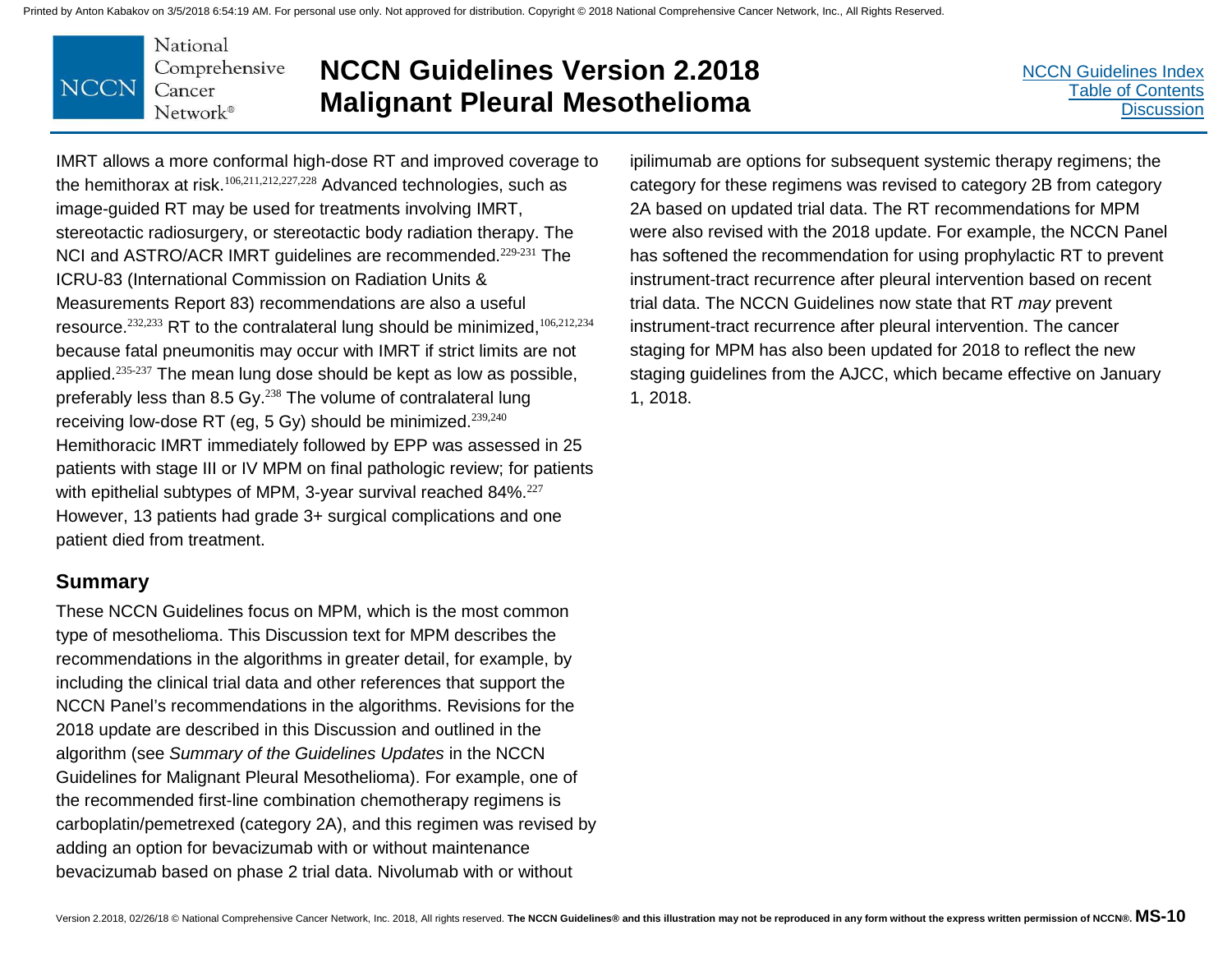National Comprehensive **NCCN** Cancer  $Network^{\circ}$ 

# **NCCN Guidelines Version 2.2018 Malignant Pleural Mesothelioma**

#### **References**

1. Special Section – Rare Cancers in Adults. American Cancer Society. Cancer Facts & Figures 2017. Available at: https://tinyurl.com/yb4joe3c.

2. Howlader N, Noone AM, Krapcho M. SEER Cancer Statistics Review, 1975-2014, based on November 2016 SEER data submission, posted to the SEER web site, April 2017. Bethesda, MD: National Cancer Institute. Available at: https://seer.cancer.gov/csr/1975\_2014/.

3. Price B, Ware A. Time trend of mesothelioma incidence in the United States and projection of future cases: an update based on SEER data for 1973 through 2005. Crit Rev Toxicol 2009;39:576-588. Available at: http://www.ncbi.nlm.nih.gov/pubmed/19650718.

4. Tsao AS, Wistuba I, Roth JA, Kindler HL. Malignant pleural mesothelioma. J Clin Oncol 2009;27:2081-2090. Available at: http://www.ncbi.nlm.nih.gov/pubmed/19255316.

5. Carteni G, Manegold C, Garcia GM, et al. Malignant peritoneal mesothelioma-Results from the International Expanded Access Program using pemetrexed alone or in combination with a platinum agent. Lung Cancer 2009;64:211-218. Available at: http://www.ncbi.nlm.nih.gov/pubmed/19042053.

6. Mirarabshahii P, Pillai K, Chua TC, et al. Diffuse malignant peritoneal mesothelioma--an update on treatment. Cancer Treat Rev 2012;38:605-612. Available at: http://www.ncbi.nlm.nih.gov/pubmed/22104079.

7. Chekol SS, Sun CC. Malignant mesothelioma of the tunica vaginalis testis: diagnostic studies and differential diagnosis. Arch Pathol Lab Med 2012;136:113-117. Available at: http://www.ncbi.nlm.nih.gov/pubmed/22208496.

8. Mazurek JM, Syamlal G, Wood JM, et al. Malignant mesothelioma mortality - United States, 1999-2015. MMWR Morb Mortal Wkly Rep 2017;66:214-218. Available at: https://www.ncbi.nlm.nih.gov/pubmed/28253224.

9. Meyerhoff RR, Yang CF, Speicher PJ, et al. Impact of mesothelioma histologic subtype on outcomes in the Surveillance, Epidemiology, and End Results database. J Surg Res 2015;196:23-32. Available at: http://www.ncbi.nlm.nih.gov/pubmed/25791825.

10. Musk AW, Olsen N, Alfonso H, et al. Predicting survival in malignant mesothelioma. Eur Respir J 2011;38:1420-1424. Available at: http://www.ncbi.nlm.nih.gov/pubmed/21737558.

11. Linton A, Pavlakis N, O'Connell R, et al. Factors associated with survival in a large series of patients with malignant pleural mesothelioma in New South Wales. Br J Cancer 2014;111:1860-1869. Available at: http://www.ncbi.nlm.nih.gov/pubmed/25188323.

12. Taioli E, Wolf AS, Camacho-Rivera M, et al. Determinants of survival in malignant pleural mesothelioma: a Surveillance, Epidemiology, and End Results (SEER) study of 14,228 patients. PLoS One 2015;10:e0145039. Available at: http://www.ncbi.nlm.nih.gov/pubmed/26660351.

13. Lanphear BP, Buncher CR. Latent period for malignant mesothelioma of occupational origin. J Occup Med 1992;34:718-721. Available at: http://www.ncbi.nlm.nih.gov/pubmed/1494965.

14. Selikoff IJ, Hammond EC, Seidman H. Latency of asbestos disease among insulation workers in the United States and Canada. Cancer 1980;46:2736-2740. Available at:

http://www.ncbi.nlm.nih.gov/pubmed/7448712.

15. Delgermaa V, Takahashi K, Park EK, et al. Global mesothelioma deaths reported to the World Health Organization between 1994 and 2008. Bull World Health Organ 2011;89:716-724, 724A-724C. Available at: http://www.ncbi.nlm.nih.gov/pubmed/22084509.

16. Park EK, Takahashi K, Hoshuyama T, et al. Global magnitude of reported and unreported mesothelioma. Environ Health Perspect 2011;119:514-518. Available at: http://www.ncbi.nlm.nih.gov/pubmed/21463977.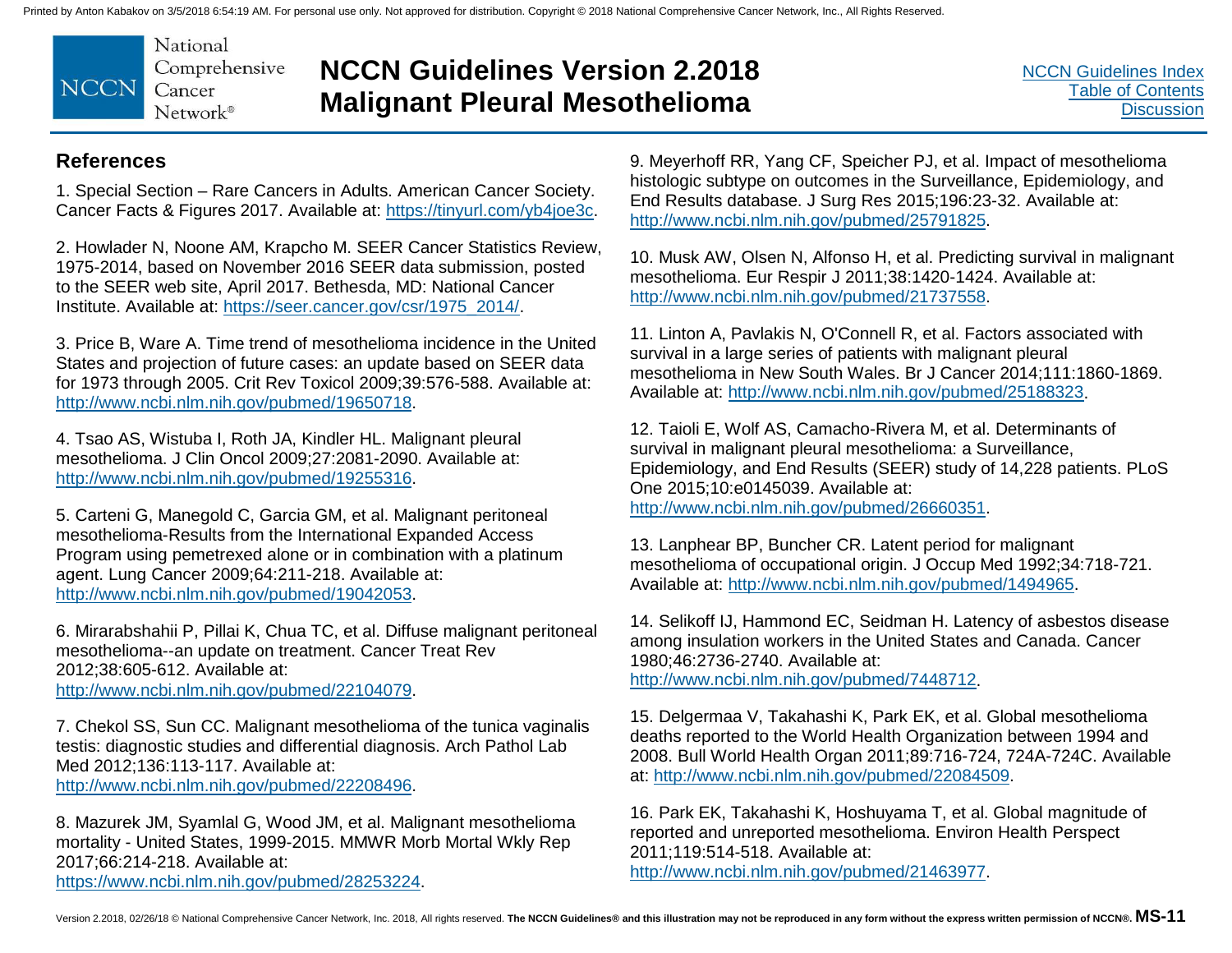

# **NCCN Guidelines Version 2.2018 Malignant Pleural Mesothelioma**

17. Malignant mesothelioma mortality--United States, 1999-2005. MMWR Morb Mortal Wkly Rep 2009;58:393-396. Available at: http://www.ncbi.nlm.nih.gov/pubmed/19390506.

18. Bang KM, Mazurek JM, Wood JM, Hendricks SA. Diseases attributable to asbestos exposure: years of potential life lost, United States, 1999-2010. Am J Ind Med 2014;57:38-48. Available at: http://www.ncbi.nlm.nih.gov/pubmed/24108494.

19. Abdel-Rahman O. Global trends in mortality from malignant mesothelioma; analysis of WHO mortality database (1994-2013). Clin Respir J 2018. Available at:

https://www.ncbi.nlm.nih.gov/pubmed/29424961.

20. Nishikawa K, Takahashi K, Karjalainen A, et al. Recent mortality from pleural mesothelioma, historical patterns of asbestos use, and adoption of bans: a global assessment. Environ Health Perspect 2008;116:1675-1680. Available at:

http://www.ncbi.nlm.nih.gov/pubmed/19079719.

21. Larson T, Melnikova N, Davis SI, Jamison P. Incidence and descriptive epidemiology of mesothelioma in the United States, 1999-2002. Int J Occup Environ Health 2007;13:398-403. Available at: http://www.ncbi.nlm.nih.gov/pubmed/18085053.

22. Price B, Ware A. Mesothelioma trends in the United States: an update based on Surveillance, Epidemiology, and End Results Program data for 1973 through 2003. Am J Epidemiol 2004;159:107-112. Available at: http://www.ncbi.nlm.nih.gov/pubmed/14718210.

23. Peto J, Decarli A, La Vecchia C, et al. The European mesothelioma epidemic. Br J Cancer 1999;79:666-672. Available at: http://www.ncbi.nlm.nih.gov/pubmed/10027347.

24. Leigh J, Davidson P, Hendrie L, Berry D. Malignant mesothelioma in Australia, 1945-2000. Am J Ind Med 2002;41:188-201. Available at: http://www.ncbi.nlm.nih.gov/pubmed/11920963.

25. van Zandwijk N, Clarke C, Henderson D, et al. Guidelines for the diagnosis and treatment of malignant pleural mesothelioma. J Thorac Dis 2013;5:E254-307. Available at: http://www.ncbi.nlm.nih.gov/pubmed/24416529.

26. Scherpereel A, Astoul P, Baas P, et al. Guidelines of the European Respiratory Society and the European Society of Thoracic Surgeons for the management of malignant pleural mesothelioma. Eur Respir J 2010;35:479-495. Available at:

http://www.ncbi.nlm.nih.gov/pubmed/19717482.

27. Chang ET, Lau EC, Mowat FS, Teta MJ. Therapeutic radiation for lymphoma and risk of second primary malignant mesothelioma. Cancer Causes Control 2017;28:971-979. Available at: https://www.ncbi.nlm.nih.gov/pubmed/28755241.

28. Li X, Brownlee NA, Sporn TA, et al. Malignant (diffuse) mesothelioma in patients with hematologic malignancies: a clinicopathologic study of 45 cases. Arch Pathol Lab Med 2015;139:1129-1136. Available at: http://www.ncbi.nlm.nih.gov/pubmed/25844559.

29. Goodman JE, Nascarella MA, Valberg PA. Ionizing radiation: a risk factor for mesothelioma. Cancer Causes Control 2009;20:1237-1254. Available at: http://www.ncbi.nlm.nih.gov/pubmed/19444627.

30. Chirieac LR, Barletta JA, Yeap BY, et al. Clinicopathologic characteristics of malignant mesotheliomas arising in patients with a history of radiation for Hodgkin and non-Hodgkin lymphoma. J Clin Oncol 2013;31:4544-4549. Available at: http://www.ncbi.nlm.nih.gov/pubmed/24248693.

31. Hodgson DC, Gilbert ES, Dores GM, et al. Long-term solid cancer risk among 5-year survivors of Hodgkin's lymphoma. J Clin Oncol 2007;25:1489-1497. Available at: http://www.ncbi.nlm.nih.gov/pubmed/17372278.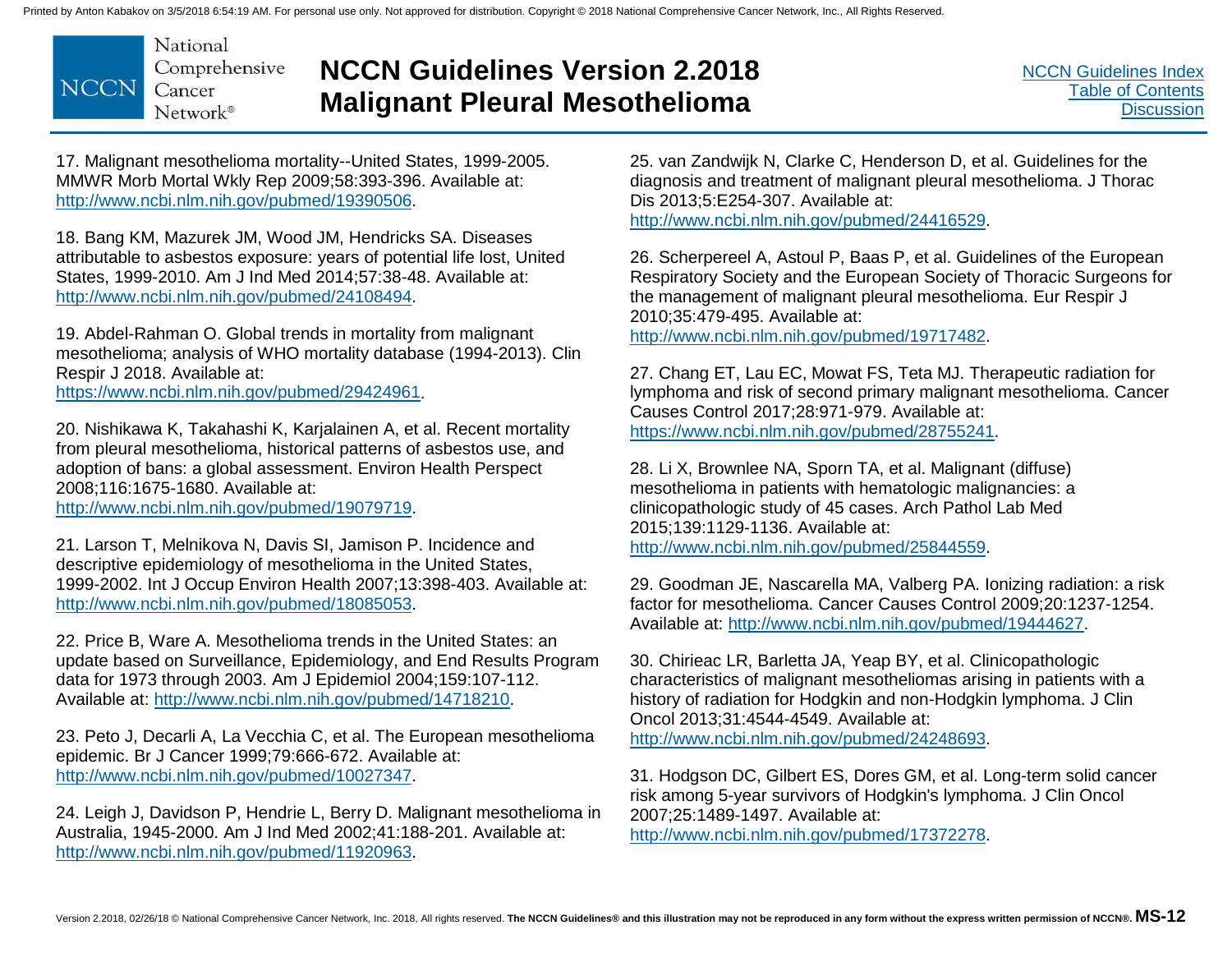

## **NCCN Guidelines Version 2.2018 Malignant Pleural Mesothelioma**

32. Deutsch M, Land SR, Begovic M, et al. An association between postoperative radiotherapy for primary breast cancer in 11 National Surgical Adjuvant Breast and Bowel Project (NSABP) studies and the subsequent appearance of pleural mesothelioma. Am J Clin Oncol 2007;30:294-296. Available at:

http://www.ncbi.nlm.nih.gov/pubmed/17551308.

33. Travis LB, Fossa SD, Schonfeld SJ, et al. Second cancers among 40,576 testicular cancer patients: focus on long-term survivors. J Natl Cancer Inst 2005;97:1354-1365. Available at: http://www.ncbi.nlm.nih.gov/pubmed/16174857.

34. Teta MJ, Lau E, Sceurman BK, Wagner ME. Therapeutic radiation for lymphoma: risk of malignant mesothelioma. Cancer 2007;109:1432-1438. Available at: http://www.ncbi.nlm.nih.gov/pubmed/17315168.

35. De Bruin ML, Burgers JA, Baas P, et al. Malignant mesothelioma after radiation treatment for Hodgkin lymphoma. Blood 2009;113:3679-3681. Available at: http://www.ncbi.nlm.nih.gov/pubmed/19234144.

36. Cavazza A, Travis LB, Travis WD, et al. Post-irradiation malignant mesothelioma. Cancer 1996;77:1379-1385. Available at: http://www.ncbi.nlm.nih.gov/pubmed/8608519.

37. Witherby SM, Butnor KJ, Grunberg SM. Malignant mesothelioma following thoracic radiotherapy for lung cancer. Lung Cancer 2007;57:410-413. Available at: http://www.ncbi.nlm.nih.gov/pubmed/17475364.

38. Carbone M, Kanodia S, Chao A, et al. Consensus report of the 2015 Weinman International Conference on Mesothelioma. J Thorac Oncol 2016;11:1246-1262. Available at: https://www.ncbi.nlm.nih.gov/pubmed/27453164.

39. Baumann F, Buck BJ, Metcalf RV, et al. The presence of asbestos in the natural environment is likely related to mesothelioma in young

individuals and women from Southern Nevada. J Thorac Oncol 2015;10:731-737. Available at: http://www.ncbi.nlm.nih.gov/pubmed/25668121.

40. Van Gosen BS, Blitz TA, Plumlee GS, et al. Geologic occurrences of erionite in the United States: an emerging national public health concern for respiratory disease. Environ Geochem Health 2013;35:419-430. Available at: http://www.ncbi.nlm.nih.gov/pubmed/23315055.

41. Carbone M, Baris YI, Bertino P, et al. Erionite exposure in North Dakota and Turkish villages with mesothelioma. Proc Natl Acad Sci U S A 2011;108:13618-13623. Available at: http://www.ncbi.nlm.nih.gov/pubmed/21788493.

42. Betti M, Casalone E, Ferrante D, et al. Germline mutations in DNA repair genes predispose asbestos-exposed patients to malignant pleural mesothelioma. Cancer Lett 2017;405:38-45. Available at: https://www.ncbi.nlm.nih.gov/pubmed/28687356.

43. Ohar JA, Cheung M, Talarchek J, et al. Germline BAP1 mutational landscape of asbestos-exposed malignant mesothelioma patients with family history of cancer. Cancer Res 2016;76:206-215. Available at: http://www.ncbi.nlm.nih.gov/pubmed/26719535.

44. Baumann F, Flores E, Napolitano A, et al. Mesothelioma patients with germline BAP1 mutations have 7-fold improved long-term survival. Carcinogenesis 2015;36:76-81. Available at: http://www.ncbi.nlm.nih.gov/pubmed/25380601.

45. Carbone M, Ferris LK, Baumann F, et al. BAP1 cancer syndrome: malignant mesothelioma, uveal and cutaneous melanoma, and MBAITs. J Transl Med 2012;10:179. Available at: http://www.ncbi.nlm.nih.gov/pubmed/22935333.

46. Testa JR, Cheung M, Pei J, et al. Germline BAP1 mutations predispose to malignant mesothelioma. Nat Genet 2011;43:1022-1025. Available at: http://www.ncbi.nlm.nih.gov/pubmed/21874000.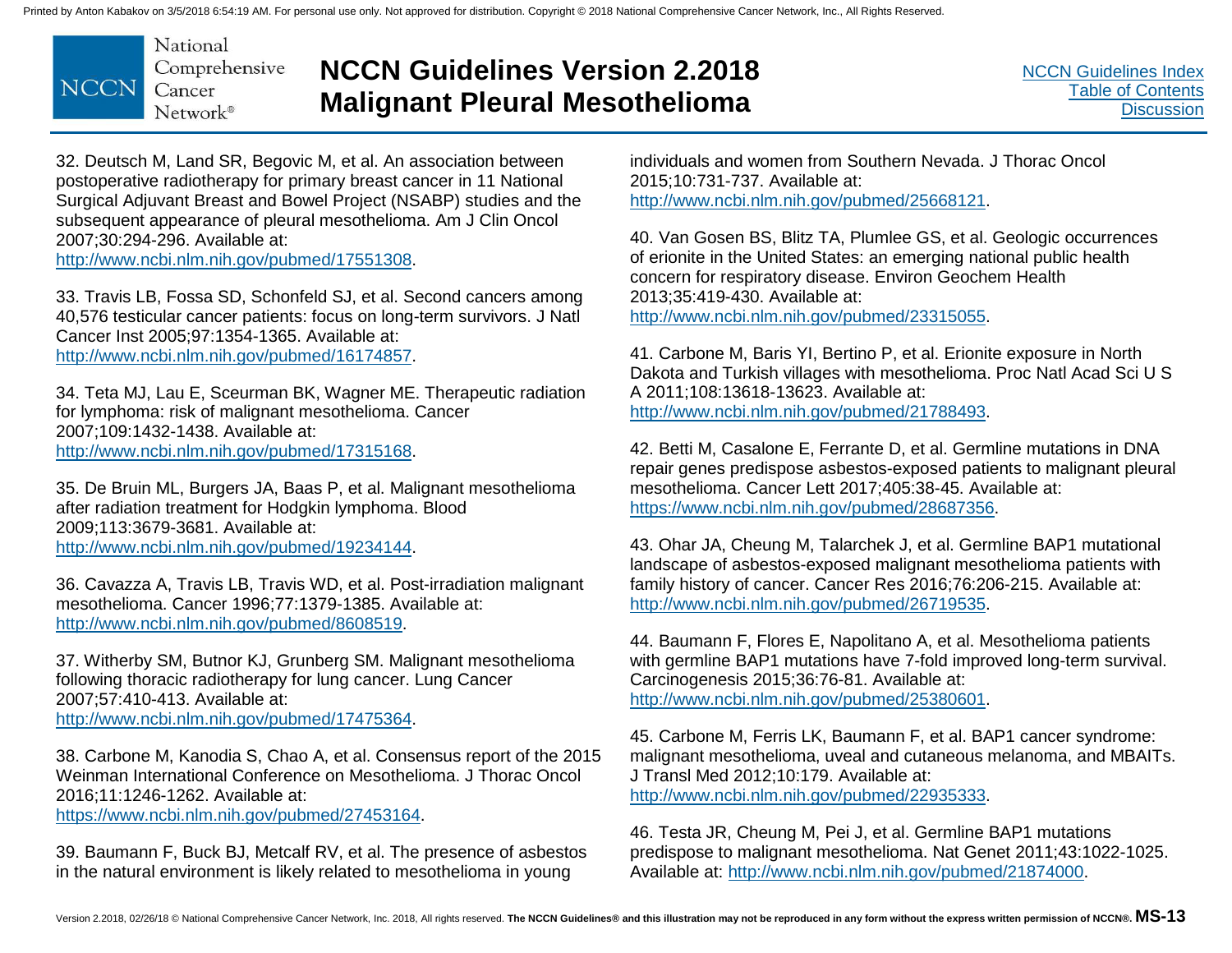

# **NCCN Guidelines Version 2.2018 Malignant Pleural Mesothelioma**

[NCCN Guidelines Index](http://www.nccn.org/professionals/physician_gls/f_guidelines.asp) [Table of Contents](#page-2-0) **[Discussion](#page-16-0)** 

47. Mossman BT, Lippmann M, Hesterberg TW, et al. Pulmonary endpoints (lung carcinomas and asbestosis) following inhalation exposure to asbestos. J Toxicol Environ Health B Crit Rev 2011;14:76-121. Available at: http://www.ncbi.nlm.nih.gov/pubmed/21534086.

48. Sorensen LT. Wound healing and infection in surgery: the pathophysiological impact of smoking, smoking cessation, and nicotine replacement therapy: a systematic review. Ann Surg 2012;255:1069-1079. Available at: http://www.ncbi.nlm.nih.gov/pubmed/22566015.

49. Galateau-Salle F, Churg A, Roggli V, et al. The 2015 World Health Organization Classification of Tumors of the Pleura: advances since the 2004 Classification. J Thorac Oncol 2016;11:142-154. Available at: http://www.ncbi.nlm.nih.gov/pubmed/26811225.

50. Henderson DW, Reid G, Kao SC, et al. Challenges and controversies in the diagnosis of malignant mesothelioma: Part 2. Malignant mesothelioma subtypes, pleural synovial sarcoma, molecular and prognostic aspects of mesothelioma, BAP1, aquaporin-1 and microRNA. J Clin Pathol 2013;66:854-861. Available at: http://www.ncbi.nlm.nih.gov/pubmed/23833051.

51. Allen RK, Cramond T, Lennon D, Waterhouse M. A retrospective study of chest pain in benign asbestos pleural disease. Pain Med 2011;12:1303-1308. Available at: http://www.ncbi.nlm.nih.gov/pubmed/21834915.

52. Ameille J, Brochard P, Letourneux M, et al. Asbestos-related cancer risk in patients with asbestosis or pleural plaques. Rev Mal Respir 2011;28:e11-17. Available at: http://www.ncbi.nlm.nih.gov/pubmed/21742228.

53. Kindler HL, Ismaila N, Armato SG, 3rd, et al. Treatment of malignant pleural mesothelioma: American Society of Clinical Oncology Clinical Practice Guideline. J Clin Oncol 2018:JCO2017766394. Available at: https://www.ncbi.nlm.nih.gov/pubmed/29346042.

54. Felten MK, Khatab K, Knoll L, et al. Changes of mesothelin and osteopontin levels over time in formerly asbestos-exposed power industry workers. Int Arch Occup Environ Health 2014;87:195-204. Available at: https://www.ncbi.nlm.nih.gov/pubmed/23423281.

55. Casjens S, Weber DG, Johnen G, et al. Assessment of potential predictors of calretinin and mesothelin to improve the diagnostic performance to detect malignant mesothelioma: results from a population-based cohort study. BMJ Open 2017;7:e017104. Available at: https://www.ncbi.nlm.nih.gov/pubmed/29025836.

56. Johnen G, Gawrych K, Raiko I, et al. Calretinin as a blood-based biomarker for mesothelioma. BMC Cancer 2017;17:386. Available at: https://www.ncbi.nlm.nih.gov/pubmed/28558669.

57. van Meerbeeck JP, Hillerdal G. Screening for mesothelioma: more harm than good? Am J Respir Crit Care Med 2008;178:781-782. Available at: http://www.ncbi.nlm.nih.gov/pubmed/18832552.

58. Roberts HC, Patsios DA, Paul NS, et al. Screening for malignant pleural mesothelioma and lung cancer in individuals with a history of asbestos exposure. J Thorac Oncol 2009;4:620-628. Available at: http://www.ncbi.nlm.nih.gov/pubmed/19357540.

59. Pass HI, Carbone M. Current status of screening for malignant pleural mesothelioma. Semin Thorac Cardiovasc Surg 2009;21:97-104. Available at: http://www.ncbi.nlm.nih.gov/pubmed/19822280.

60. National Lung Screening Trial Research T, Aberle DR, Adams AM, et al. Reduced lung-cancer mortality with low-dose computed tomographic screening. N Engl J Med 2011;365:395-409. Available at: http://www.ncbi.nlm.nih.gov/pubmed/21714641.

61. Dyer DS, Mohammed TL, Kirsch J, et al. ACR appropriateness Criteria(R) chronic dyspnea: suspected pulmonary origin. J Thorac Imaging 2013;28:W64-66. Available at: http://www.ncbi.nlm.nih.gov/pubmed/23846109.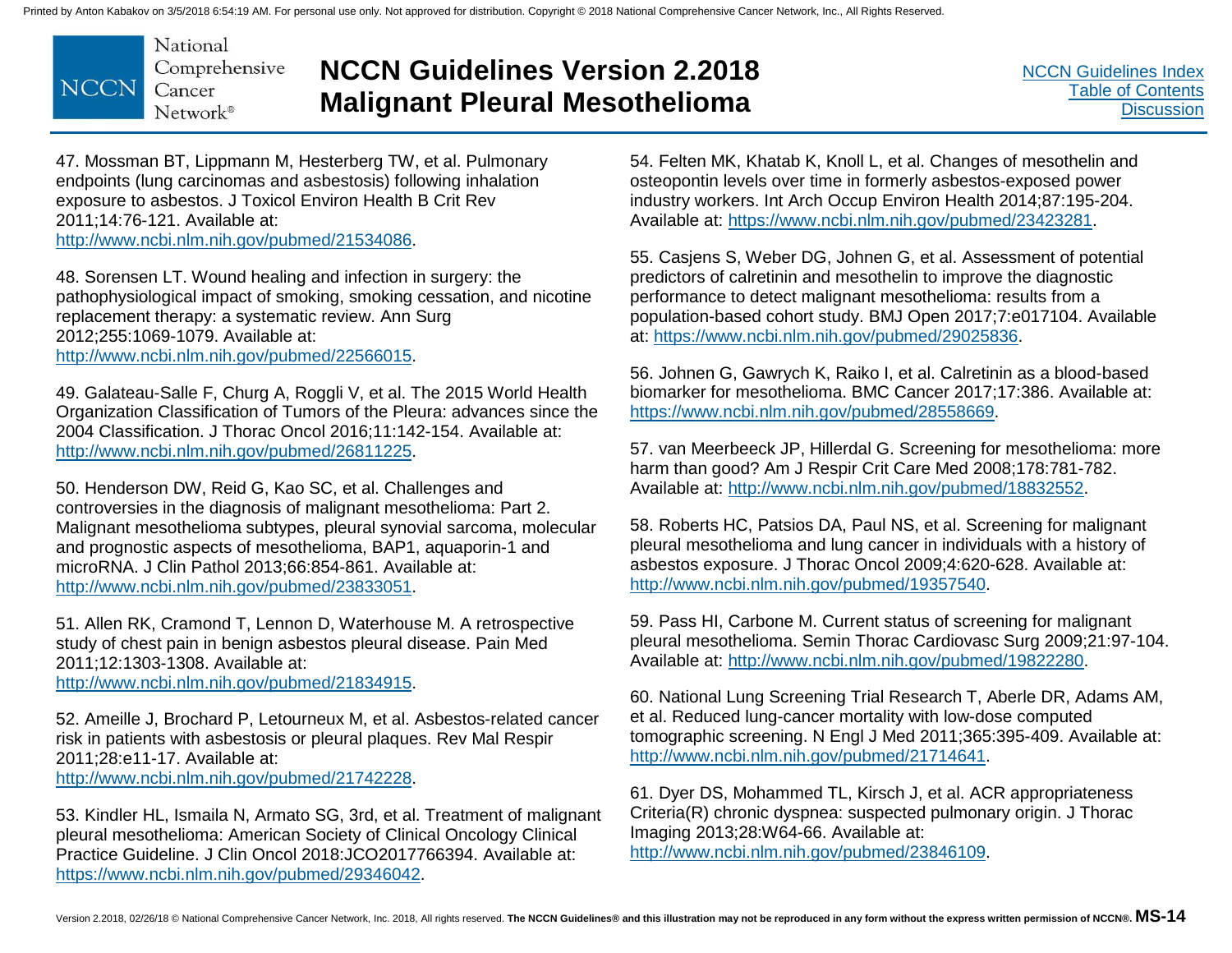National Comprehensive **NCCN** Cancer Network<sup>®</sup>

# **NCCN Guidelines Version 2.2018 Malignant Pleural Mesothelioma**

62. Gadgeel S, Pass H. Malignant mesothelioma. Commun Oncol 2006;3:215-224. Available at:

63. Bacchus L, Shah RD, Chung JH, et al. ACR Appropriateness Criteria Review ACR Appropriateness Criteria(R) Occupational Lung Diseases. J Thorac Imaging 2016;31:W1-3. Available at: http://www.ncbi.nlm.nih.gov/pubmed/26656194.

64. Armato SG, 3rd, Coolen J, Nowak AK, et al. Imaging in pleural mesothelioma: A review of the 12th International Conference of the International Mesothelioma Interest Group. Lung Cancer 2015;90:148-154. Available at:

http://www.ncbi.nlm.nih.gov/pubmed/26298162.

65. Armato SG, 3rd, Labby ZE, Coolen J, et al. Imaging in pleural mesothelioma: a review of the 11th International Conference of the International Mesothelioma Interest Group. Lung Cancer 2013;82:190-196. Available at: http://www.ncbi.nlm.nih.gov/pubmed/24018024.

66. Kao SC, Yan TD, Lee K, et al. Accuracy of diagnostic biopsy for the histological subtype of malignant pleural mesothelioma. J Thorac Oncol 2011;6:602-605. Available at: http://www.ncbi.nlm.nih.gov/pubmed/21266919.

67. Greillier L, Cavailles A, Fraticelli A, et al. Accuracy of pleural biopsy using thoracoscopy for the diagnosis of histologic subtype in patients with malignant pleural mesothelioma. Cancer 2007;110:2248-2252. Available at: http://www.ncbi.nlm.nih.gov/pubmed/17886249.

68. Henderson DW, Reid G, Kao SC, et al. Challenges and controversies in the diagnosis of mesothelioma: Part 1. Cytology-only diagnosis, biopsies, immunohistochemistry, discrimination between mesothelioma and reactive mesothelial hyperplasia, and biomarkers. J Clin Pathol 2013;66:847-853. Available at:

http://www.ncbi.nlm.nih.gov/pubmed/23814259.

69. Paintal A, Raparia K, Zakowski MF, Nayar R. The diagnosis of malignant mesothelioma in effusion cytology: a reappraisal and results of a multi-institution survey. Cancer Cytopathol 2013;121:703-707. Available at: http://www.ncbi.nlm.nih.gov/pubmed/24039177.

70. Hunt BM, Farivar AS, Vallieres E, et al. Thoracoscopic talc versus tunneled pleural catheters for palliation of malignant pleural effusions. Ann Thorac Surg 2012;94:1053-1057; discussion 1057-1059. Available at: http://www.ncbi.nlm.nih.gov/pubmed/22513274.

71. Tremblay A, Michaud G. Single-center experience with 250 tunnelled pleural catheter insertions for malignant pleural effusion. Chest 2006;129:362-368. Available at: http://www.ncbi.nlm.nih.gov/pubmed/16478853.

72. Schneider T, Reimer P, Storz K, et al. Recurrent pleural effusion: who benefits from a tunneled pleural catheter? Thorac Cardiovasc Surg 2009;57:42-46. Available at: http://www.ncbi.nlm.nih.gov/pubmed/19169996.

73. Zahid I, Routledge T, Bille A, Scarci M. What is the best treatment for malignant pleural effusions? Interact Cardiovasc Thorac Surg 2011;12:818-823. Available at: http://www.ncbi.nlm.nih.gov/pubmed/21325469.

74. Arapis K, Caliandro R, Stern JB, et al. Thoracoscopic palliative treatment of malignant pleural effusions: results in 273 patients. Surg Endosc 2006;20:919-923. Available at: http://www.ncbi.nlm.nih.gov/pubmed/16738983.

75. Hollevoet K, Reitsma JB, Creaney J, et al. Serum mesothelin for diagnosing malignant pleural mesothelioma: an individual patient data meta-analysis. J Clin Oncol 2012;30:1541-1549. Available at: http://www.ncbi.nlm.nih.gov/pubmed/22412141.

76. Schneider J, Hoffmann H, Dienemann H, et al. Diagnostic and prognostic value of soluble mesothelin-related proteins in patients with malignant pleural mesothelioma in comparison with benign asbestosis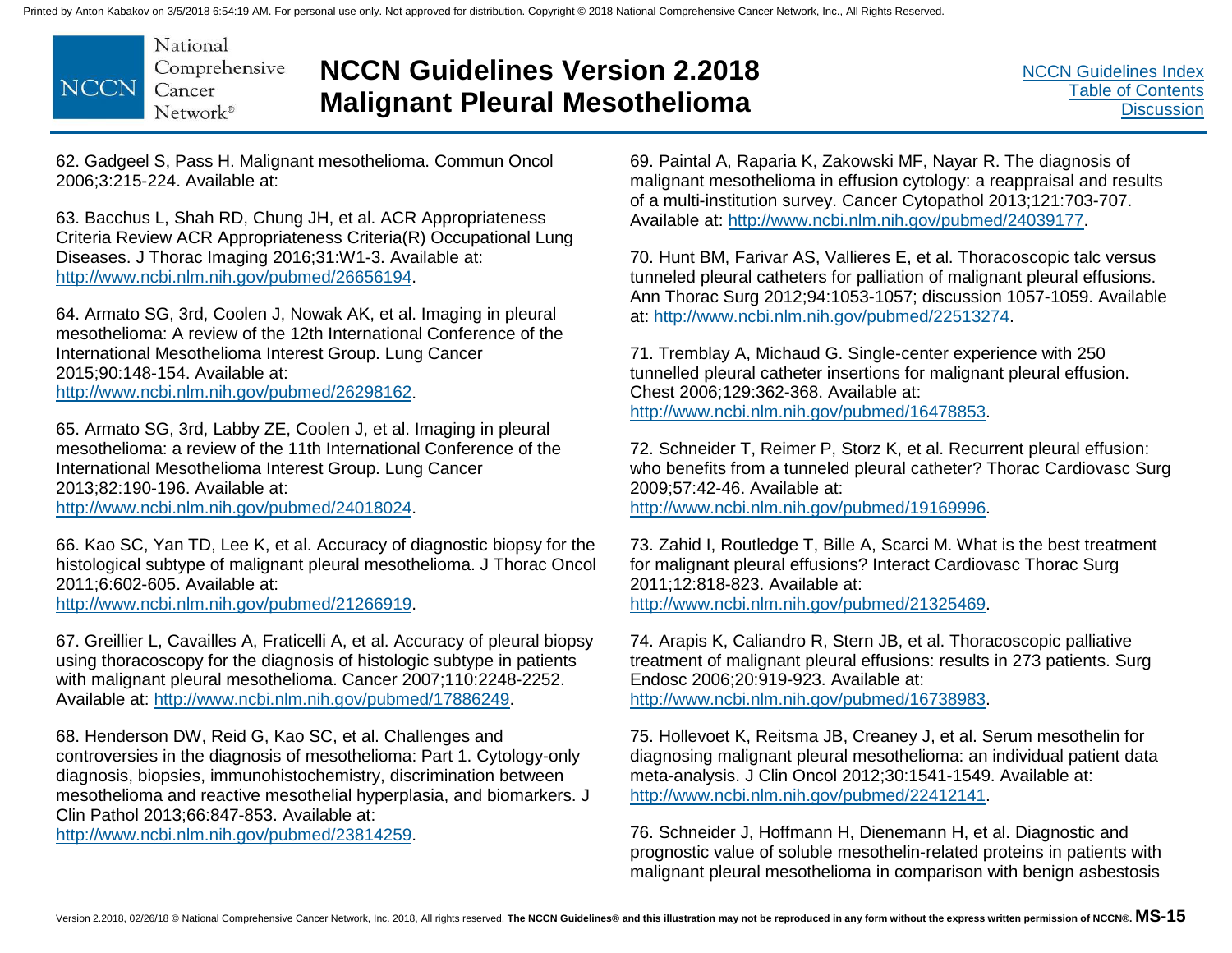

# **NCCN Guidelines Version 2.2018 Malignant Pleural Mesothelioma**

and lung cancer. J Thorac Oncol 2008;3:1317-1324. Available at: http://www.ncbi.nlm.nih.gov/pubmed/18978568.

77. Luo L, Shi HZ, Liang QL, et al. Diagnostic value of soluble mesothelin-related peptides for malignant mesothelioma: a meta-analysis. Respir Med 2010;104:149-156. Available at: http://www.ncbi.nlm.nih.gov/pubmed/19945835.

78. Hollevoet K, Nackaerts K, Thimpont J, et al. Diagnostic performance of soluble mesothelin and megakaryocyte potentiating factor in mesothelioma. Am J Respir Crit Care Med 2010;181:620-625. Available at: http://www.ncbi.nlm.nih.gov/pubmed/20075387.

79. Wheatley-Price P, Yang B, Patsios D, et al. Soluble mesothelin-related peptide and osteopontin as markers of response in malignant mesothelioma. J Clin Oncol 2010;28:3316-3322. Available at: http://www.ncbi.nlm.nih.gov/pubmed/20498407.

80. Creaney J, Yeoman D, Demelker Y, et al. Comparison of osteopontin, megakaryocyte potentiating factor, and mesothelin proteins as markers in the serum of patients with malignant mesothelioma. J Thorac Oncol 2008;3:851-857. Available at: http://www.ncbi.nlm.nih.gov/pubmed/18670302.

81. Grigoriu BD, Scherpereel A, Devos P, et al. Utility of osteopontin and serum mesothelin in malignant pleural mesothelioma diagnosis and prognosis assessment. Clin Cancer Res 2007;13:2928-2935. Available at: http://www.ncbi.nlm.nih.gov/pubmed/17504993.

82. Pass HI, Lott D, Lonardo F, et al. Asbestos exposure, pleural mesothelioma, and serum osteopontin levels. N Engl J Med 2005;353:1564-1573. Available at: http://www.ncbi.nlm.nih.gov/pubmed/16221779.

83. Cristaudo A, Foddis R, Vivaldi A, et al. Clinical significance of serum mesothelin in patients with mesothelioma and lung cancer. Clin Cancer Res 2007;13:5076-5081. Available at: http://www.ncbi.nlm.nih.gov/pubmed/17785560.

84. Panou V, Vyberg M, Weinreich UM, et al. The established and future biomarkers of malignant pleural mesothelioma. Cancer Treat Rev 2015;41:486-495. Available at: http://www.ncbi.nlm.nih.gov/pubmed/25979846.

85. Creaney J, Dick IM, Robinson BW. Comparison of mesothelin and

fibulin-3 in pleural fluid and serum as markers in malignant mesothelioma. Curr Opin Pulm Med 2015;21:352-356. Available at: http://www.ncbi.nlm.nih.gov/pubmed/26016578.

86. Ostroff RM, Mehan MR, Stewart A, et al. Early detection of malignant pleural mesothelioma in asbestos-exposed individuals with a noninvasive proteomics-based surveillance tool. PLoS One 2012;7:e46091. Available at: http://www.ncbi.nlm.nih.gov/pubmed/23056237.

87. Pass HI, Levin SM, Harbut MR, et al. Fibulin-3 as a blood and effusion biomarker for pleural mesothelioma. N Engl J Med 2012;367:1417-1427. Available at: http://www.ncbi.nlm.nih.gov/pubmed/23050525.

88. Brims FJ, Lee YC, Creaney J. The continual search for ideal biomarkers for mesothelioma: the hurdles. J Thorac Dis 2013;5:364-366. Available at: http://www.ncbi.nlm.nih.gov/pubmed/23825777.

89. Churg A, Attanoos R, Borczuk AC, et al. Dataset for reporting of malignant mesothelioma of the pleura or peritoneum: recommendations from the International Collaboration on Cancer Reporting (ICCR). Arch Pathol Lab Med 2016;140:1104-1110. Available at: https://www.ncbi.nlm.nih.gov/pubmed/27031777.

90. Husain AN, Colby TV, Ordonez NG, et al. Guidelines for pathologic diagnosis of malignant mesothelioma: 2017 update of the consensus statement from the International Mesothelioma Interest Group. Arch Pathol Lab Med 2018;142:89-108. Available at: https://www.ncbi.nlm.nih.gov/pubmed/28686500.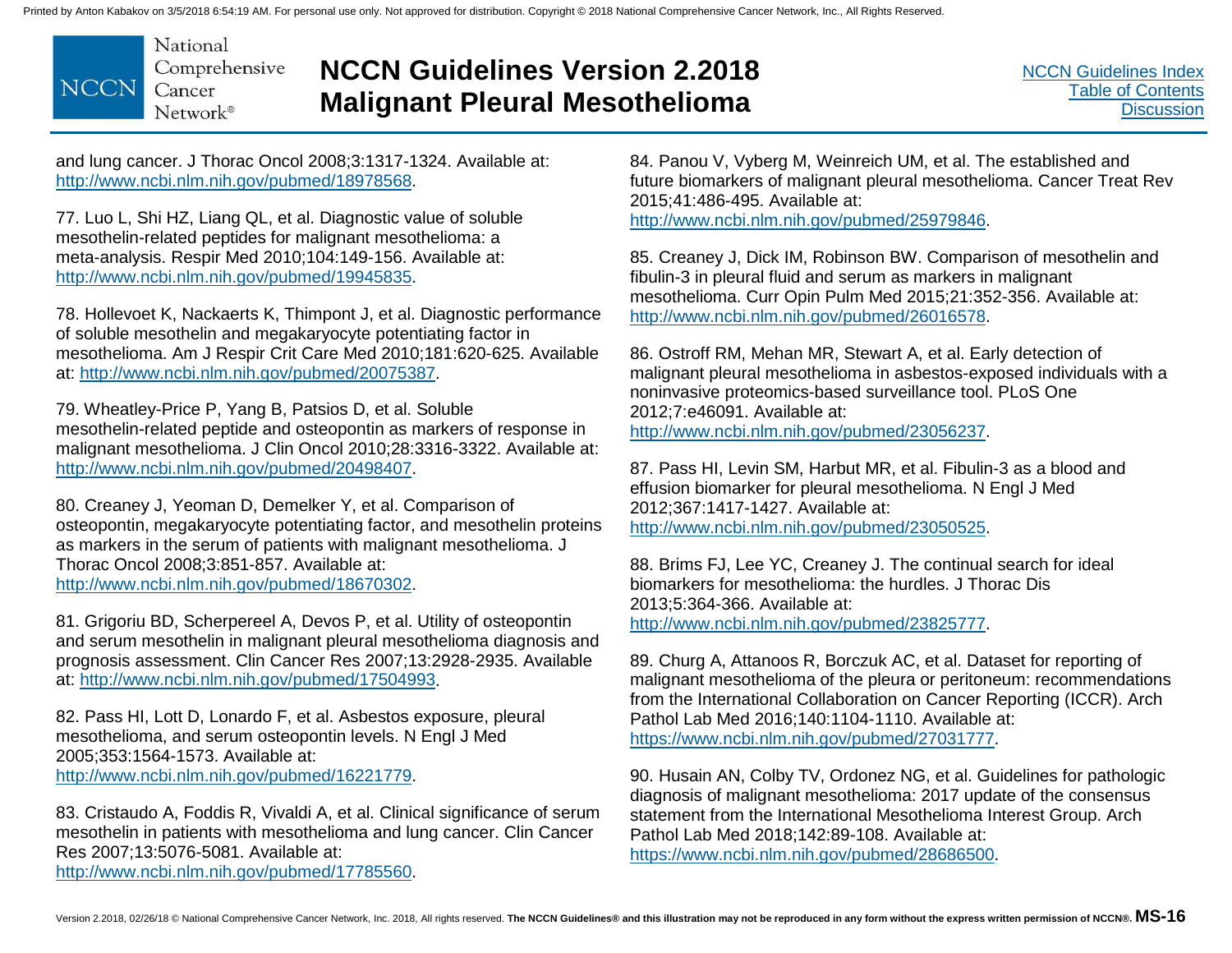

# **NCCN Guidelines Version 2.2018 Malignant Pleural Mesothelioma**

[NCCN Guidelines Index](http://www.nccn.org/professionals/physician_gls/f_guidelines.asp) [Table of Contents](#page-2-0) **[Discussion](#page-16-0)** 

91. Marchevsky AM, LeStang N, Hiroshima K, et al. The differential diagnosis between pleural sarcomatoid mesothelioma and spindle cell/pleomorphic (sarcomatoid) carcinomas of the lung: evidence-based guidelines from the International Mesothelioma Panel and the MESOPATH National Reference Center. Hum Pathol 2017;67:160-168. Available at: https://www.ncbi.nlm.nih.gov/pubmed/28782639.

92. Arif Q, Husain AN. Malignant mesothelioma diagnosis. Arch Pathol Lab Med 2015;139:978-980. Available at: http://www.ncbi.nlm.nih.gov/pubmed/26230591.

93. Husain AN, Colby T, Ordonez N, et al. Guidelines for pathologic diagnosis of malignant mesothelioma: 2012 update of the consensus statement from the International Mesothelioma Interest Group. Arch Pathol Lab Med 2013;137:647-667. Available at: http://www.ncbi.nlm.nih.gov/pubmed/22929121.

94. Chirieac LR, Pinkus GS, Pinkus JL, et al. The immunohistochemical characterization of sarcomatoid malignant mesothelioma of the pleura. Am J Cancer Res 2011:1:14-24. Available at: http://www.ncbi.nlm.nih.gov/pubmed/21969119.

95. Husain AN, Colby TV, Ordonez NG, et al. Guidelines for pathologic diagnosis of malignant mesothelioma: a consensus statement from the International Mesothelioma Interest Group. Arch Pathol Lab Med 2009;133:1317-1331. Available at:

http://www.ncbi.nlm.nih.gov/pubmed/19653732.

96. Ordonez NG. What are the current best immunohistochemical markers for the diagnosis of epithelioid mesothelioma? A review and update. Hum Pathol 2007;38:1-16. Available at: http://www.ncbi.nlm.nih.gov/pubmed/17056092.

97. Hjerpe A, Ascoli V, Bedrossian CW, et al. Guidelines for the cytopathologic diagnosis of epithelioid and mixed-type malignant mesothelioma. Complementary statement from the International Mesothelioma Interest Group, also endorsed by the International Academy of Cytology and the Papanicolaou Society of Cytopathology. Acta Cytol 2015;59:2-16. Available at: http://www.ncbi.nlm.nih.gov/pubmed/25824655.

98. Ray M, Kindler HL. Malignant pleural mesothelioma: an update on biomarkers and treatment. Chest 2009;136:888-896. Available at: http://www.ncbi.nlm.nih.gov/pubmed/19736192.

99. Dacic S, Butnor KJ, Baker TP, et al. Protocol for the examination of specimens from patients with malignant pleural mesothelioma. Based on AJCC/UICC TNM, 8th edition. Protocol web posting date: June 2017: Collage of American Pathologists; 2017. Available at: https://tinyurl.com/yajz9bpb.

100. Butnor KJ, Beasley MB, Cagle PT. Protocol for the Examination of Specimens from Patients With Malignant Pleural Mesothelioma. Based on AJCC/UICC TNM, 7th edition. Protocol web posting date: February 1, 2011.: Collage of American Pathologists; 2011. Available at:

101. de Perrot M, Feld R, Cho BCJ, et al. Trimodality therapy with induction chemotherapy followed by extrapleural pneumonectomy and adjuvant high-dose hemithoracic radiation for malignant pleural mesothelioma. J Clin Oncol 2009;27:1413-1418. Available at: http://www.ncbi.nlm.nih.gov/pubmed/19224855.

102. Krug LM, Pass HI, Rusch VW, et al. Multicenter phase II trial of neoadjuvant pemetrexed plus cisplatin followed by extrapleural pneumonectomy and radiation for malignant pleural mesothelioma. J Clin Oncol 2009;27:3007-3013. Available at: http://www.ncbi.nlm.nih.gov/pubmed/19364962.

103. Bolukbas S, Manegold C, Eberlein M, et al. Survival after trimodality therapy for malignant pleural mesothelioma: radical pleurectomy, chemotherapy with cisplatin/pemetrexed and radiotherapy. Lung Cancer 2011;71:75-81. Available at: http://www.ncbi.nlm.nih.gov/pubmed/19765853.

104. Weder W, Stahel RA, Bernhard J, et al. Multicenter trial of neo-adjuvant chemotherapy followed by extrapleural pneumonectomy in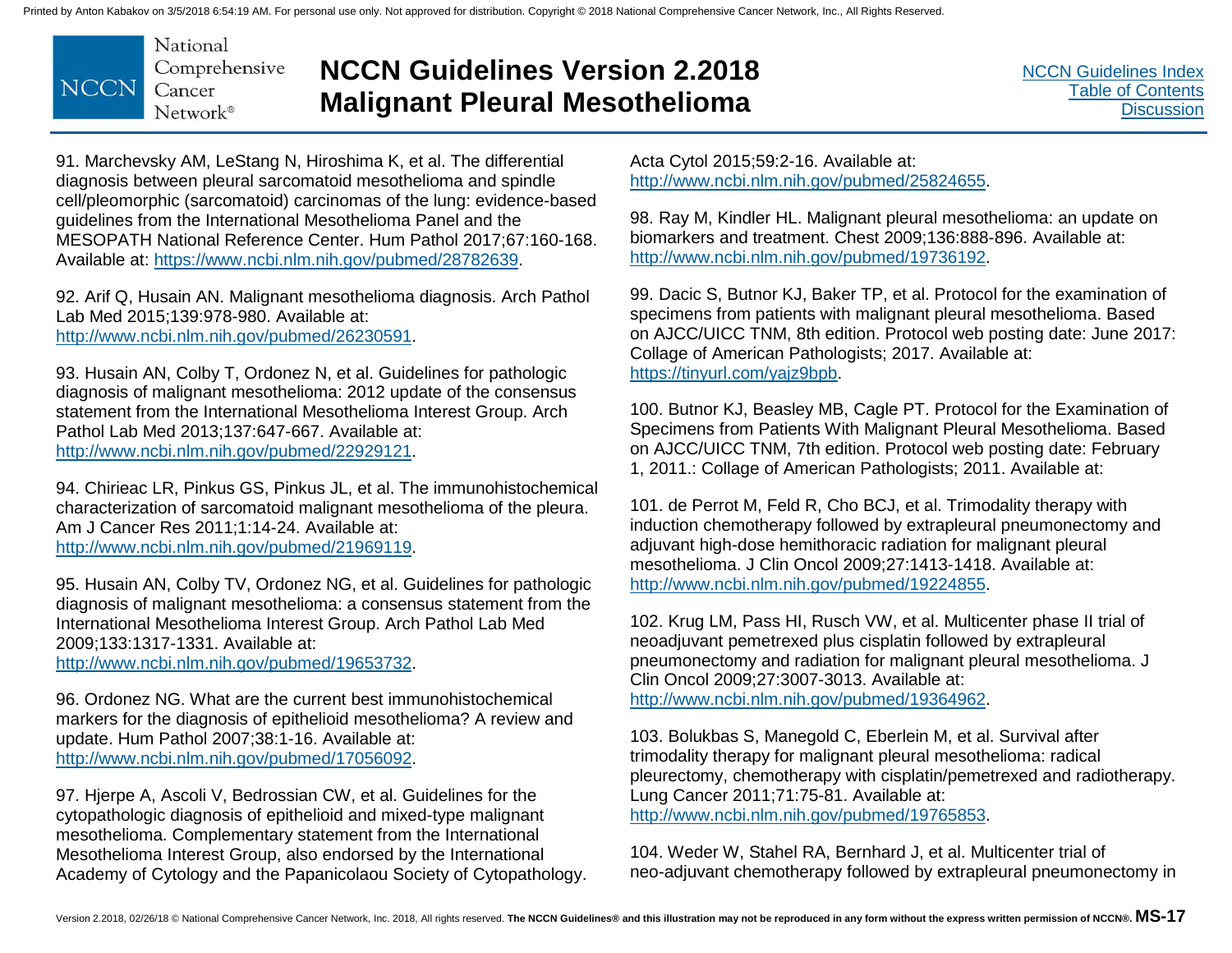National Comprehensive **NCCN** Cancer Network<sup>®</sup>

# **NCCN Guidelines Version 2.2018 Malignant Pleural Mesothelioma**

[NCCN Guidelines Index](http://www.nccn.org/professionals/physician_gls/f_guidelines.asp) [Table of Contents](#page-2-0) **[Discussion](#page-16-0)** 

malignant pleural mesothelioma. Ann Oncol 2007;18:1196-1202. Available at: http://www.ncbi.nlm.nih.gov/pubmed/17429100.

105. Sugarbaker DJ, Flores RM, Jaklitsch MT, et al. Resection margins, extrapleural nodal status, and cell type determine postoperative long-term survival in trimodality therapy of malignant pleural mesothelioma: results in 183 patients. J Thorac Cardiovasc Surg 1999;117:54-63. Available at:

http://www.ncbi.nlm.nih.gov/pubmed/9869758.

106. Baldini EH. Radiation therapy options for malignant pleural mesothelioma. Semin Thorac Cardiovasc Surg 2009;21:159-163. Available at: http://www.ncbi.nlm.nih.gov/pubmed/19822288.

107. Baldini EH. External beam radiation therapy for the treatment of pleural mesothelioma. Thorac Surg Clin 2004;14:543-548. Available at: http://www.ncbi.nlm.nih.gov/pubmed/15559061.

108. De Paoli L, Quaia E, Poillucci G, et al. Imaging characteristics of pleural tumours. Insights Imaging 2015;6:729-740. Available at: http://www.ncbi.nlm.nih.gov/pubmed/26475741.

109. Grossebner MW, Arifi AA, Goddard M, Ritchie AJ. Mesothelioma--VATS biopsy and lung mobilization improves diagnosis and palliation. Eur J Cardiothorac Surg 1999;16:619-623. Available at: http://www.ncbi.nlm.nih.gov/pubmed/10647830.

110. Ahmadzadehfar H, Palmedo H, Strunk H, et al. False positive 18F-FDG-PET/CT in a patient after talc pleurodesis. Lung Cancer 2007;58:418-421. Available at: http://www.ncbi.nlm.nih.gov/pubmed/17624474.

111. Nguyen NC, Tran I, Hueser CN, et al. F-18 FDG PET/CT characterization of talc pleurodesis-induced pleural changes over time: a retrospective study. Clin Nucl Med 2009;34:886-890. Available at: http://www.ncbi.nlm.nih.gov/pubmed/20139823.

112. Pilling J, Dartnell JA, Lang-Lazdunski L. Integrated positron emission tomography-computed tomography does not accurately stage intrathoracic disease of patients undergoing trimodality therapy for malignant pleural mesothelioma. Thorac Cardiovasc Surg 2010;58:215-219. Available at: http://www.ncbi.nlm.nih.gov/pubmed/20514576.

113. Rice DC, Steliga MA, Stewart J, et al. Endoscopic ultrasound-guided fine needle aspiration for staging of malignant pleural mesothelioma. Ann Thorac Surg 2009;88:862-868; discussion 868-869. Available at: http://www.ncbi.nlm.nih.gov/pubmed/19699913.

114. Pilling JE, Stewart DJ, Martin-Ucar AE, et al. The case for routine cervical mediastinoscopy prior to radical surgery for malignant pleural mesothelioma. Eur J Cardiothorac Surg 2004;25:497-501. Available at: http://www.ncbi.nlm.nih.gov/pubmed/15037261.

115. Bonomi M, De Filippis C, Lopci E, et al. Clinical staging of malignant pleural mesothelioma: current perspectives. Lung Cancer (Auckl) 2017;8:127-139. Available at: https://www.ncbi.nlm.nih.gov/pubmed/28860886.

116. Rusch VW, Giroux D. Do we need a revised staging system for malignant pleural mesothelioma? Analysis of the IASLC database. Ann Cardiothorac Surg 2012;1:438-448. Available at: http://www.ncbi.nlm.nih.gov/pubmed/23977534.

117. Edge SB, Byrd DR, Compton CC, al. e. AJCC Cancer Staging Manual, 7th edition. New York: Springer; 2010.

118. Amin MB, Greene FL, Byrd DR. AJCC Cancer Staging Manual, 8th edition: Springer International Publishing; 2017:1-1024.

119. Rusch VW, Chansky K, Kindler HL, et al. The IASLC mesothelioma staging project: proposals for the M descriptors and for revision of the TNM stage groupings in the forthcoming (eighth) edition of the TNM classification for mesothelioma. J Thorac Oncol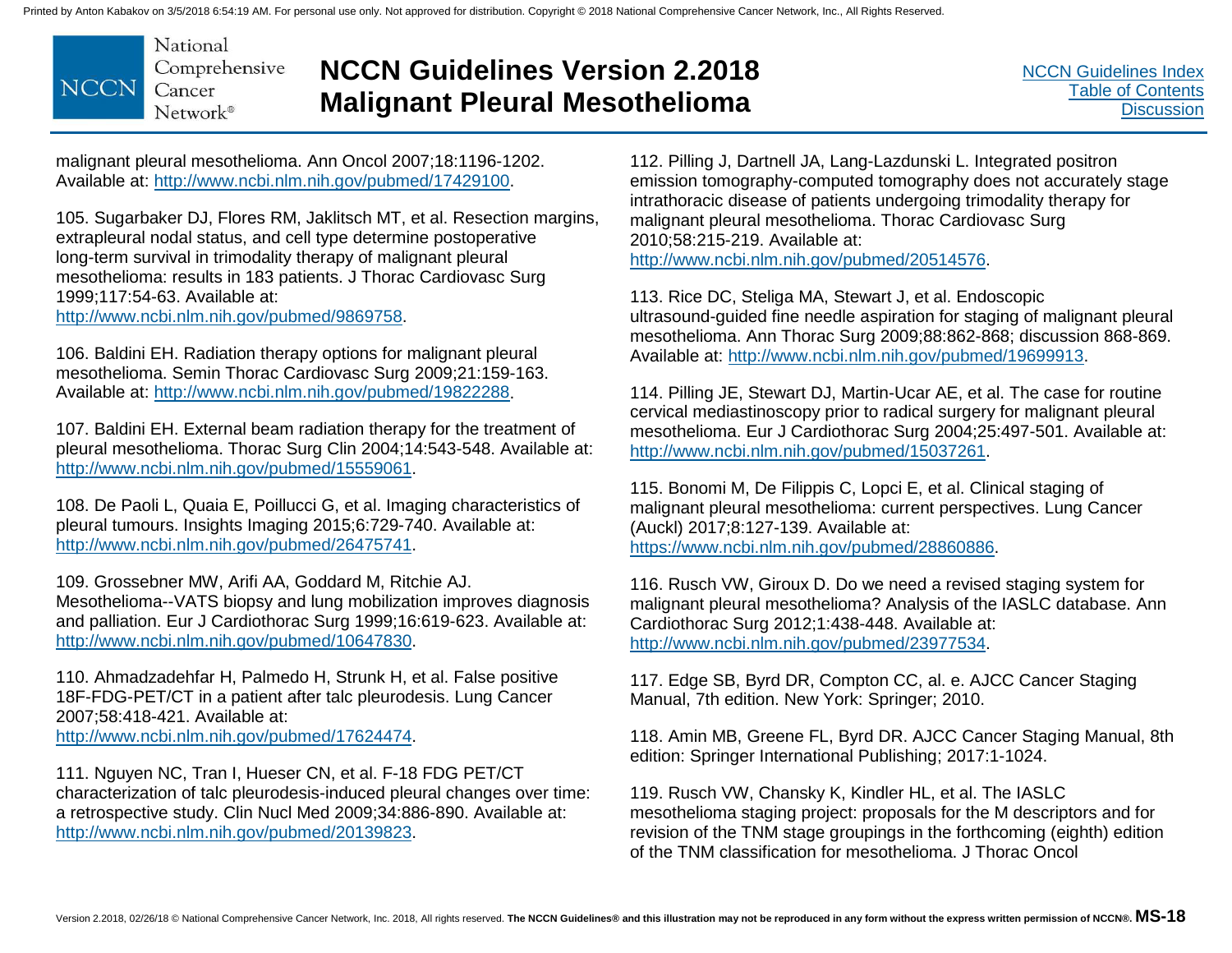National Comprehensive **NCCN** Cancer Network<sup>®</sup>

# **NCCN Guidelines Version 2.2018 Malignant Pleural Mesothelioma**

[NCCN Guidelines Index](http://www.nccn.org/professionals/physician_gls/f_guidelines.asp) [Table of Contents](#page-2-0) **[Discussion](#page-16-0)** 

2016;11:2112-2119. Available at: https://www.ncbi.nlm.nih.gov/pubmed/27687962.

120. Wilcox BE, Subramaniam RM, Peller PJ, et al. Utility of integrated computed tomography-positron emission tomography for selection of operable malignant pleural mesothelioma. Clin Lung Cancer 2009;10:244-248. Available at: http://www.ncbi.nlm.nih.gov/pubmed/19632941.

121. Flores RM, Akhurst T, Gonen M, et al. Positron emission tomography defines metastatic disease but not locoregional disease in patients with malignant pleural mesothelioma. J Thorac Cardiovasc Surg 2003;126:11-16. Available at:

http://www.ncbi.nlm.nih.gov/pubmed/12878934.

122. Aelony Y, Yao JF. Prolonged survival after talc poudrage for malignant pleural mesothelioma: case series. Respirology 2005;10:649-655. Available at: http://www.ncbi.nlm.nih.gov/pubmed/16268920.

123. Schulze M, Boehle AS, Kurdow R, et al. Effective treatment of malignant pleural effusion by minimal invasive thoracic surgery: thoracoscopic talc pleurodesis and pleuroperitoneal shunts in 101 patients. Ann Thorac Surg 2001;71:1809-1812. Available at: http://www.ncbi.nlm.nih.gov/pubmed/11426752.

124. Petrou M, Kaplan D, Goldstraw P. Management of recurrent malignant pleural effusions. The complementary role talc pleurodesis and pleuroperitoneal shunting. Cancer 1995;75:801-805. Available at: http://www.ncbi.nlm.nih.gov/pubmed/7530167.

125. Rice D, Rusch V, Pass H, et al. Recommendations for uniform definitions of surgical techniques for malignant pleural mesothelioma: a consensus report of the international association for the study of lung cancer international staging committee and the international mesothelioma interest group. J Thorac Oncol 2011;6:1304-1312. Available at: http://www.ncbi.nlm.nih.gov/pubmed/21847060.

126. Bolukbas S, Eberlein M, Fisseler-Eckhoff A, Schirren J. Radical pleurectomy and chemoradiation for malignant pleural mesothelioma: the outcome of incomplete resections. Lung Cancer 2013;81:241-246. Available at: http://www.ncbi.nlm.nih.gov/pubmed/23688589.

127. Sugarbaker DJ, Wolf AS, Chirieac LR, et al. Clinical and pathological features of three-year survivors of malignant pleural mesothelioma following extrapleural pneumonectomy. Eur J Cardiothorac Surg 2011;40:298-303. Available at: http://www.ncbi.nlm.nih.gov/pubmed/21310625.

128. Taioli E, van Gerwen M, Mihalopoulos M, et al. Review of malignant pleural mesothelioma survival after talc pleurodesis or surgery. J Thorac Dis 2017;9:5423-5433. Available at: https://www.ncbi.nlm.nih.gov/pubmed/29312753.

129. Teh E, Fiorentino F, Tan C, Treasure T. A systematic review of lung-sparing extirpative surgery for pleural mesothelioma. J R Soc Med 2011;104:69-80. Available at: http://www.ncbi.nlm.nih.gov/pubmed/21282797.

130. Cao C, Tian D, Park J, et al. A systematic review and meta-analysis of surgical treatments for malignant pleural mesothelioma. Lung Cancer 2014;83:240-245. Available at: http://www.ncbi.nlm.nih.gov/pubmed/24360321.

131. Bovolato P, Casadio C, Bille A, et al. Does surgery improve survival of patients with malignant pleural mesothelioma?: a multicenter retrospective analysis of 1365 consecutive patients. J Thorac Oncol 2014;9:390-396. Available at:

http://www.ncbi.nlm.nih.gov/pubmed/24518090.

132. Kaufman AJ, Flores RM. Surgical treatment of malignant pleural mesothelioma. Curr Treat Options Oncol 2011;12:201-216. Available at: http://www.ncbi.nlm.nih.gov/pubmed/21465419.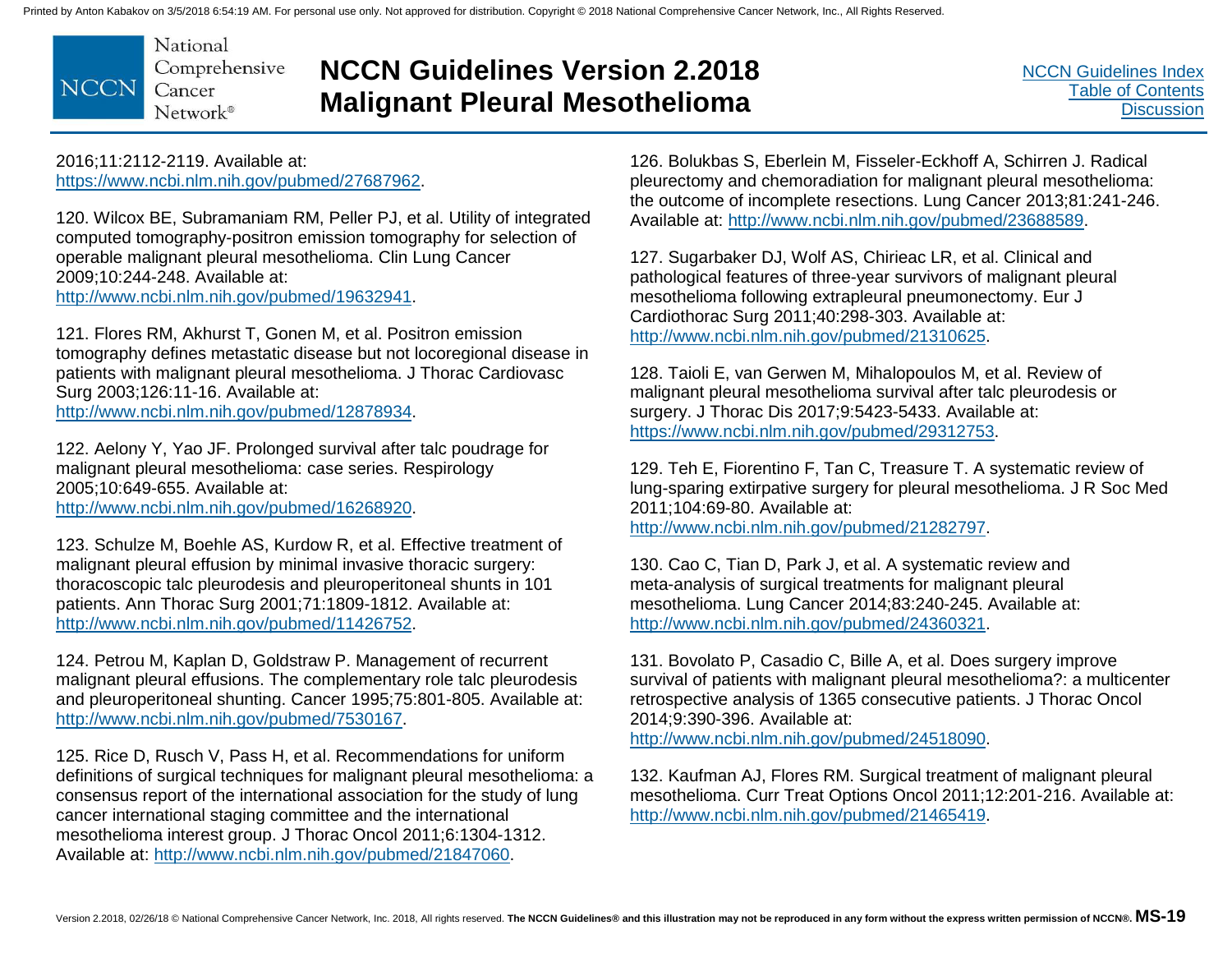National Comprehensive **NCCN** Cancer Network<sup>®</sup>

# **NCCN Guidelines Version 2.2018 Malignant Pleural Mesothelioma**

133. Kindler HL. Surgery for mesothelioma? The debate continues. Lancet Oncol 2011;12:713-714. Available at: http://www.ncbi.nlm.nih.gov/pubmed/21723780.

134. Rice D. Surgical therapy of mesothelioma. Recent Results Cancer Res 2011;189:97-125. Available at: http://www.ncbi.nlm.nih.gov/pubmed/21479898.

135. Maziak DE, Gagliardi A, Haynes AE, et al. Surgical management of malignant pleural mesothelioma: a systematic review and evidence summary. Lung Cancer 2005;48:157-169. Available at: http://www.ncbi.nlm.nih.gov/pubmed/15829316.

136. Friedberg JS. The state of the art in the technical performance of lung-sparing operations for malignant pleural mesothelioma. Semin Thorac Cardiovasc Surg 2013;25:125-143. Available at: http://www.ncbi.nlm.nih.gov/pubmed/24216529.

137. Hasani A, Alvarez JM, Wyatt JM, et al. Outcome for patients with malignant pleural mesothelioma referred for trimodality therapy in Western Australia. J Thorac Oncol 2009;4:1010-1016. Available at: http://www.ncbi.nlm.nih.gov/pubmed/19546819.

138. Schipper PH, Nichols FC, Thomse KM, et al. Malignant pleural mesothelioma: surgical management in 285 patients. Ann Thorac Surg 2008;85:257-264; discussion 264. Available at: http://www.ncbi.nlm.nih.gov/pubmed/18154820.

139. Nakas A, von Meyenfeldt E, Lau K, et al. Long-term survival after lung-sparing total pleurectomy for locally advanced (International Mesothelioma Interest Group Stage T3-T4) non-sarcomatoid malignant pleural mesothelioma. Eur J Cardiothorac Surg 2012;41:1031-1036. Available at: http://www.ncbi.nlm.nih.gov/pubmed/22219469.

140. Bille A, Belcher E, Raubenheimer H, et al. Induction chemotherapy, extrapleural pneumonectomy, and adjuvant radiotherapy for malignant pleural mesothelioma: experience of Guy's and St

Thomas' hospitals. Gen Thorac Cardiovasc Surg 2012;60:289-296. Available at: http://www.ncbi.nlm.nih.gov/pubmed/22453539.

141. Zahid I, Sharif S, Routledge T, Scarci M. Is pleurectomy and decortication superior to palliative care in the treatment of malignant pleural mesothelioma? Interact Cardiovasc Thorac Surg 2011;12:812-817. Available at: http://www.ncbi.nlm.nih.gov/pubmed/21345818.

142. Shahin Y, Wellham J, Jappie R, et al. How successful is lung-preserving radical surgery in the mesothelioma and radical surgery-trial environment? A case-controlled analysis. Eur J Cardiothorac Surg 2011;39:360-363. Available at: http://www.ncbi.nlm.nih.gov/pubmed/20692844.

143. Flores RM, Pass HI, Seshan VE, et al. Extrapleural pneumonectomy versus pleurectomy/decortication in the surgical management of malignant pleural mesothelioma: results in 663 patients. J Thorac Cardiovasc Surg 2008;135:620-626. Available at: http://www.ncbi.nlm.nih.gov/pubmed/18329481.

144. Sugarbaker DJ, Jaklitsch MT, Bueno R, et al. Prevention, early detection, and management of complications after 328 consecutive extrapleural pneumonectomies. J Thorac Cardiovasc Surg 2004;128:138-146. Available at:

http://www.ncbi.nlm.nih.gov/pubmed/15224033.

145. Yan TD, Boyer M, Tin MM, et al. Extrapleural pneumonectomy for malignant pleural mesothelioma: outcomes of treatment and prognostic factors. J Thorac Cardiovasc Surg 2009;138:619-624. Available at: http://www.ncbi.nlm.nih.gov/pubmed/19698846.

146. Halstead JC, Lim E, Venkateswaran RM, et al. Improved survival with VATS pleurectomy-decortication in advanced malignant mesothelioma. Eur J Surg Oncol 2005;31:314-320. Available at: http://www.ncbi.nlm.nih.gov/pubmed/15780570.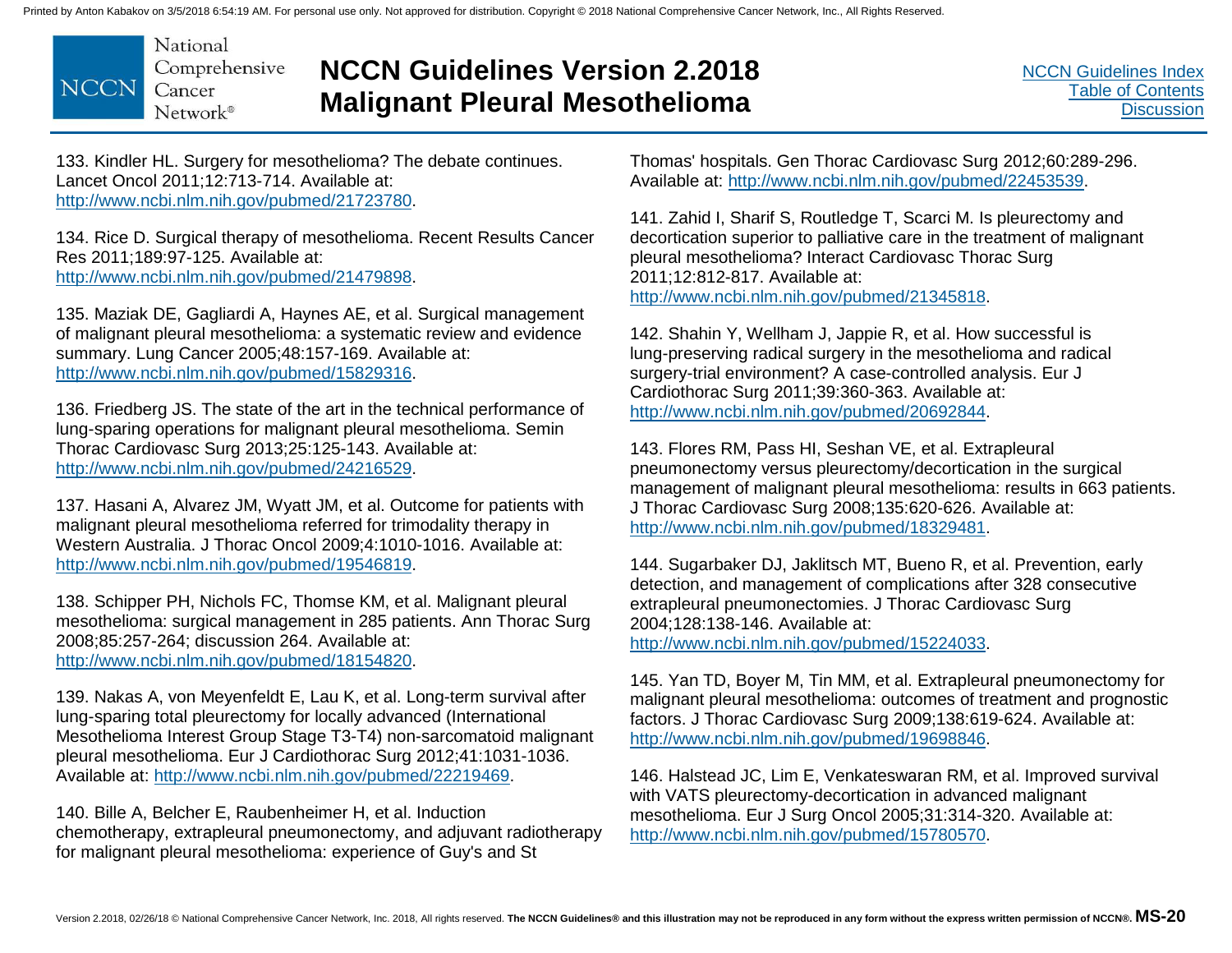

# **NCCN Guidelines Version 2.2018 Malignant Pleural Mesothelioma**

[NCCN Guidelines Index](http://www.nccn.org/professionals/physician_gls/f_guidelines.asp) [Table of Contents](#page-2-0) **[Discussion](#page-16-0)** 

147. Treasure T, Lang-Lazdunski L, Waller D, et al. Extra-pleural pneumonectomy versus no extra-pleural pneumonectomy for patients with malignant pleural mesothelioma: clinical outcomes of the Mesothelioma and Radical Surgery (MARS) randomised feasibility study. Lancet Oncol 2011;12:763-772. Available at: http://www.ncbi.nlm.nih.gov/pubmed/21723781.

148. Weder W, Stahel RA, Baas P, et al. The MARS feasibility trial: conclusions not supported by data. Lancet Oncol 2011;12:1093-1094; author reply 1094-1095. Available at: http://www.ncbi.nlm.nih.gov/pubmed/22041539.

149. Yan TD, Cao CQ, Boyer M, et al. Improving survival results after surgical management of malignant pleural mesothelioma: an Australian institution experience. Ann Thorac Cardiovasc Surg 2011;17:243-249. Available at: http://www.ncbi.nlm.nih.gov/pubmed/21697784.

150. Flores RM, Riedel E, Donington JS, et al. Frequency of use and predictors of cancer-directed surgery in the management of malignant pleural mesothelioma in a community-based (Surveillance, Epidemiology, and End Results [SEER]) population. J Thorac Oncol 2010;5:1649-1654. Available at: http://www.ncbi.nlm.nih.gov/pubmed/20871264.

151. Spaggiari L, Marulli G, Bovolato P, et al. Extrapleural pneumonectomy for malignant mesothelioma: an Italian multicenter retrospective study. Ann Thorac Surg 2014;97:1859-1865. Available at: http://www.ncbi.nlm.nih.gov/pubmed/24726598.

152. Blomberg C, Nilsson J, Holgersson G, et al. Randomized trials of systemic medically-treated malignant mesothelioma: a systematic review. Anticancer Res 2015;35:2493-2501. Available at: http://www.ncbi.nlm.nih.gov/pubmed/25964522.

153. Kelly RJ, Sharon E, Hassan R. Chemotherapy and targeted therapies for unresectable malignant mesothelioma. Lung Cancer 2011;73:256-263. Available at: http://www.ncbi.nlm.nih.gov/pubmed/21620512.

154. Ellis P, Davies AM, Evans WK, et al. The use of chemotherapy in patients with advanced malignant pleural mesothelioma: a systematic review and practice guideline. J Thorac Oncol 2006;1:591-601. Available at: http://www.ncbi.nlm.nih.gov/pubmed/17409924.

155. Kim JS, Lim SY, Hwang J, et al. A case report of primary pericardial malignant mesothelioma treated with pemetrexed and cisplatin. J Korean Med Sci 2017;32:1879-1884. Available at: https://www.ncbi.nlm.nih.gov/pubmed/28960045.

156. Kapeles M, Gensheimer MF, Mart DA, et al. Trimodality treatment of malignant pleural mesothelioma: an institutional review. Am J Clin Oncol 2018;41:30-35. Available at: https://www.ncbi.nlm.nih.gov/pubmed/26353120.

157. Nelson DB, Rice DC, Niu J, et al. Long-term survival outcomes of cancer directed surgery for malignant pleural mesothelioma: propensity score matching analysis. J Clin Oncol 2017;35:3354-3362. Available at: https://www.ncbi.nlm.nih.gov/pubmed/28817374.

158. Vogl SE. Guarantee-time bias and benefits of surgery for pleural mesothelioma. J Clin Oncol 2018;36:624-625. Available at: https://www.ncbi.nlm.nih.gov/pubmed/29303626.

159. Thieke C, Nicolay NH, Sterzing F, et al. Long-term results in malignant pleural mesothelioma treated with neoadjuvant chemotherapy, extrapleural pneumonectomy and intensity-modulated radiotherapy. Radiat Oncol 2015;10:267. Available at: http://www.ncbi.nlm.nih.gov/pubmed/26715491.

160. Srinivasan G, Sidhu GS, Williamson EA, et al. Synthetic lethality in malignant pleural mesothelioma with PARP1 inhibition. Cancer Chemother Pharmacol 2017;80:861-867. Available at: https://www.ncbi.nlm.nih.gov/pubmed/28756516.

161. Lang-Lazdunski L, Bille A, Papa S, et al. Pleurectomy/decortication, hyperthermic pleural lavage with povidone-iodine, prophylactic radiotherapy, and systemic chemotherapy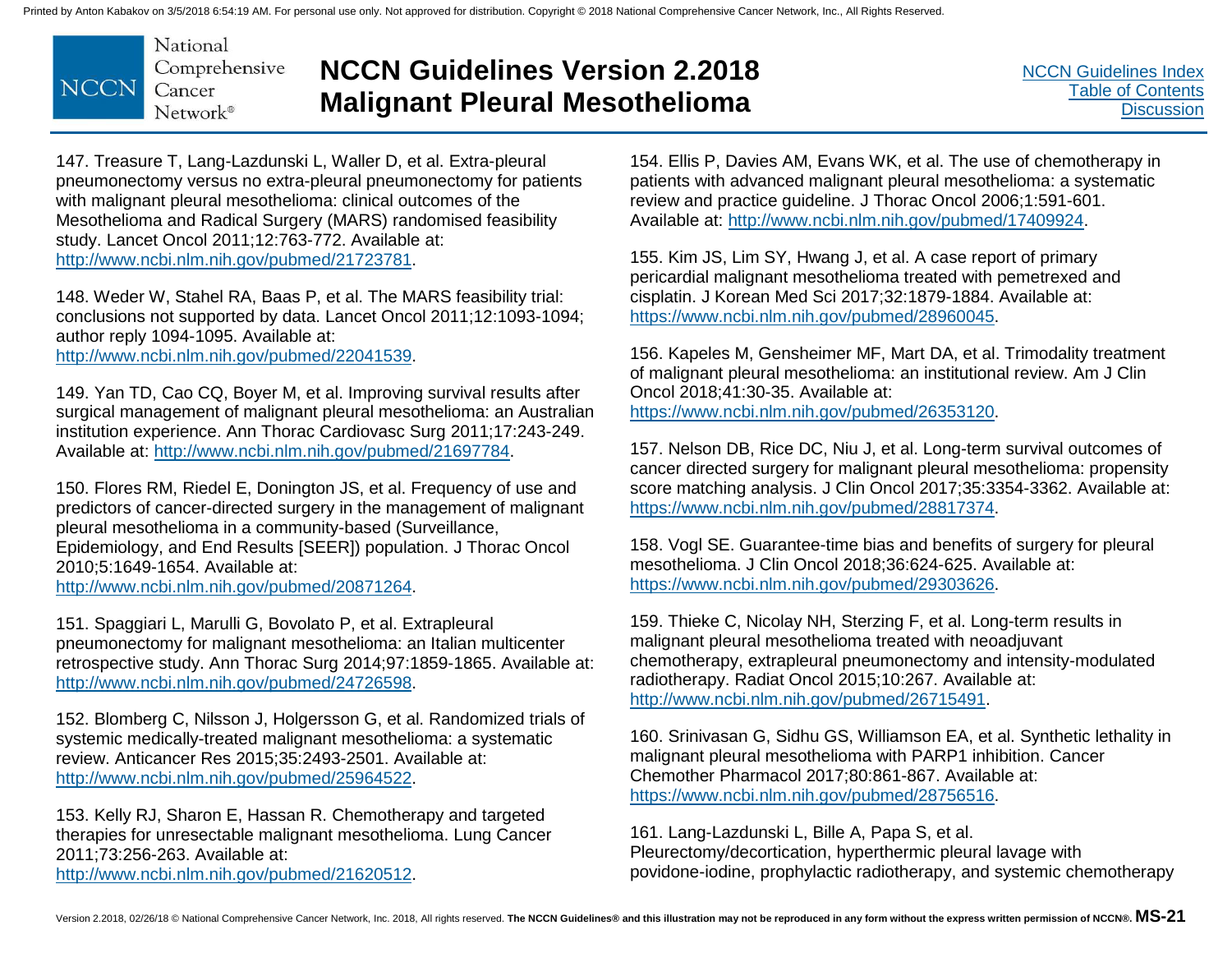

# **NCCN Guidelines Version 2.2018 Malignant Pleural Mesothelioma**

[NCCN Guidelines Index](http://www.nccn.org/professionals/physician_gls/f_guidelines.asp) [Table of Contents](#page-2-0) **[Discussion](#page-16-0)** 

in patients with malignant pleural mesothelioma: a 10-year experience. J Thorac Cardiovasc Surg 2015;149:558-565; discussion 565-556. Available at: http://www.ncbi.nlm.nih.gov/pubmed/25726878.

162. Lang-Lazdunski L, Bille A, Belcher E, et al. Pleurectomy/decortication, hyperthermic pleural lavage with povidone-iodine followed by adjuvant chemotherapy in patients with malignant pleural mesothelioma. J Thorac Oncol 2011;6:1746-1752. Available at: http://www.ncbi.nlm.nih.gov/pubmed/21876457.

163. Friedberg JS, Culligan MJ, Mick R, et al. Radical pleurectomy and intraoperative photodynamic therapy for malignant pleural mesothelioma. Ann Thorac Surg 2012;93:1658-1665; discussion 1665-1657. Available at:

http://www.ncbi.nlm.nih.gov/pubmed/22541196.

164. Sugarbaker DJ, Gill RR, Yeap BY, et al. Hyperthermic intraoperative pleural cisplatin chemotherapy extends interval to recurrence and survival among low-risk patients with malignant pleural mesothelioma undergoing surgical macroscopic complete resection. J Thorac Cardiovasc Surg 2013;145:955-963. Available at: http://www.ncbi.nlm.nih.gov/pubmed/23434448.

165. Simone CB, 2nd, Cengel KA. Photodynamic therapy for lung cancer and malignant pleural mesothelioma. Semin Oncol 2014;41:820-830. Available at:

http://www.ncbi.nlm.nih.gov/pubmed/25499640.

166. Du KL, Both S, Friedberg JS, et al. Extrapleural pneumonectomy, photodynamic therapy and intensity modulated radiation therapy for the treatment of malignant pleural mesothelioma. Cancer Biol Ther 2010;10:425-429. Available at: http://www.ncbi.nlm.nih.gov/pubmed/20699634.

167. Ried M, Potzger T, Braune N, et al. Cytoreductive surgery and hyperthermic intrathoracic chemotherapy perfusion for malignant pleural tumours: perioperative management and clinical experience. Eur J

Cardiothorac Surg 2013;43:801-807. Available at: http://www.ncbi.nlm.nih.gov/pubmed/22885228.

168. de Bree E, van Ruth S, Baas P, et al. Cytoreductive surgery and intraoperative hyperthermic intrathoracic chemotherapy in patients with malignant pleural mesothelioma or pleural metastases of thymoma. Chest 2002;121:480-487. Available at: http://www.ncbi.nlm.nih.gov/pubmed/11834661.

169. Kotova S, Wong RM, Cameron RB. New and emerging therapeutic options for malignant pleural mesothelioma: review of early clinical trials. Cancer Manag Res 2015;7:51-63. Available at: http://www.ncbi.nlm.nih.gov/pubmed/25670913.

170. Kondola S, Manners D, Nowak AK. Malignant pleural mesothelioma: an update on diagnosis and treatment options. Ther Adv Respir Dis 2016. Available at: http://www.ncbi.nlm.nih.gov/pubmed/26873306.

171. Raynaud C, Greillier L, Mazieres J, et al. Management of malignant pleural mesothelioma: a French multicenter retrospective study (GFPC 0802 study). BMC Cancer 2015;15:857. Available at: http://www.ncbi.nlm.nih.gov/pubmed/26546402.

172. Vogelzang NJ, Rusthoven JJ, Symanowski J, et al. Phase III study of pemetrexed in combination with cisplatin versus cisplatin alone in patients with malignant pleural mesothelioma. J Clin Oncol 2003;21:2636-2644. Available at: http://www.ncbi.nlm.nih.gov/pubmed/12860938.

173. Krug LM. An overview of chemotherapy for mesothelioma. Hematol Oncol Clin North Am 2005;19:1117-1136, vii. Available at: http://www.ncbi.nlm.nih.gov/pubmed/16325127.

174. Zalcman G, Mazieres J, Margery J, et al. Bevacizumab for newly diagnosed pleural mesothelioma in the Mesothelioma Avastin Cisplatin Pemetrexed Study (MAPS): a randomised, controlled, open-label,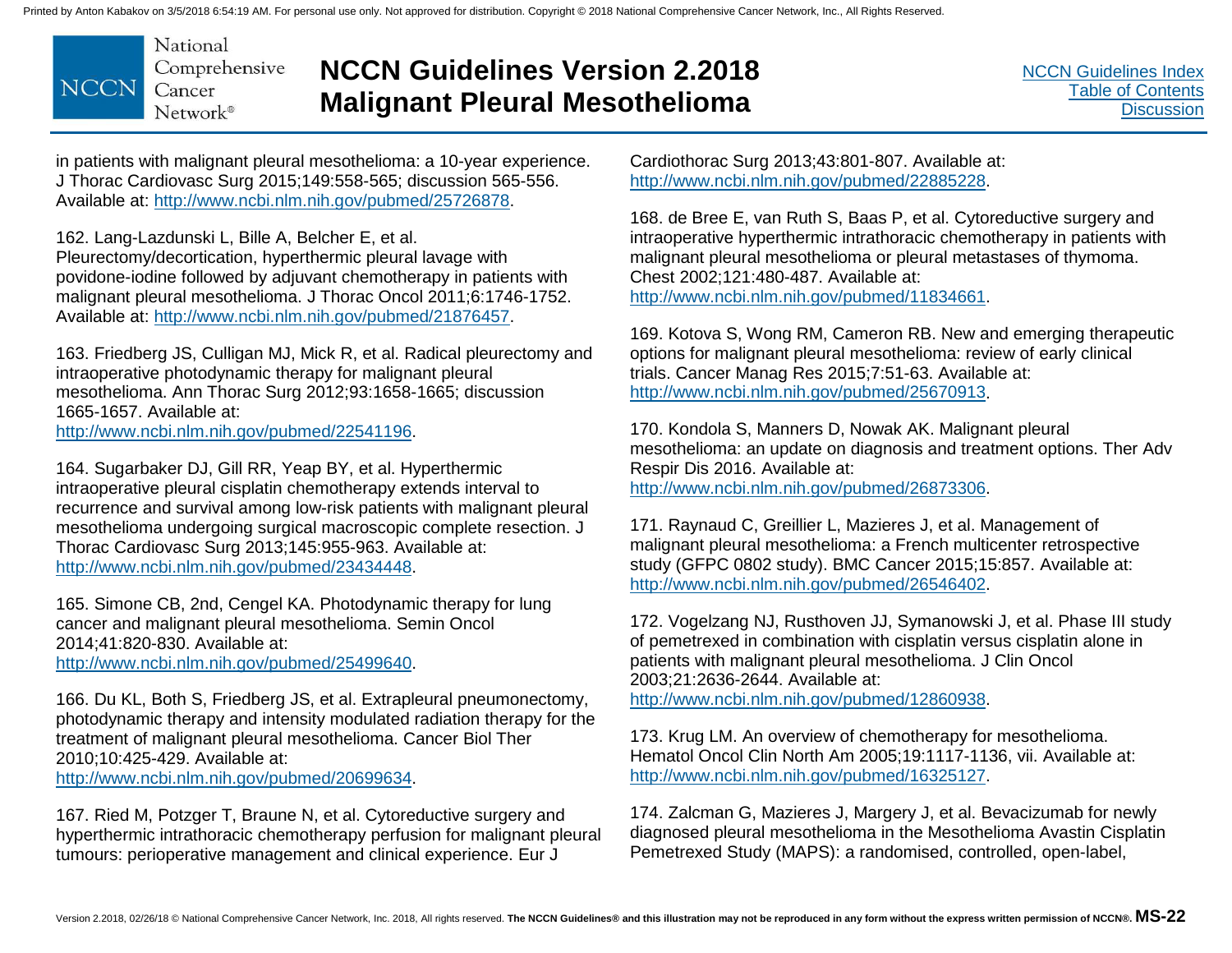National Comprehensive **NCCN** Cancer Network<sup>®</sup>

# **NCCN Guidelines Version 2.2018 Malignant Pleural Mesothelioma**

phase 3 trial. Lancet 2016;387:1405-1414. Available at: http://www.ncbi.nlm.nih.gov/pubmed/26719230.

175. Katirtzoglou N, Gkiozos I, Makrilia N, et al. Carboplatin plus pemetrexed as first-line treatment of patients with malignant pleural mesothelioma: a phase II study. Clin Lung Cancer 2010;11:30-35. Available at: http://www.ncbi.nlm.nih.gov/pubmed/20085865.

176. Ceresoli GL, Zucali PA, Favaretto AG, et al. Phase II study of pemetrexed plus carboplatin in malignant pleural mesothelioma. J Clin Oncol 2006;24:1443-1448. Available at: http://www.ncbi.nlm.nih.gov/pubmed/16549838.

177. Castagneto B, Botta M, Aitini E, et al. Phase II study of pemetrexed in combination with carboplatin in patients with malignant pleural mesothelioma (MPM). Ann Oncol 2008;19:370-373. Available at: http://www.ncbi.nlm.nih.gov/pubmed/18156144.

178. Arrieta O, Lopez-Macias D, Mendoza-Garcia VO, et al. A phase II trial of prolonged, continuous infusion of low-dose gemcitabine plus cisplatin in patients with advanced malignant pleural mesothelioma. Cancer Chemother Pharmacol 2014;73:975-982. Available at: http://www.ncbi.nlm.nih.gov/pubmed/24687408.

179. van Haarst JMW, Baas P, Manegold C, et al. Multicentre phase II study of gemcitabine and cisplatin in malignant pleural mesothelioma. Br J Cancer 2002;86:342-345. Available at: http://www.ncbi.nlm.nih.gov/pubmed/11875695.

180. Nowak AK, Byrne MJ, Williamson R, et al. A multicentre phase II study of cisplatin and gemcitabine for malignant mesothelioma. Br J Cancer 2002;87:491-496. Available at: http://www.ncbi.nlm.nih.gov/pubmed/12189542.

181. Santoro A, O'Brien ME, Stahel RA, et al. Pemetrexed plus cisplatin or pemetrexed plus carboplatin for chemonaive patients with malignant pleural mesothelioma: results of the International Expanded Access

Program. J Thorac Oncol 2008;3:756-763. Available at: http://www.ncbi.nlm.nih.gov/pubmed/18594322.

182. Scagliotti GV, Shin D-M, Kindler HL, et al. Phase II study of pemetrexed with and without folic acid and vitamin B12 as front-line therapy in malignant pleural mesothelioma. J Clin Oncol 2003;21:1556-1561. Available at: http://www.ncbi.nlm.nih.gov/pubmed/12697881.

183. Taylor P, Castagneto B, Dark G, et al. Single-agent pemetrexed for chemonaive and pretreated patients with malignant pleural mesothelioma: results of an International Expanded Access Program. J Thorac Oncol 2008;3:764-771. Available at: http://www.ncbi.nlm.nih.gov/pubmed/18594323.

184. Muers MF, Stephens RJ, Fisher P, et al. Active symptom control with or without chemotherapy in the treatment of patients with malignant pleural mesothelioma (MS01): a multicentre randomised trial. Lancet 2008;371:1685-1694. Available at:

http://www.ncbi.nlm.nih.gov/pubmed/18486741.

185. Ceresoli GL, Zucali PA, Mencoboni M, et al. Phase II study of pemetrexed and carboplatin plus bevacizumab as first-line therapy in malignant pleural mesothelioma. Br J Cancer 2013;109:552-558. Available at: https://www.ncbi.nlm.nih.gov/pubmed/23860535.

186. Abdel-Rahman O, Kelany M. Systemic therapy options for malignant pleural mesothelioma beyond first-line therapy: a systematic review. Expert Rev Respir Med 2015;9:533-549. Available at: http://www.ncbi.nlm.nih.gov/pubmed/26366804.

187. Zauderer MG, Krug LM. Novel therapies in phase II and III trials for malignant pleural mesothelioma. J Natl Compr Canc Netw 2012;10:42-47. Available at:

http://www.ncbi.nlm.nih.gov/pubmed/22223868.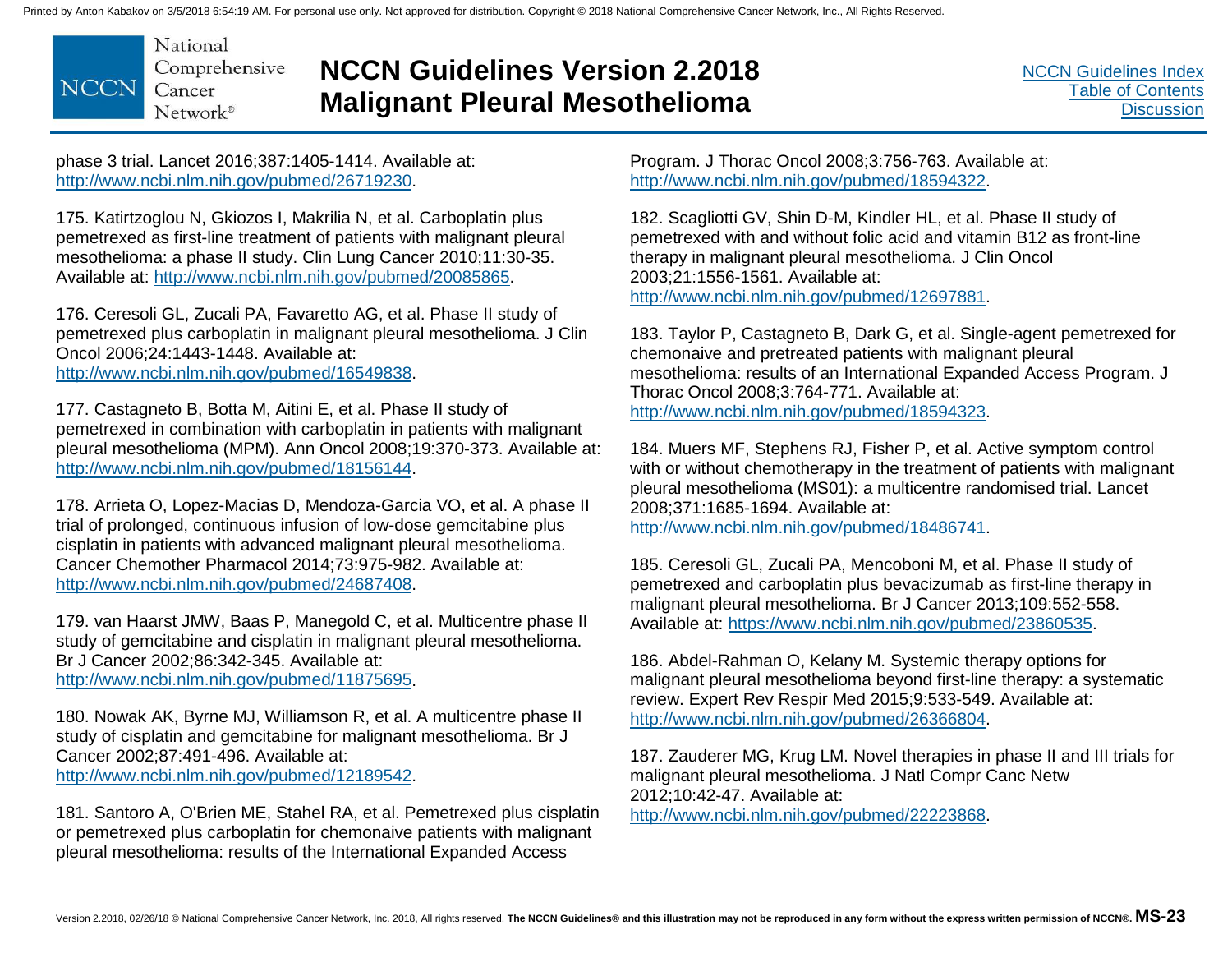National Comprehensive **NCCN** Cancer  $Network^{\circ}$ 

# **NCCN Guidelines Version 2.2018 Malignant Pleural Mesothelioma**

[NCCN Guidelines Index](http://www.nccn.org/professionals/physician_gls/f_guidelines.asp) [Table of Contents](#page-2-0) **[Discussion](#page-16-0)** 

188. Thomas A, Hassan R. Immunotherapies for non-small-cell lung cancer and mesothelioma. Lancet Oncol 2012;13:e301-310. Available at: http://www.ncbi.nlm.nih.gov/pubmed/22748269.

189. Ceresoli GL, Zucali PA, Gianoncelli L, et al. Second-line treatment for malignant pleural mesothelioma. Cancer Treat Rev 2010;36:24-32. Available at: http://www.ncbi.nlm.nih.gov/pubmed/19879055.

190. Alley EW, Lopez J, Santoro A, et al. Clinical safety and activity of pembrolizumab in patients with malignant pleural mesothelioma (KEYNOTE-028): preliminary results from a non-randomised, open-label, phase 1b trial. Lancet Oncol 2017;18:623-630. Available at: https://www.ncbi.nlm.nih.gov/pubmed/28291584.

191. Alley EW, Lopez J, Santoro A, et al. OA13.03 Long-term overall survival for patients with malignant pleural mesothelioma on pembrolizumab enrolled in KEYNOTE-028 [abstract]. J Thorac Oncol 2017;12:S294. Available at:

http://www.jto.org/article/S1556-0864(16)31543-X/fulltext.

192. Scherpereel A, Mazieres J, Greiller L, et al. Second- or third-line nivolumab (Nivo) versus nivo plus ipilimumab (Ipi) in malignant pleural mesothelioma (MPM) patients: Results of the IFCT-1501 MAPS2 randomized phase 2 trial [abstract]. J Clin Oncol 2017;35:Abstract LBA8507. Available at:

http://ascopubs.org/doi/abs/10.1200/JCO.2017.35.18\_suppl.LBA8507.

193. Zalcman G, Mazieres J, Greillier L, et al. Second or 3rd line nivolumab (Nivo) versus nivo plus ipilimumab (Ipi) in malignant pleural mesothelioma (MPM) patients: Updated results of the IFCT-1501 MAPS2 randomized phase 2 trial [abstract]. Ann Oncol 2017;28:Abstract LBA58\_PR. Available at: https://tinyurl.com/ych67u3c.

194. Alley EW, Molife LR, Santoro A, et al. Clinical safety and efficacy of pembrolizumab (MK-3475) in patients with malignant pleural mesothelioma: Preliminary results from KEYNOTE-028 [abstract]. Cancer Research 2015;75:Abstract CT103. Available at: https://tinvurl.com/v9xandc4.

195. Alley EW, Schellens JH, Santoro A, et al. Single-agent pembrolizumab for patients with malignant pleural mesothelioma (MPM) [abstract]. World Conference on Lung Cancer. Denver, Colorado: IASCL; 2015:Abstract 3011. Available at: https://tinyurl.com/ybrdtp2c.

196. Marcq E, Pauwels P, van Meerbeeck JP, Smits EL. Targeting immune checkpoints: New opportunity for mesothelioma treatment? Cancer Treat Rev 2015;41:914-924. Available at: http://www.ncbi.nlm.nih.gov/pubmed/26433514.

197. Calabro L, Morra A, Fonsatti E, et al. Efficacy and safety of an intensified schedule of tremelimumab for chemotherapy-resistant malignant mesothelioma: an open-label, single-arm, phase 2 study. Lancet Respir Med 2015;3:301-309. Available at: http://www.ncbi.nlm.nih.gov/pubmed/25819643.

198. Horn L, Spigel DR, Vokes EE, et al. Nivolumab versus docetaxel in previously treated patients with advanced non small cell lung cancer: two year outcomes from two randomized, open label, phase III trials (CheckMate 017 and CheckMate 057). J Clin Oncol 2017;35:3924-3933. Available at: https://www.ncbi.nlm.nih.gov/pubmed/29023213.

199. Nishino M, Giobbie-Hurder A, Hatabu H, et al. Incidence of programmed cell death 1 inhibitor related pneumonitis in patients with advanced cancer: a systematic review and meta analysis. JAMA Oncol 2016;2:1607-1616. Available at:

https://www.ncbi.nlm.nih.gov/pubmed/27540850.

200. Naidoo J, Wang X, Woo KM, et al. Pneumonitis in patients treated with anti programmed death 1/programmed death ligand 1 therapy. J Clin Oncol 2017;35:709-717. Available at: https://www.ncbi.nlm.nih.gov/pubmed/27646942.

201. Sgambato A, Casaluce F, Sacco PC, et al. Anti PD-1 and PDL-1 immunotherapy in the treatment of advanced non-small cell lung cancer (NSCLC): a review on toxicity profile and its management. Curr Drug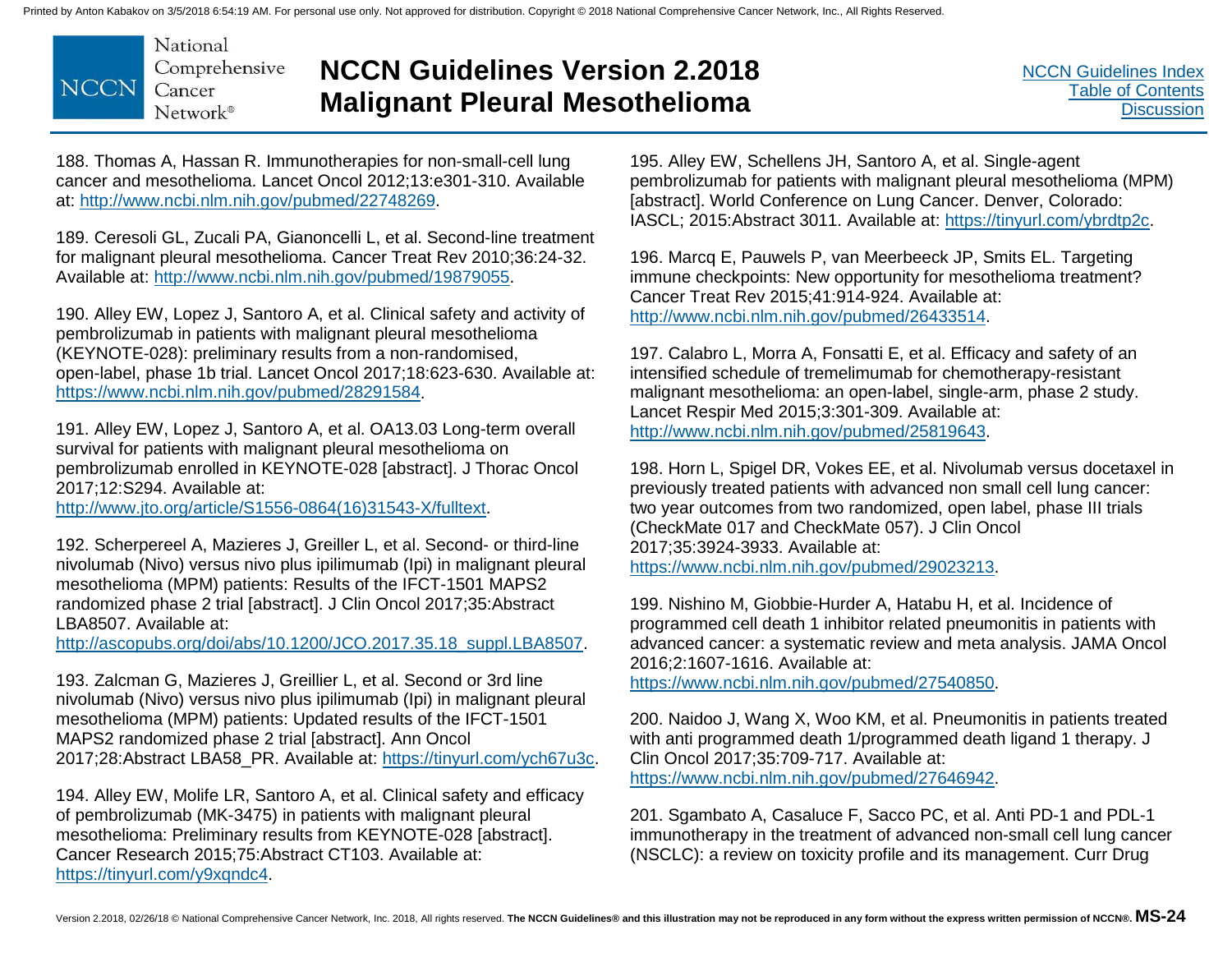National Comprehensive **NCCN** Cancer Network<sup>®</sup>

# **NCCN Guidelines Version 2.2018 Malignant Pleural Mesothelioma**

Saf 2016;11:62-68. Available at: https://www.ncbi.nlm.nih.gov/pubmed/26412670.

202. Zauderer MG, Kass SL, Woo K, et al. Vinorelbine and gemcitabine as second- or third-line therapy for malignant pleural mesothelioma. Lung Cancer 2014;84:271-274. Available at: http://www.ncbi.nlm.nih.gov/pubmed/24690410.

203. Janne PA, Wozniak AJ, Belani CP, et al. Pemetrexed alone or in combination with cisplatin in previously treated malignant pleural mesothelioma: outcomes from a phase IIIB expanded access program. J Thorac Oncol 2006;1:506-512. Available at: http://www.ncbi.nlm.nih.gov/pubmed/17409909.

204. van Meerbeeck JP, Baas P, Debruyne C, et al. A Phase II study of gemcitabine in patients with malignant pleural mesothelioma. European Organization for Research and Treatment of Cancer Lung Cancer Cooperative Group. Cancer 1999;85:2577-2582. Available at: http://www.ncbi.nlm.nih.gov/pubmed/10375105.

205. Jassem J, Ramlau R, Santoro A, et al. Phase III trial of pemetrexed plus best supportive care compared with best supportive care in previously treated patients with advanced malignant pleural mesothelioma. J Clin Oncol 2008;26:1698-1704. Available at: http://www.ncbi.nlm.nih.gov/pubmed/18375898.

206. Stebbing J, Powles T, McPherson K, et al. The efficacy and safety of weekly vinorelbine in relapsed malignant pleural mesothelioma. Lung Cancer 2009;63:94-97. Available at: http://www.ncbi.nlm.nih.gov/pubmed/18486273.

207. Manegold C, Symanowski J, Gatzemeier U, et al. Second-line (post-study) chemotherapy received by patients treated in the phase III trial of pemetrexed plus cisplatin versus cisplatin alone in malignant pleural mesothelioma. Ann Oncol 2005;16:923-927. Available at: http://www.ncbi.nlm.nih.gov/pubmed/15824080.

208. Zucali PA, Simonelli M, Michetti G, et al. Second-line chemotherapy in malignant pleural mesothelioma: results of a retrospective multicenter survey. Lung Cancer 2012;75:360-367. Available at: http://www.ncbi.nlm.nih.gov/pubmed/21937142.

209. Price A. What is the role of radiotherapy in malignant pleural mesothelioma? Oncologist 2011;16:359-365. Available at: http://www.ncbi.nlm.nih.gov/pubmed/21346022.

210. van Thiel ER, Surmont VF, van Meerbeeck JP. Malignant pleural mesothelioma: when is radiation therapy indicated? Expert Rev Anticancer Ther 2011;11:551-560. Available at: http://www.ncbi.nlm.nih.gov/pubmed/21504322.

211. Gomez DR, Hong DS, Allen PK, et al. Patterns of failure, toxicity, and survival after extrapleural pneumonectomy and hemithoracic intensity-modulated radiation therapy for malignant pleural mesothelioma. J Thorac Oncol 2013;8:238-245. Available at: http://www.ncbi.nlm.nih.gov/pubmed/23247629.

212. Rice DC, Stevens CW, Correa AM, et al. Outcomes after extrapleural pneumonectomy and intensity-modulated radiation therapy for malignant pleural mesothelioma. Ann Thorac Surg 2007;84:1685-1692; discussion 1692-1683. Available at: http://www.ncbi.nlm.nih.gov/pubmed/17954086.

213. Yajnik S, Rosenzweig KE, Mychalczak B, et al. Hemithoracic radiation after extrapleural pneumonectomy for malignant pleural mesothelioma. Int J Radiat Oncol Biol Phys 2003;56:1319-1326. Available at: http://www.ncbi.nlm.nih.gov/pubmed/12873676.

214. Rusch VW, Rosenzweig K, Venkatraman E, et al. A phase II trial of surgical resection and adjuvant high-dose hemithoracic radiation for malignant pleural mesothelioma. J Thorac Cardiovasc Surg 2001;122:788-795. Available at: http://www.ncbi.nlm.nih.gov/pubmed/11581615.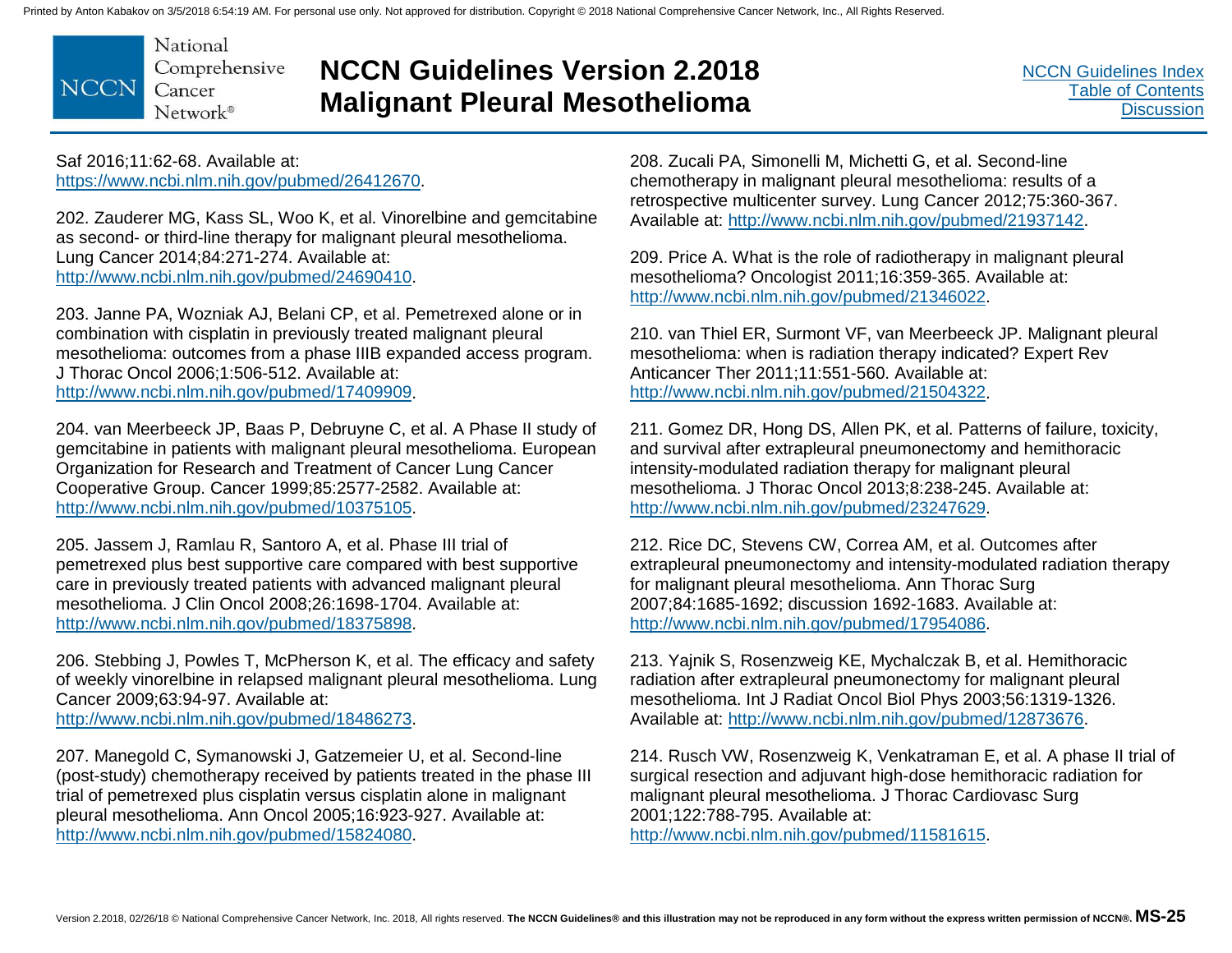National Comprehensive **NCCN** Cancer Network<sup>®</sup>

# **NCCN Guidelines Version 2.2018 Malignant Pleural Mesothelioma**

215. Boutin C, Rey F, Viallat JR. Prevention of malignant seeding after invasive diagnostic procedures in patients with pleural mesothelioma. A randomized trial of local radiotherapy. Chest 1995;108:754-758. Available at: http://www.ncbi.nlm.nih.gov/pubmed/7656629.

216. de Graaf-Strukowska L, van der Zee J, van Putten W, Senan S. Factors influencing the outcome of radiotherapy in malignant mesothelioma of the pleura--a single-institution experience with 189 patients. Int J Radiat Oncol Biol Phys 1999;43:511-516. Available at: http://www.ncbi.nlm.nih.gov/pubmed/10078630.

217. Di Salvo M, Gambaro G, Pagella S, et al. Prevention of malignant seeding at drain sites after invasive procedures (surgery and/or thoracoscopy) by hypofractionated radiotherapy in patients with pleural mesothelioma. Acta Oncol 2008;47:1094-1098. Available at: http://www.ncbi.nlm.nih.gov/pubmed/18770063.

218. Davies HE, Musk AW, Lee YC. Prophylactic radiotherapy for pleural puncture sites in mesothelioma: the controversy continues. Curr Opin Pulm Med 2008;14:326-330. Available at: http://www.ncbi.nlm.nih.gov/pubmed/18520267.

219. O'Rourke N, Garcia JC, Paul J, et al. A randomised controlled trial of intervention site radiotherapy in malignant pleural mesothelioma. Radiother Oncol 2007;84:18-22. Available at: http://www.ncbi.nlm.nih.gov/pubmed/17588698.

220. Bydder S, Phillips M, Joseph DJ, et al. A randomised trial of single-dose radiotherapy to prevent procedure tract metastasis by malignant mesothelioma. Br J Cancer 2004;91:9-10. Available at: http://www.ncbi.nlm.nih.gov/pubmed/15199394.

221. Clive AO, Taylor H, Dobson L, et al. Prophylactic radiotherapy for the prevention of procedure-tract metastases after surgical and large-bore pleural procedures in malignant pleural mesothelioma (SMART): a multicentre, open-label, phase 3, randomised controlled trial. Lancet Oncol 2016;17:1094-1104. Available at: https://www.ncbi.nlm.nih.gov/pubmed/27345639.

222. Gupta V, Mychalczak B, Krug L, et al. Hemithoracic radiation therapy after pleurectomy/decortication for malignant pleural mesothelioma. Int J Radiat Oncol Biol Phys 2005;63:1045-1052. Available at: http://www.ncbi.nlm.nih.gov/pubmed/16054774.

223. Gupta V, Krug LM, Laser B, et al. Patterns of local and nodal failure in malignant pleural mesothelioma after extrapleural pneumonectomy and photon-electron radiotherapy. J Thorac Oncol 2009;4:746-750. Available at:

http://www.ncbi.nlm.nih.gov/pubmed/19404212.

224. Baldini EH, Recht A, Strauss GM, et al. Patterns of failure after trimodality therapy for malignant pleural mesothelioma. Ann Thorac Surg 1997;63:334-338. Available at: http://www.ncbi.nlm.nih.gov/pubmed/9033296.

225. Chance WW, Rice DC, Allen PK, et al. Hemithoracic intensity modulated radiation therapy after pleurectomy/decortication for malignant pleural mesothelioma: toxicity, patterns of failure, and a matched survival analysis. Int J Radiat Oncol Biol Phys 2015;91:149-156. Available at: http://www.ncbi.nlm.nih.gov/pubmed/25442335.

226. Waite K, Gilligan D. The role of radiotherapy in the treatment of malignant pleural mesothelioma. Clin Oncol (R Coll Radiol) 2007;19:182-187. Available at:

http://www.ncbi.nlm.nih.gov/pubmed/17359904.

227. Cho BC, Feld R, Leighl N, et al. A feasibility study evaluating Surgery for Mesothelioma After Radiation Therapy: the "SMART" approach for resectable malignant pleural mesothelioma. J Thorac Oncol 2014;9:397-402. Available at:

http://www.ncbi.nlm.nih.gov/pubmed/24445595.

228. Rosenzweig KE, Zauderer MG, Laser B, et al. Pleural intensity-modulated radiotherapy for malignant pleural mesothelioma. Int J Radiat Oncol Biol Phys 2012;83:1278-1283. Available at: http://www.ncbi.nlm.nih.gov/pubmed/22607910.